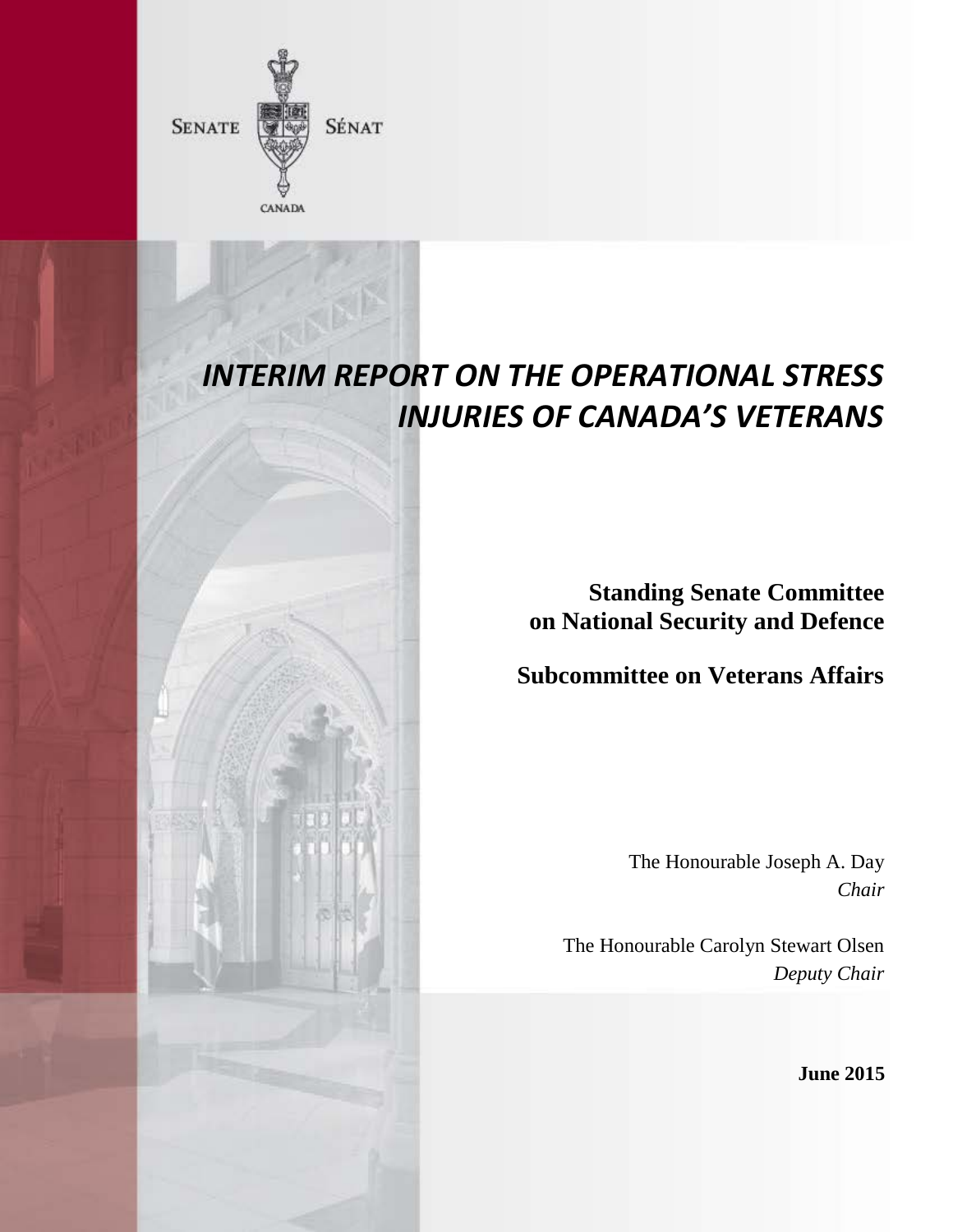Ce document est disponible en français

This report and the subcommittee's proceedings are available online at: *[www.senate-senat.ca/veac.asp](http://www.senate-senat.ca/veac.asp)*

Hard copies of this document are available by contacting the Senate Committees Directorate at (613) 990-0088 or by email at VEAC@sen.parl.gc.ca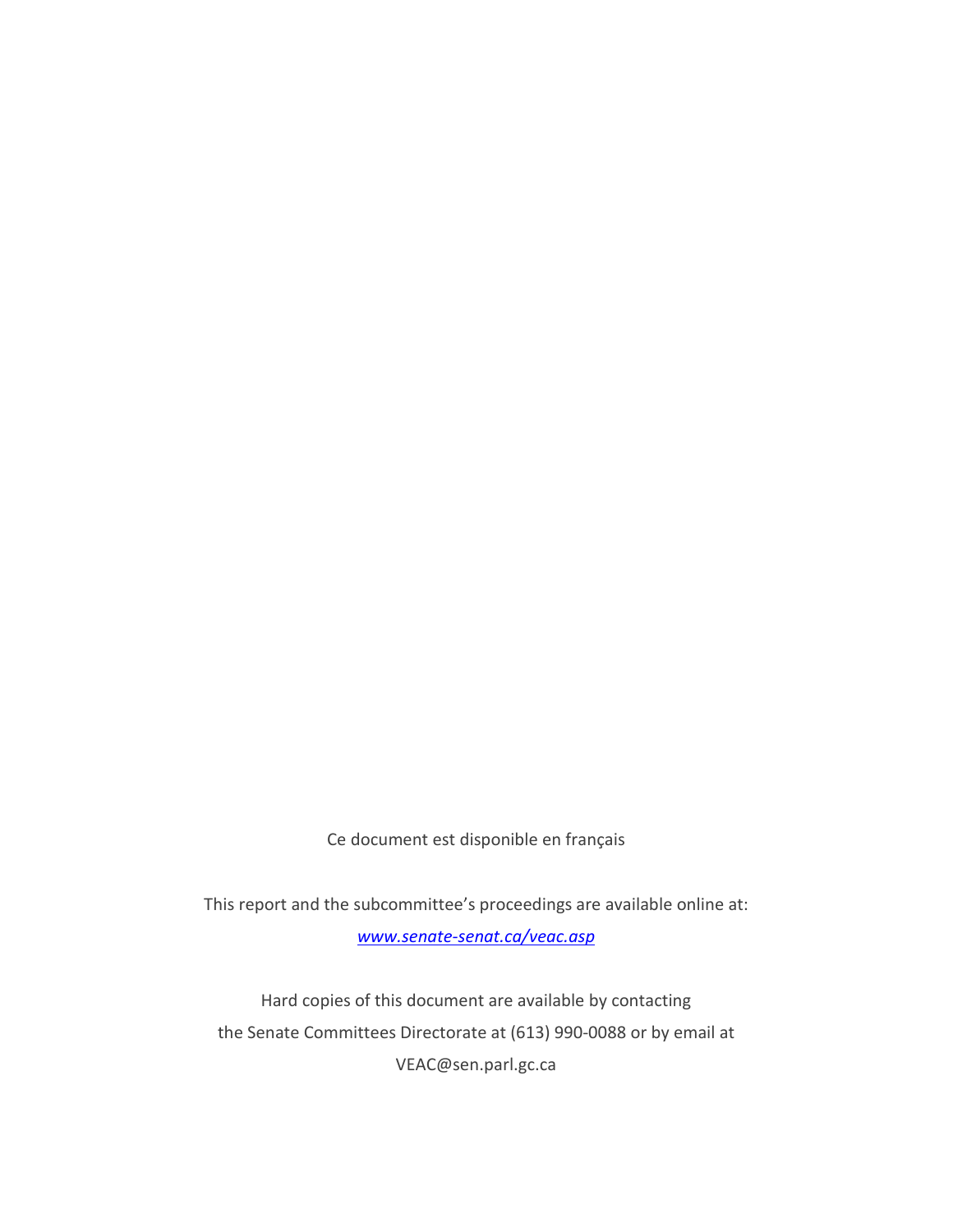# **TABLE OF CONTENTS**

| $\mathsf{L}$                                                                                                                                             |  |  |  |
|----------------------------------------------------------------------------------------------------------------------------------------------------------|--|--|--|
| ΙΙ.                                                                                                                                                      |  |  |  |
| А.                                                                                                                                                       |  |  |  |
| В.                                                                                                                                                       |  |  |  |
| C.                                                                                                                                                       |  |  |  |
| D.                                                                                                                                                       |  |  |  |
| FEDERAL GOVERNMENT PROGRAMS AND SERVICES PROVIDED TO SERVING MEMBERS AND<br>III.<br>VETERANS OF THE CANADIAN ARMED FORCES AND RCMP SUFFERING FROM OSIs 9 |  |  |  |
| А.                                                                                                                                                       |  |  |  |
| 1.                                                                                                                                                       |  |  |  |
| 2.                                                                                                                                                       |  |  |  |
| 3.                                                                                                                                                       |  |  |  |
| 4.                                                                                                                                                       |  |  |  |
| В.                                                                                                                                                       |  |  |  |
| 1.                                                                                                                                                       |  |  |  |
| RCMP Cooperation with the Canadian Armed Forces and Veterans Affairs Canada  17<br>2.                                                                    |  |  |  |
| C.                                                                                                                                                       |  |  |  |
| $\mathbf{1}$ .                                                                                                                                           |  |  |  |
| IV.                                                                                                                                                      |  |  |  |
|                                                                                                                                                          |  |  |  |
|                                                                                                                                                          |  |  |  |
|                                                                                                                                                          |  |  |  |
|                                                                                                                                                          |  |  |  |
|                                                                                                                                                          |  |  |  |
|                                                                                                                                                          |  |  |  |
|                                                                                                                                                          |  |  |  |
|                                                                                                                                                          |  |  |  |
|                                                                                                                                                          |  |  |  |
| V.                                                                                                                                                       |  |  |  |
|                                                                                                                                                          |  |  |  |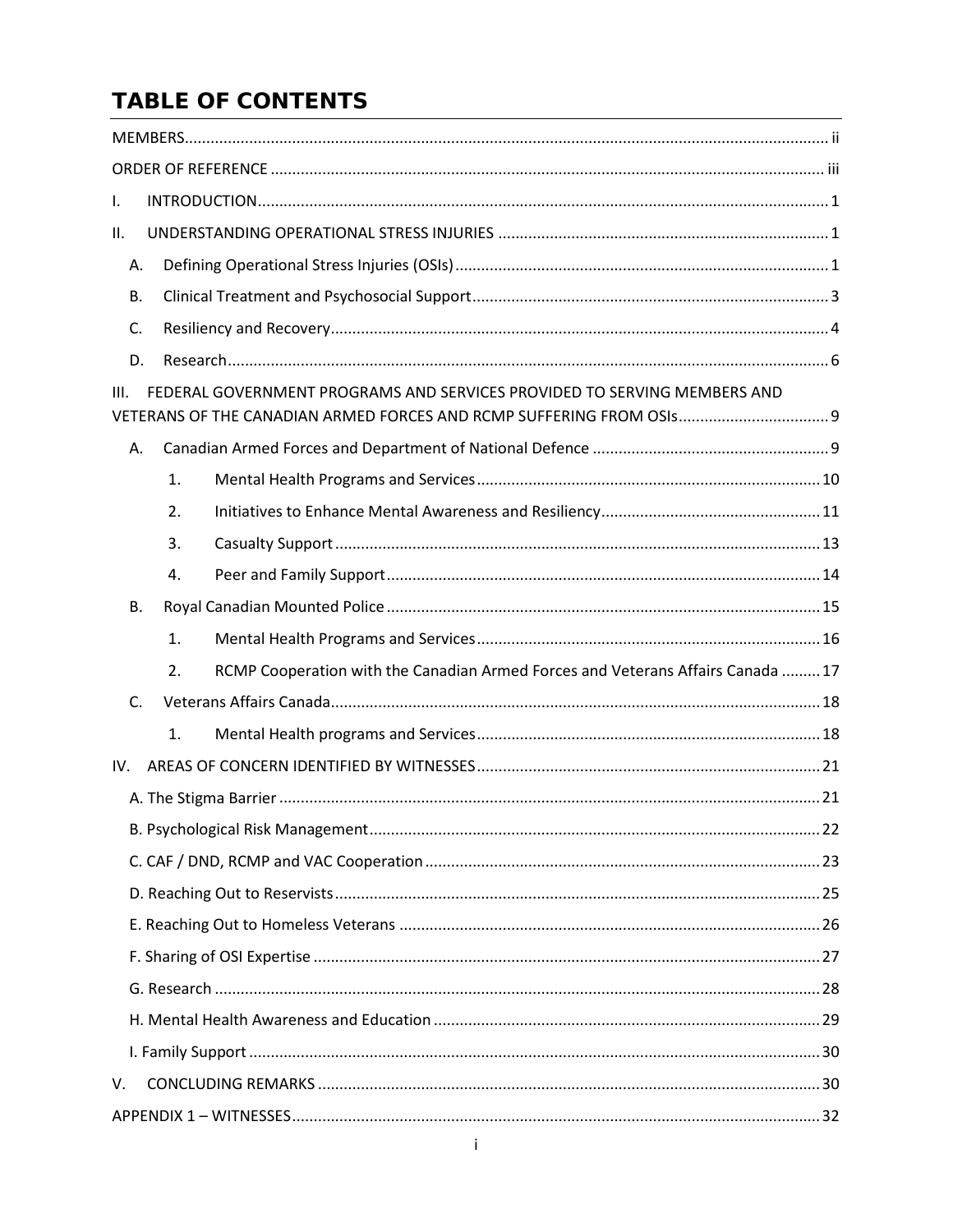# <span id="page-3-0"></span>**MEMBERS**

The Honourable Joseph A. Day, *Chair* The Honourable Carolyn Stewart Olsen, *Deputy Chair*

and

The Honourable Senators:

Daniel Lang Grant Mitchell Vernon White

*Other Senators who have participated from time to time in this study:* The Honourable Senators Beyak, Campbell, Dallaire\*\*, Enverga, Frum, Jaffer, Neufeld, Plett, Wallace and Wells

*(\*\* retired Senator)*

Committee Staff:

Adam Thompson, Clerk of the Subcommittee Josée Thérien, Clerk of the Subcommittee Martin Auger, Analyst, Library of Parliament Isabelle Lafontaine-Émond, Analyst, Library of Parliament Maritza Jean-Pierre, Administrative Assistant Francine Pressault, Communications Officer Alida Rubwindi, Communications Officer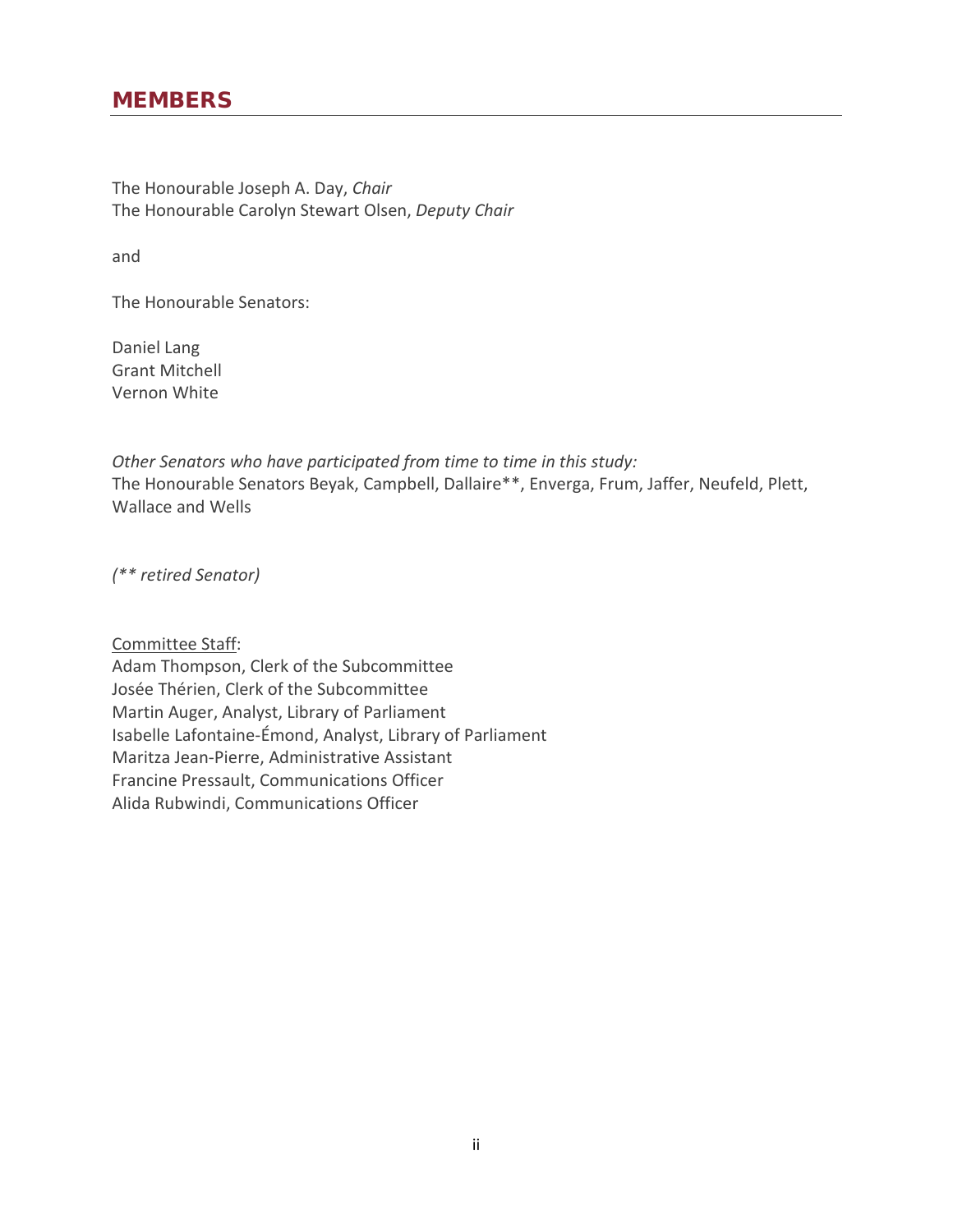# <span id="page-4-0"></span>**ORDER OF REFERENCE**

Extract from the *Journals of the Senate,* Wednesday, April 9, 2014:

The Honourable Senator Dallaire moved, seconded by the Honourable Senator Dawson:

That the Senate Standing Committee on National Security and Defence be authorized to study and report on:

(*a*) the medical, social, and operational impacts of mental health issues affecting serving and retired members of the Canadian Armed Forces, including operational stress injuries (OSIs) such as post-traumatic stress disorder (PTSD); and

(*b*) the services and benefits provided to members of the Canadian Armed Forces affected by OSIs, and to their families; and

That the Committee report to the Senate no later than December 31, 2015, and that it retain all powers necessary to publicize its findings until 90 days after the tabling of the final report.

After debate,

With leave of the Senate and pursuant to rule 5-10(1), the motion was modified to read as follows:

That the Senate Standing Committee on National Security and Defence be authorized to study and report on:

(*a*) the medical, social, and operational impacts of mental health issues affecting serving and retired members of the Canadian Armed Forces, including operational stress injuries (OSIs) such as post-traumatic stress disorder (PTSD);

(*b*) the services and benefits provided to members of the Canadian Armed Forces affected by OSIs, and to their families;

(*c*) new and emerging technologies, treatments and solutions to aid mental health conditions such as PTSD for members of the Canadian Armed Forces and Veterans;

(*d*) how those emerging technologies, treatments and solutions can be integrated into the benefit and services already provided by medical professionals working for National Defence and Veterans Affairs Canada; and

That the Committee report to the Senate no later than December 31, 2015, and that it retain all powers necessary to publicize its findings until 90 days after the tabling of the final report.

After debate,

The question being put on the motion, as modified, it was adopted.

Gary W. O'Brien *Clerk of the Senate*

-----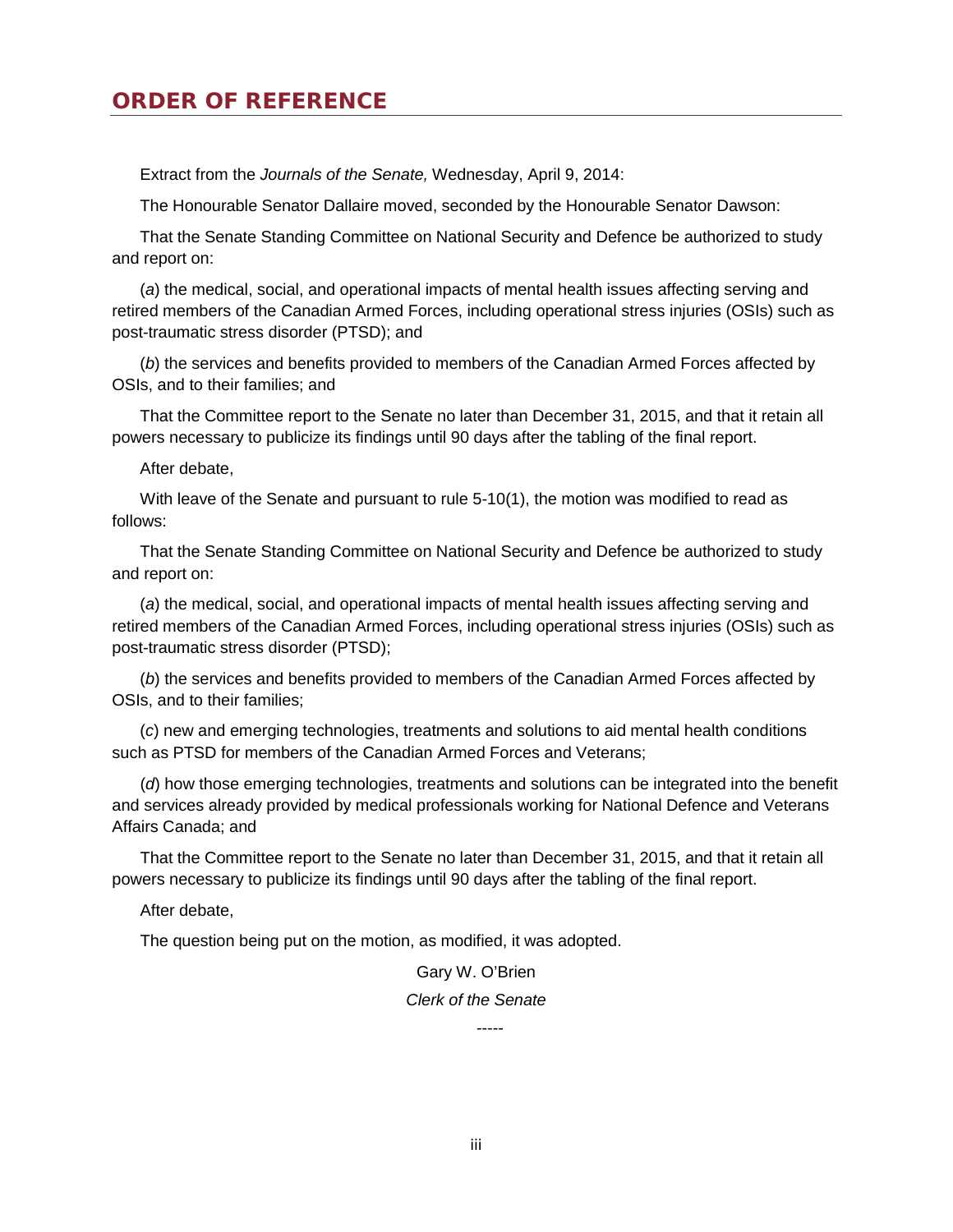Delegation to the subcommittee

Extract from the Minutes of Proceedings of the Standing Senate Committee on National Security and Defence of Monday, April 28, 2014:

It was agreed that the order of reference on mental health issues affecting serving and retired members of the Canadian Armed Forces, adopted by the Senate on Wednesday, April 9, 2014, be delegated to the Subcommittee on Veterans Affairs.

The question being put on the motion, it was adopted.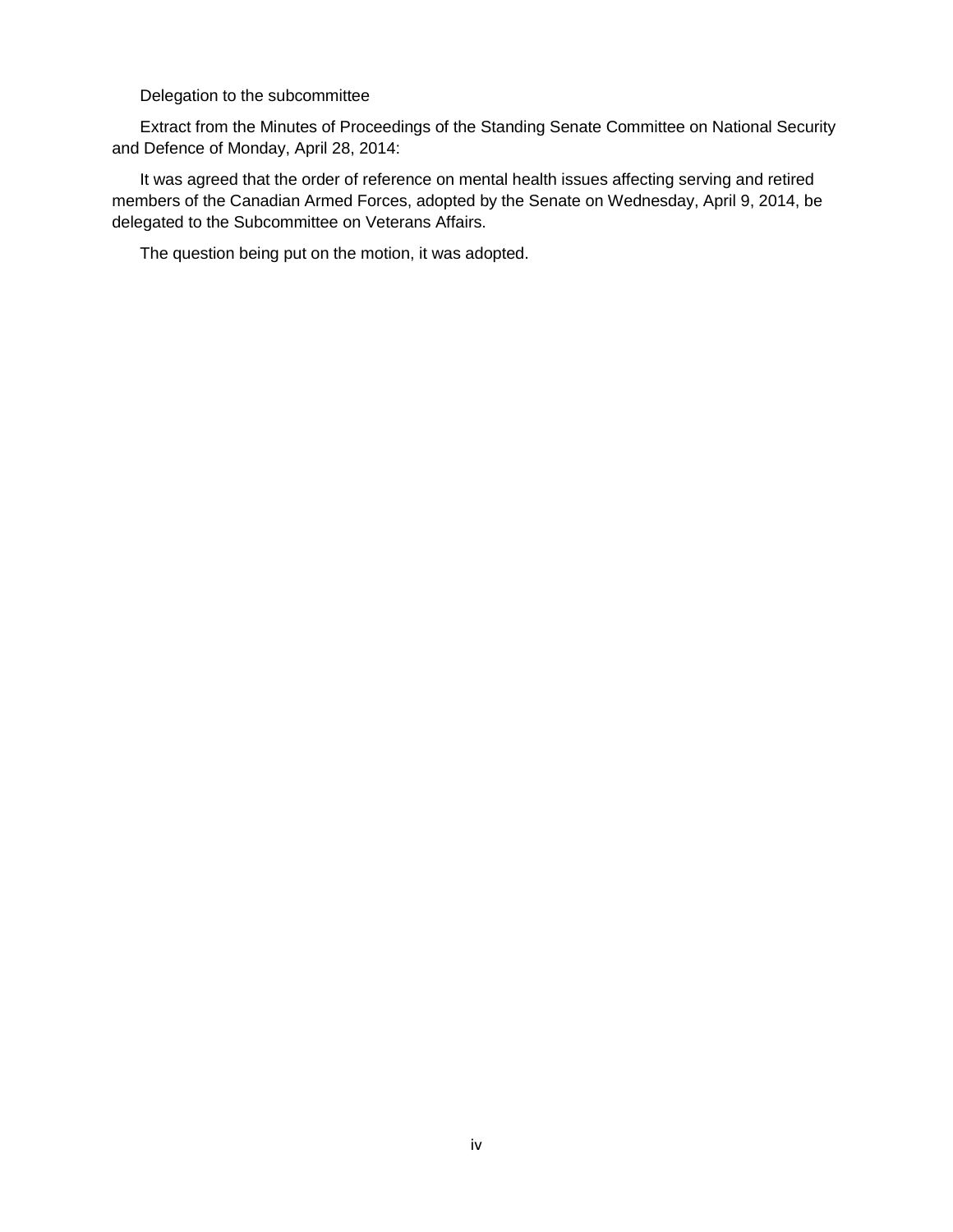# **INTERIM REPORT ON THE OPERATIONAL STRESS INJURIES OF CANADA'S VETERANS**

#### <span id="page-6-0"></span>**I. INTRODUCTION**

In the  $2^{nd}$  Session of the 41<sup>st</sup> Parliament, the Senate Subcommittee on Veterans Affairs of the Standing Senate Committee on National Security and Defence (referred to hereinafter as the "Subcommittee") initiated a study on the Operational Stress Injuries (OSIs) of Canada's veterans, which includes Post Traumatic Stress Disorders (PTSD). The aim of the study is to examine existing public and private sector programs and services available to serving members and veterans of the Canadian Armed Forces (CAF) and Royal Canadian Mounted Police (RCMP) suffering from OSIs as well as to explore new technologies and treatments that are emerging to help those individuals recover from their mental health conditions.

The Subcommittee began its study by seeking a clear definition of OSIs as well as an understanding of their prevalence among Canada's veterans. It then turned its attention to the various federal government programs and services provided to serving members and veterans of the CAF and RCMP suffering from OSIs. The Subcommittee held 13 meetings on the subject between February 2014 and May 2015.

This interim report provides an overview of what the Subcommittee has learned to date (up to and including its meeting on 13 May 2015) as part of its ongoing study and offers some preliminary thoughts on the issue. The report is subdivided into three main sections. The first section summarizes what the Subcommittee has heard about OSIs and their prevalence among Canada's veterans. It provides a description of OSIs, clinical treatments and psychosocial support, resiliency and recovery, as well as research in this field. The second section provides a brief overview of the various programs and services offered by the CAF and the Department of National Defence (DND), the RCMP, and Veterans Affairs Canada (VAC) to serving members and veterans of the CAF as well as RCMP members suffering from OSIs. The last section highlights some areas of concern identified by witnesses thus far in the course of this study.

The Subcommittee plans to continue its study in the following Parliament and will complete a final report with recommendations at a later date.

#### <span id="page-6-1"></span>**II. UNDERSTANDING OPERATIONAL STRESS INJURIES**

#### <span id="page-6-2"></span>**A. Defining Operational Stress Injuries (OSIs)**

Dr. Jitender Sareen, Professor of Psychiatry at the University of Manitoba, defined an OSI as "any persistent psychological difficulty resulting from an operational duty performed while serving in the Canadian Armed Forces or as a member of the Royal Canadian Mounted Police." It is "used to describe a broad range of emotional problems, including anxiety [disorders], depression or Post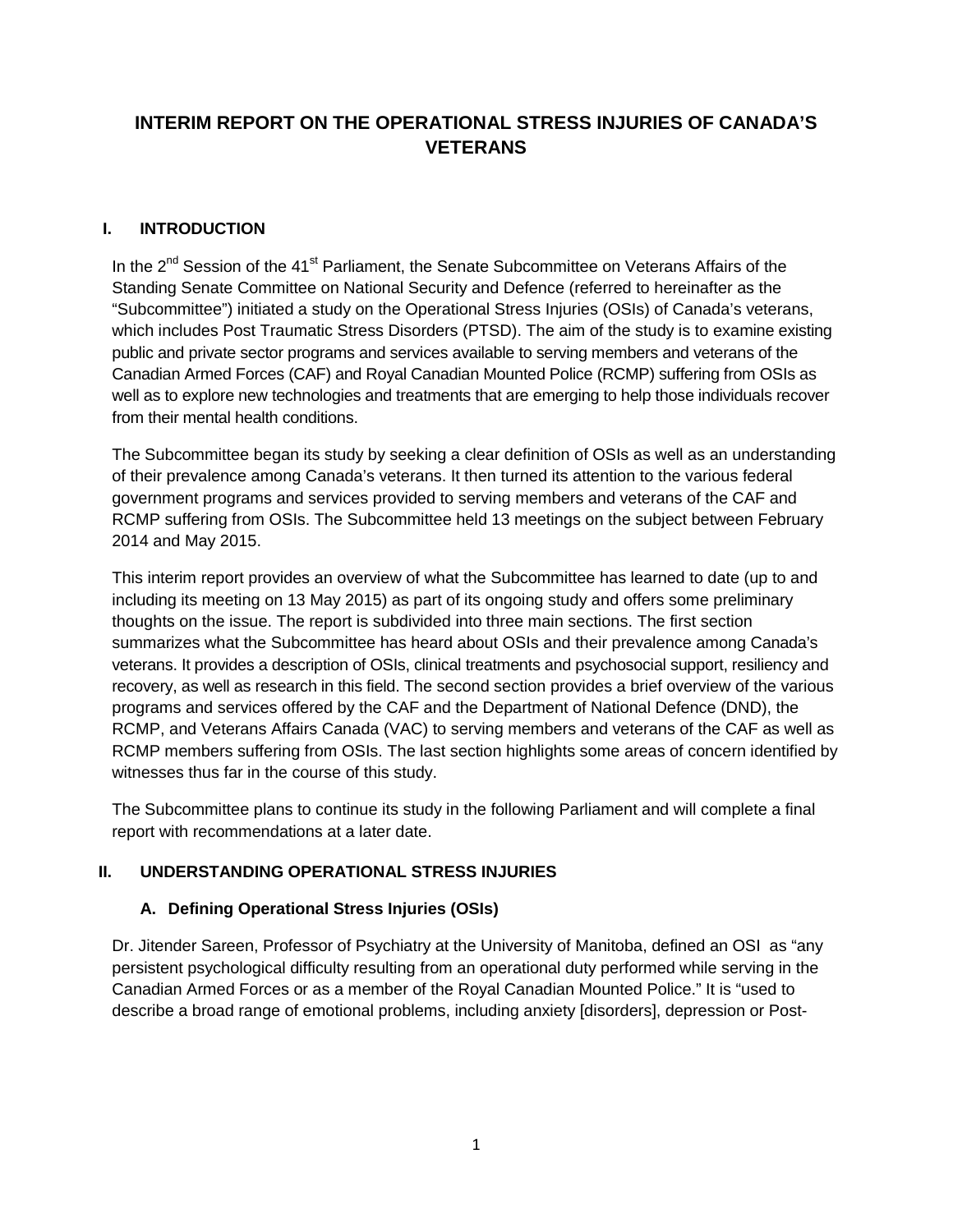Traumatic Stress Disorder [PTSD], that interfere with a person's life."<sup>[1](#page-7-0)</sup> This is the same definition as the one used officially by VAC.<sup>[2](#page-7-1)</sup>

The term OSI was devised in Canada in 2001 by Lieutenant Colonel (Retired) Stéphane Grenier, founder of the Operational Stress Injuries Social Support (OSISS) program, as a way to give "mental injuries" the same legitimacy as physical injuries and thereby help to reduce stigma associated with mental health problems.<sup>[3](#page-7-2)</sup> It is important to note that the term OSI is not a diagnostic. According to the CAF and DND, it only refers to a "grouping of diagnoses that are related to injuries that occur as part of operations."<sup>[4](#page-7-3)</sup>

According to Dr. Sareen, in any given year, approximately one in four CAF members and veterans experience a mental health problem. This rate is similar to the one found in civilian society. "About one in four civilians will have a mental health problem," Dr. Sareen emphasized. OSIs represent only a small proportion of the mental health problems experienced by military personnel and veterans.<sup>[5](#page-7-4)</sup> "You have to remember that mental health problems are common and are not necessarily all related to an OSI or a deployment-related issue," he explained. "Probably about a quarter of those 25 per cent — a quarter of a quarter — have an OSI-related mental problem at any one time."<sup>[6](#page-7-5)</sup>

The causes of OSIs are complex. Dr. Greg Passey of the British Columbia Operational Stress Injury Clinic, told the Subcommittee that OSIs such as PTSD can "occur virtually in the moment or it can occur years later." Moreover, the "vast majority" of military personnel exposed to combat, "probably in the neighbourhood of 85%, are not going to develop something like an OSI or PTSD." As he explained, there is "often a history of trauma or traumatic exposures in a person's background that makes [certain individuals] more susceptible to develop PTSD" or another OSI.<sup>[7](#page-7-6)</sup> As Dr. Sareen emphasized, operational trauma is often not the only stressor. There are usually other important stressors, such as "financial stress, childhood adversity, a family history of mental health problems, sometimes illicit drug use and, of course, chronic pain and physical health issues."<sup>[8](#page-7-7)</sup>

That being said, Dr. Sareen pointed out that military "deployments where service members face high levels of threat," as was the case in Afghanistan (2001–2014), "have been shown to be an important risk factor for OSIs, compared to other missions where there's lower threat."<sup>[9](#page-7-8)</sup> Colonel Andrew Downes, the CAF's Director of Mental Health, concurred, explaining that sometimes "the deployment unmasks the symptoms that existed before the deployment."  $10$  In other words, exposure to combat and other operational stresses and traumas can exacerbate those pre-existing symptoms and act as the triggering factor in developing an OSI.

<span id="page-7-0"></span><sup>&</sup>lt;sup>1</sup> Senate Subcommittee on Veterans Affairs (VEAC), *[Evidence](http://www.parl.gc.ca/Content/SEN/Committee/412/veac/pdf/08issue.pdf)*, 2<sup>nd</sup> Session, 41<sup>st</sup> Parliament, 3 December<br>2014 (Jitender Sareen).

<span id="page-7-2"></span><span id="page-7-1"></span><sup>2&</sup>lt;br>Veterans Affairs Canada (VAC), "<u>Understanding Mental Health: What is an Operational Stress Injury?</u>"<br>Jean-Rodrigue Paré and Melissa Radford, *[Current Issues in Mental Health in Canada](http://www.parl.gc.ca/Content/LOP/ResearchPublications/2013-91-e.pdf) : Mental Health in the [Canadian Forces and Among Veterans](http://www.parl.gc.ca/Content/LOP/ResearchPublications/2013-91-e.pdf)*, In Brief, Publication No. 2013-91-E, Parliamentary Information and

<span id="page-7-3"></span>Research Service, Library of Parliament, Ottawa, 1 October 2013, p. 2.<br>Department of National Defence (DND), *[Surgeon General's Mental Health Strategy](http://www.forces.gc.ca/assets/FORCES_Internet/docs/en/about-reports-pubs-health/surg-gen-mental-health-strategy.pdf)*, Canadian Forces<br>Health Services Group, October 2013, p. 4.

<span id="page-7-5"></span><span id="page-7-4"></span>

<span id="page-7-6"></span>

<span id="page-7-8"></span><span id="page-7-7"></span>

<span id="page-7-9"></span>

<sup>&</sup>lt;sup>5</sup><br>VEAC, <u>[Evidence](http://www.parl.gc.ca/Content/SEN/Committee/412/veac/pdf/09issue.pdf)</u>, 2<sup>nd</sup> Session, 41<sup>st</sup> Parliament, 3 December 2014 (Jitender Sareen).<br>
<sup>6</sup><br>
16 UEAC, Evidence, 2<sup>nd</sup> Session, 41<sup>st</sup> Parliament, 4 June 2014 (Greg Passey).<br>
<sup>8</sup><br>
16 VEAC, Evidence, 2<sup>nd</sup> Session, 41<sup>s</sup>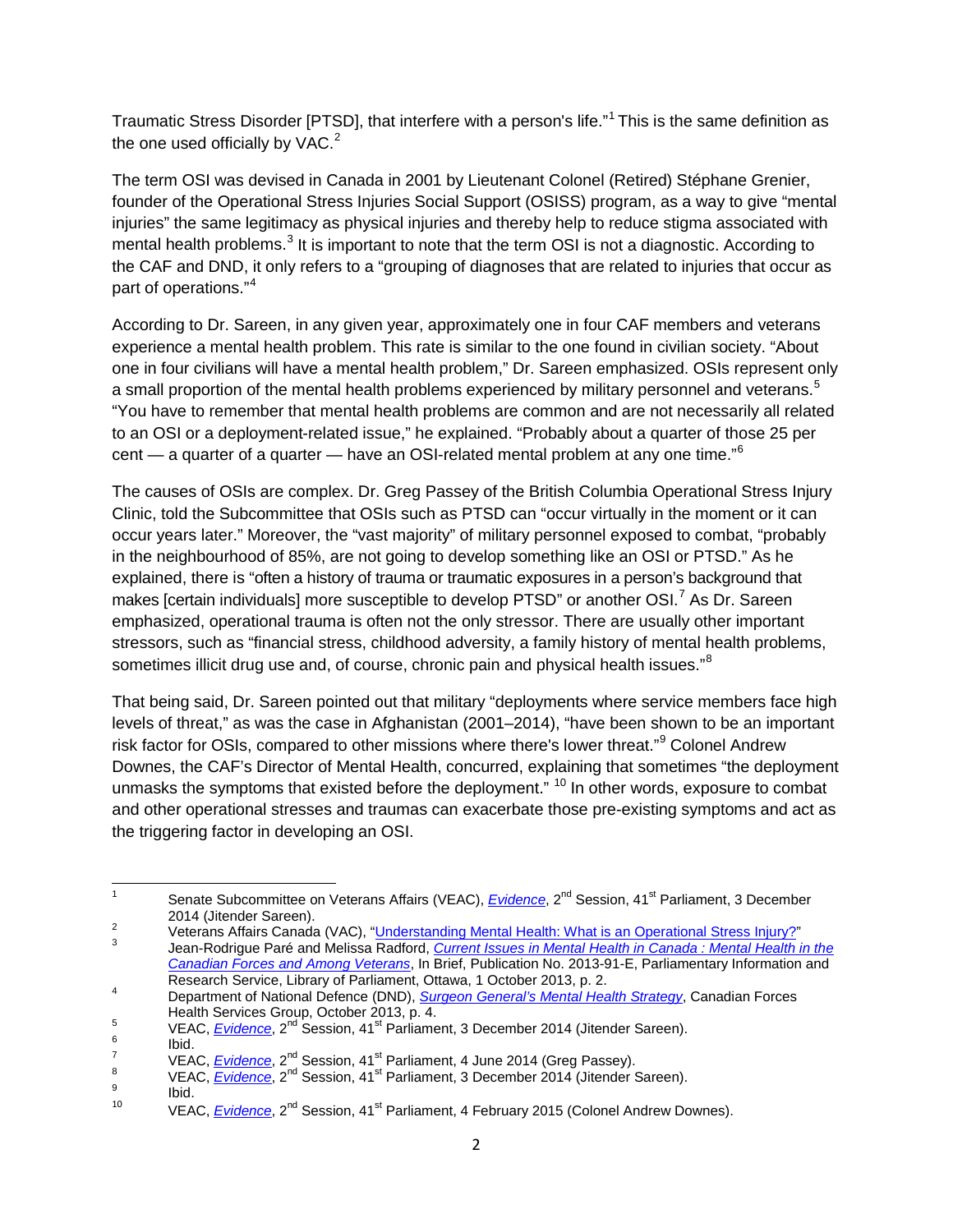Dr. Passey referred to military personnel and veterans suffering from OSIs as the "unknown fallen," individuals who have "gone on their tours [of duty], survived their combat and have come home with physical wounds, with mental health issues, and who eventually succumb to those things, whether it's by suicide or by disease process." They rarely appear in official statistics related to casualties of war or military operations, Dr. Passey explained, nor are they commemorated. "Yet, they are casualties of their tours and of their duty."<sup>[11](#page-8-1)</sup>

PTSD is one of the most well-known OSI associated with military service. According to Dr. Passey, research shows that between 5 and 15% of military personnel returning from military operations are affected by PTSD. The problem with PTSD, he stated, is that the upper part of an individual's brain, which is usually associated with logical thought, rational behaviour, and language, is "no longer in control." Instead, the lower part of the brain, which is "tasked with keeping us alive, fighting danger or getting us to run away" (i.e., emotions) takes over. As Dr. Passey explained, PTSD is about "that disconnect and trying to get the top part in control again." What is important is "not necessarily the traumatic event," he explained, "but the person's personal perception of the event."<sup>[12](#page-8-2)</sup>

OSIs such as PTSD are devastative. As Dr. Passey told the Subcommittee, "46% of people with PTSD will think of suicide" and "up to 19% will attempt." Moreover, "individuals with PTSD are 90 times more likely to have physical complaints and they utilize the medical system 37 times more than the community and military members without PTSD." He also stated that "there are high rates of relationship dysfunction, and 15% of relationships are in trouble. The divorce rate is double with PTSD, and it is triple the normal population for multiple divorces. PTSD is associated with cardiac disease, increased risk of chronic pain … eating disorders, irritable bowel syndrome, stroke, cancer … and about 80% of people with PTSD also have another brain disorder like depression, et cetera." <sup>[13](#page-8-3)</sup>

PTSD, Dr. Passey emphasized, is not limited to military service. It is also prevalent among police officers and other first responders. He pointed out that the rate of "PTSD and suicide" is "actually higher" among "first responders, ambulance attendants, firefighters, police" officers than among members of the armed forces. He further indicated that RCMP "rates of PTSD are actually higher than the [Canadian] military."<sup>[14](#page-8-4)</sup>

Moreover, PTSD is not always linked to "personal exposure" to a traumatic event. As Dr. Passey explained, "experiencing repeated or extreme exposure to adversive details of traumatic events" (for example, details of atrocities, child abuse or rape) can also trigger PTSD. Doctors, nurses, psychiatrists, police officers, firefighters, etc. are particularly at risk of developing what is known as secondary PTSD.<sup>[15](#page-8-5)</sup>

# <span id="page-8-0"></span>**B. Clinical Treatment and Psychosocial Support**

There are two main components to the treatment of OSIs. The first is the clinical treatment, which relies heavily on "cognitive behaviour therapy, along with some medication." The second component is psychosocial support (family support, peer support, etc.). As Wayne Corneil, an affiliate scientist at the Institute of Population Health of the University of Ottawa, explained, "clinical treatment in and of

<span id="page-8-1"></span><sup>11</sup> VEAC, <u>[Evidence](http://www.parl.gc.ca/Content/SEN/Committee/412/veac/pdf/06issue.pdf)</u>, 2<sup>nd</sup> Session, 41<sup>st</sup> Parliament, 4 June 2014 (Greg Passey).<br>
12 Ibid.<br>
13 Ibid.<br>
15 Ibid.

<span id="page-8-3"></span><span id="page-8-2"></span>

<span id="page-8-4"></span>

<span id="page-8-5"></span>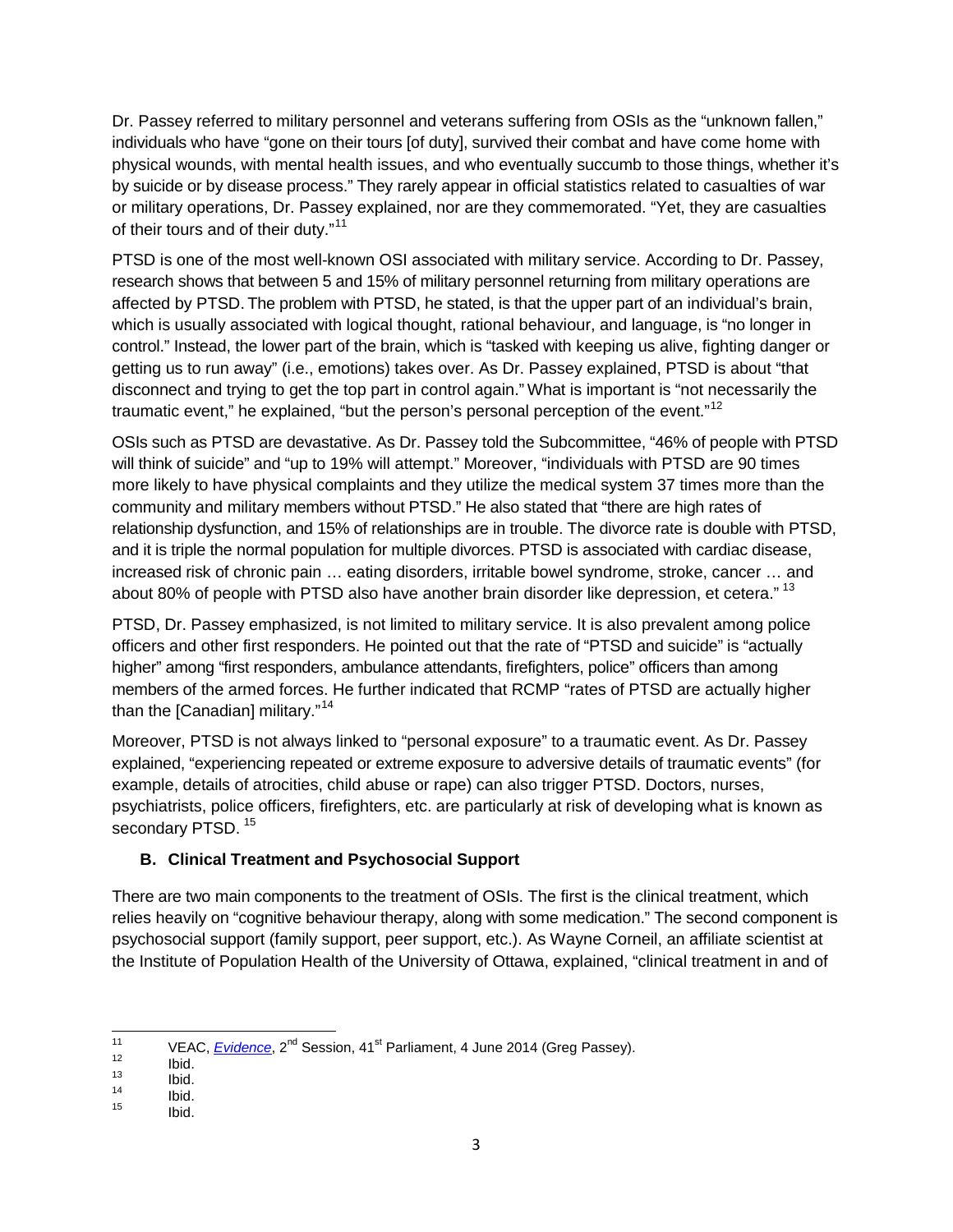itself will only take them [individuals suffering from OSIs] so far. … It's the psychosocial support that will get them the rest of the way, rehab and functioning."<sup>[16](#page-9-1)</sup>

Mr. Corneil told the Subcommittee that PTSD and other OSIs always occur in a social context. Looking at the psychosocial context is therefore important – "not just the exposure to the trauma or to the horrific events that people experience, but how they [people suffering from OSIs] respond to it with others or, in some instance, not and withdraw from others."<sup>[17](#page-9-2)</sup>

What is important therefore is the "level of support" that the person suffering from an OSI will receive after his or her exposure to a trauma event. According to Dr. Passey, the "support" component "is as important as or more important than any trauma event." In his view, the "level of support … will make a difference as to whether or not a person develops PTSD and how severe it is." <sup>[18](#page-9-3)</sup>

The Subcommittee learned that social support is a critical part of the recovery process. People suffering from an OSI not only need to rely on treatment providers, but also on the support of their families and of their peers for their recovery. "Having that team around the person is really important," emphasized Dr. Sareen.<sup>[19](#page-9-4)</sup> According to Mr. Corneil, "high levels of social support have been associated with a decreased intensity of PTSD" and other types of OSIs and "a more robust recovery." That said, Mr. Corneil noted that "friends and non-vets aren't as significant [as family and fellow veterans] in terms of that recovery process."<sup>[20](#page-9-5)</sup>

Peer support, in particular, has proved highly beneficial. Research has shown that it is critical that individuals suffering from OSIs maintain contact with their peers (for example, serving members of the military or fellow veterans) as it "provides social interaction" and helps them support each other through shared experiences, the Subcommittee learned. The peer support process is therapeutic, Mr. Corneil emphasized. It "reduces their symptoms" and "helps them recover and heal." <sup>[21](#page-9-6)</sup>

The Subcommittee noted that OSIs not only have an impact on the affected individuals, but also on their families (spouses and children) and their relationships with friends, colleagues and other people (social network). Up to 50% of "partners" report "feeling on the verge of a nervous breakdown" in trying to deal with a loved one suffering from OSIs. Many family members face depression, sleep deprivation, and other problems – it is what Mr. Corneil calls the "caregiver burden." He indicated that research shows that "the degree of caregiver burden increases with the severity of a serving soldier or veterans' PTSD."<sup>[22](#page-9-7)</sup> Taking care of those families and providing them with the support they need is therefore paramount.

#### <span id="page-9-0"></span>**C. Resiliency and Recovery**

The Subcommittee asked several witnesses what could be done from a prevention standpoint to limit the impact of OSIs on serving members and veterans of military and police forces. The Subcommittee learned that while the CAF and RCMP do screen people for mental health conditions at recruitment as well as at other stages in their military or police careers,  $^{23}$  $^{23}$  $^{23}$  there is no mechanism to predict how a

<span id="page-9-1"></span>

<span id="page-9-2"></span>

<span id="page-9-4"></span><span id="page-9-3"></span>

<span id="page-9-6"></span><span id="page-9-5"></span>

<span id="page-9-8"></span><span id="page-9-7"></span>

<sup>&</sup>lt;sup>16</sup><br>
VEAC, *[Evidence](http://www.parl.gc.ca/Content/SEN/Committee/412/veac/pdf/06issue.pdf)*, 2<sup>nd</sup> Session, 41<sup>st</sup> Parliament, 11 June 2014 (Wayne Corneil).<br>
1<sup>8</sup><br>
VEAC, *Evidence*, 2<sup>nd</sup> Session, 41<sup>st</sup> Parliament, 4 June 2014 (Greg Passey).<br>
VEAC, *Evidence*, 2<sup>nd</sup> Session, 41<sup>st</sup> Parlia Assistant Commissioner Gilles Moreau, and Sylvie Châteauvert); VEAC, *[Evidence](http://www.parl.gc.ca/Content/SEN/Committee/412/veac/pdf/09issue.pdf)*, 2<sup>nd</sup> Session, 41<sup>st</sup>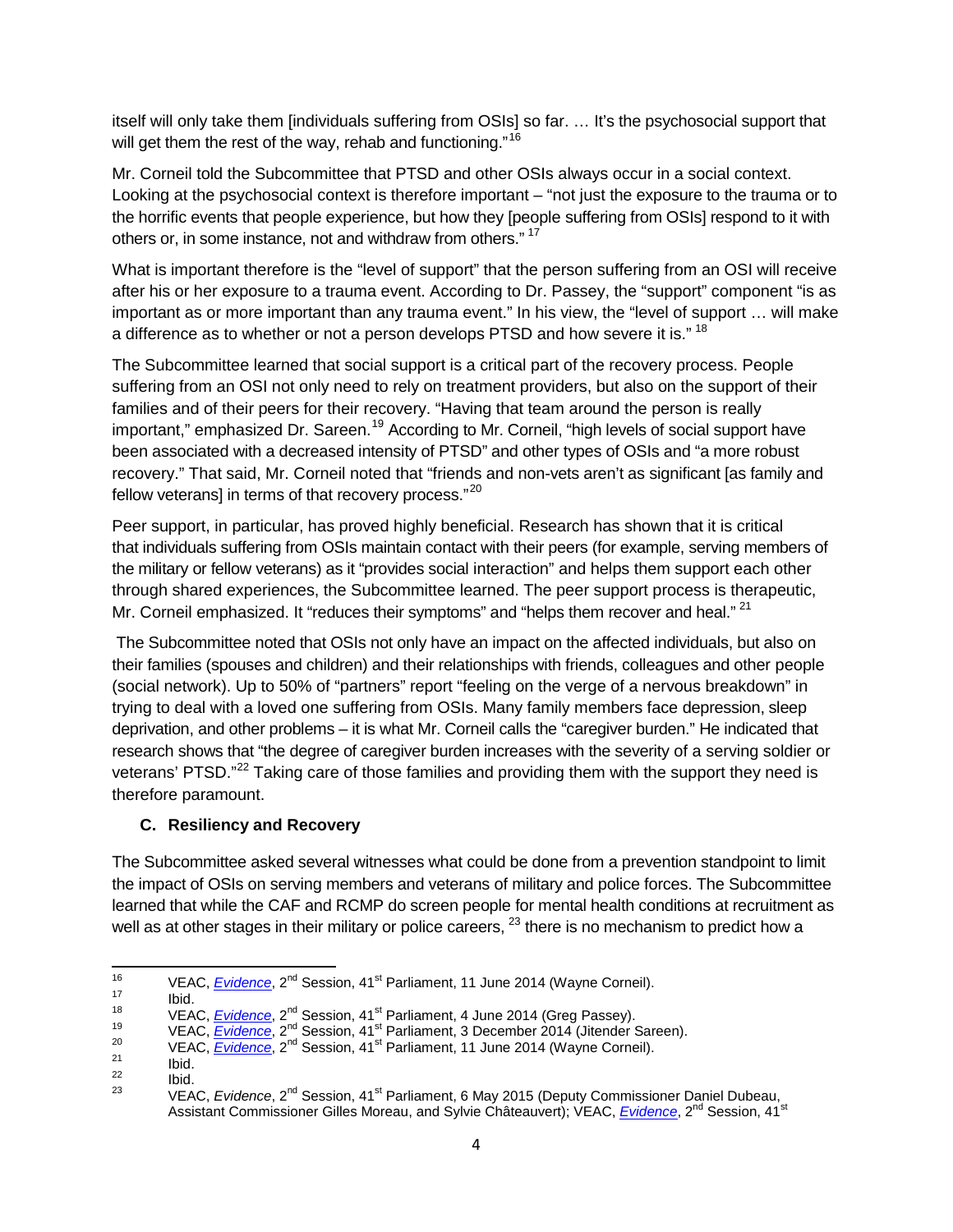person will react to traumatic incidents before they deploy on military or police operations. There is "no litmus test ... that we can put people through," Mr. Corneil clarified.<sup>[24](#page-10-0)</sup>

However, as Dr. Passey stated, training can help increase resiliency and coping strategies for individuals. And the more realistic the training, the more resilient individuals will be when exposed to traumatic events. <sup>[25](#page-10-1)</sup> As an example, Mr. Corneil emphasized that pre-deployment preparations and training can help build an individual's resiliency, what he calls the "battle mind." Furthermore, when military personnel return from operations, he said, they need to decompress. Militaries are increasingly sending their deployed troops to "third location decompression" centres, where they do a "tremendous amount of peer support and … therapy," before returning home. The process helps reduce mental health problems and has proved beneficial in mitigating OSIs.<sup>[26](#page-10-2)</sup>

At the same time, the Subcommittee was encouraged to hear that it is possible to recover from an OSI. As Dr. Sareen told the Subcommittee, "a substantial proportion, probably 50 to 60 per cent" of people suffering from OSIs, will recover "without any psychological treatment or psychiatric treatment" and will no longer "meet criteria for PTSD" or other types of OSIs over time. As he emphasized, "not everybody needs to get treatment." Many people recover on their own or with social support from families and peers.<sup>[27](#page-10-3)</sup>

That being said, unfortunately not everyone recovers from OSIs. Dr. Sareen explained this using the Rule of Thirds. "The rule in psychiatry," he told the Subcommittee, is that one third of OSI patients "get a lot better," another third have a "moderate recovery [they still have symptoms, but they're able to function well], and a last third "continues to struggle over a long period of time." <sup>[28](#page-10-4)</sup>

Dr. Sareen described to the Subcommittee that "when there are co-occurring difficulties or other problems, then there seems to be a higher likelihood of persistence."<sup>[29](#page-10-5)</sup> As he articulated, if an individual suffering from an OSI has "co-morbidity – more than one condition, such as depression, anxiety, alcohol problems and childhood adversity," then they are "more likely" to experience a persistence of their OSI symptoms over time than if they did not.<sup>[30](#page-10-6)</sup> Moreover, "there's strong evidence that co-occurrence of alcohol and drug addictions worsen outcomes for people with mood and anxiety disorders." In other words, self-medication with alcohol or illegal drugs can contribute to the persistence of OSI symptoms.<sup>[31](#page-10-7)</sup> Dr. Sareen also stated that OSIs often interrelate with physical health problems and that these must be treated in parallel. "We need to bring down both the physical pain and physical health issues as well as help the psychological problem," he explained. "It's usually complex."[32](#page-10-8)

In sum, "when we see people with ongoing difficulties," Dr. Sareen remarked, "they often have physical health issues; they have emotional issues; sometimes they have addiction; and they have financial stress, as well as relationship problems in their families." [33](#page-10-9)

Parliament, 4 February 2015 (Colonel Hugh Colin MacKay); VEAC, *[Evidence](http://www.parl.gc.ca/Content/SEN/Committee/412/veac/pdf/08issue.pdf)*, 2<sup>nd</sup> Session, 41<sup>st</sup> Parliament, 19 November 2014 (Ron Frey).<br>
<sup>24</sup> VEAC, *[Evidence](http://www.parl.gc.ca/Content/SEN/Committee/412/veac/pdf/08issue.pdf)*, 2<sup>nd</sup> Session, 41<sup>st</sup> Parliament, 11 June 2014 (Wayne Corneil).<br>
25 VEAC, *Evidence*, 2<sup>nd</sup> Session, 41<sup>st</sup> Parliament, 4 June 2014 (Greg Passey).<br>
26 VEAC, *Evidence*,

 $\overline{\phantom{a}}$ 

<span id="page-10-1"></span><span id="page-10-0"></span>

<span id="page-10-2"></span>

<span id="page-10-3"></span>

<span id="page-10-5"></span><span id="page-10-4"></span>

<span id="page-10-6"></span>

<span id="page-10-8"></span><span id="page-10-7"></span>

<span id="page-10-9"></span>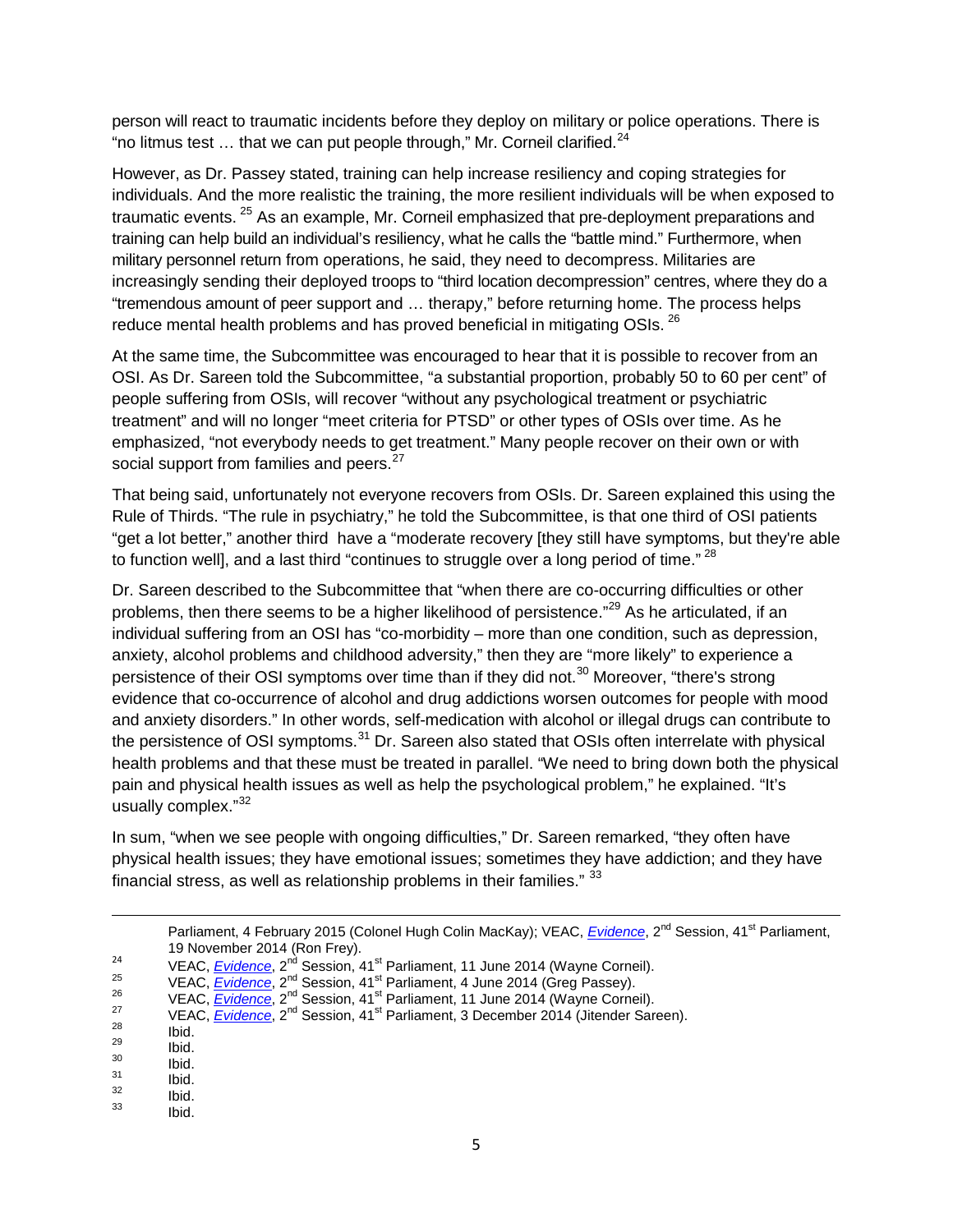#### <span id="page-11-0"></span>**D. Research**

The world's understanding of OSIs is in constant evolution. OSIs are not a new phenomenon, explained Lieutenant-General David Millar, the Chief of Military Personnel. One hundred years ago, as the First World War (1914–1918) raged in Europe, the term "shell shock" was devised to describe the combat stress experienced by soldiers on the battlefield. But what are now called OSIs were not well understood or discussed at the time. "We didn't understand the impact of mental illness, trauma and post-traumatic stress disorder back then," Lieutenant-General Millar explained. <sup>[34](#page-11-1)</sup> Research conducted over the years has since broadened our understanding of OSIs. And we are continually learning about it.

A case in point pertains to PTSD. In Canada and the United States, a diagnosis of PTSD is normally based on the diagnostic criteria established by the American Psychiatric Association in its *Diagnostic and Statistical Manual of Mental Disorders* (DSM). Until 2013, when the fifth edition of the DSM was released, PTSD was classified as an "anxiety disorder." This definition has now changed. PTSD has since been re-classed in the DSM as a "trauma- and stressor-related disorder." Colonel Rakesh Jetly, the CAF Mental Health Advisor, explained that "it's kind of like anxiety, but it's actually something unique and related to trauma." In his view, greater understanding of PTSD will further evolve as research related to that type of OSI continues in the future. Looking at PTSD "through the lens of trauma is going to change things," Colonel Jetly underlined. "We'll see an evolution as we go forward and look at other aspects" and, as a result, future iterations of the DSM will probably "tweak the diagnostic criteria quite significantly."<sup>35</sup>

It is clear to the Subcommittee that there is still much to be learned about OSIs such as PTSD. Encouragingly, the Subcommittee learned that more and more OSI research is being done in Canada. Both the public and private sectors are engaged in that type of research and collaborating extensively with one another.

The Canadian Institute for Military and Veteran Health Research (CIMVHR) is the leading private sector research consortium on OSIs in Canada. Founded in November 2010 by Queen's University and the Royal Military College of Canada in Kingston, Ontario, to foster the development of new military and veteran health research in Canada, the CIMVHR network now includes 37 Canadian universities and involves hundreds of academics and researchers across Canada.<sup>[36](#page-11-3)</sup> CIMVHR's main emphasis is on physical, mental and social health research, which focuses on prevention, treatment and rehabilitation. Ms. Alice Aiken, Director of the CIMVHR, indicated that "research done under the auspices of CIMVHR focuses on outcomes that will quickly translate into treatments, programs and policies."<sup>[37](#page-11-4)</sup> She said that CIMVHR is recognized around the world as the "gold standard for what an academic consortium focused on military and veteran health should be." <sup>[38](#page-11-5)</sup> Witnesses told the

<span id="page-11-2"></span><span id="page-11-1"></span><sup>&</sup>lt;sup>34</sup> VEAC, *[Evidence](http://www.parl.gc.ca/Content/SEN/Committee/412/veac/pdf/09issue.pdf)*, 2<sup>nd</sup> Session, 41<sup>st</sup> Parliament, 4 February 2015 (Lieutenant-General David Millar).<br><sup>35</sup> VEAC, *Evidence*, 2<sup>nd</sup> Session, 41<sup>st</sup> Parliament, 4 February 2015 (Colonel Rakesh Jetly). For more information on the various diagnostic criteria appearing in the latest edition of the DSM (DSM-5), see American Psychiatric Association (APA), *Diagnostic and Statistical Manual of Mental Disorders*, 5<sup>th</sup> Edition, Washington D.C., 2013; APA, "Fact Sheet: Posttraumatic Stress Disorder," 2013; U.S. Department of Veterans Affairs, ["National Center for PTSD: DSM-5 Criteria for PTSD"](http://www.ptsd.va.gov/professional/PTSD-overview/dsm5_criteria_ptsd.asp); Jean-Rodrigue Paré, *[Post-](http://www.parl.gc.ca/Content/LOP/ResearchPublications/2011-97-e.pdf)[Traumatic Stress Disorder and the Mental Health of Military Personnel and Veterans](http://www.parl.gc.ca/Content/LOP/ResearchPublications/2011-97-e.pdf)*, Background Paper,

<span id="page-11-4"></span><span id="page-11-3"></span><sup>&</sup>lt;sup>36</sup><br>Canadian Institute for Military and Veteran Health Research (CIMVHR), "<u>University Members</u>."<br>VEAC, <u>[Evidence](http://www.parl.gc.ca/Content/SEN/Committee/412/veac/pdf/02issue.pdf)</u>, 2<sup>nd</sup> Session, 41<sup>st</sup> Parliament, 12 February 2014 (Alice Aiken).<br>Ibid.

<span id="page-11-5"></span>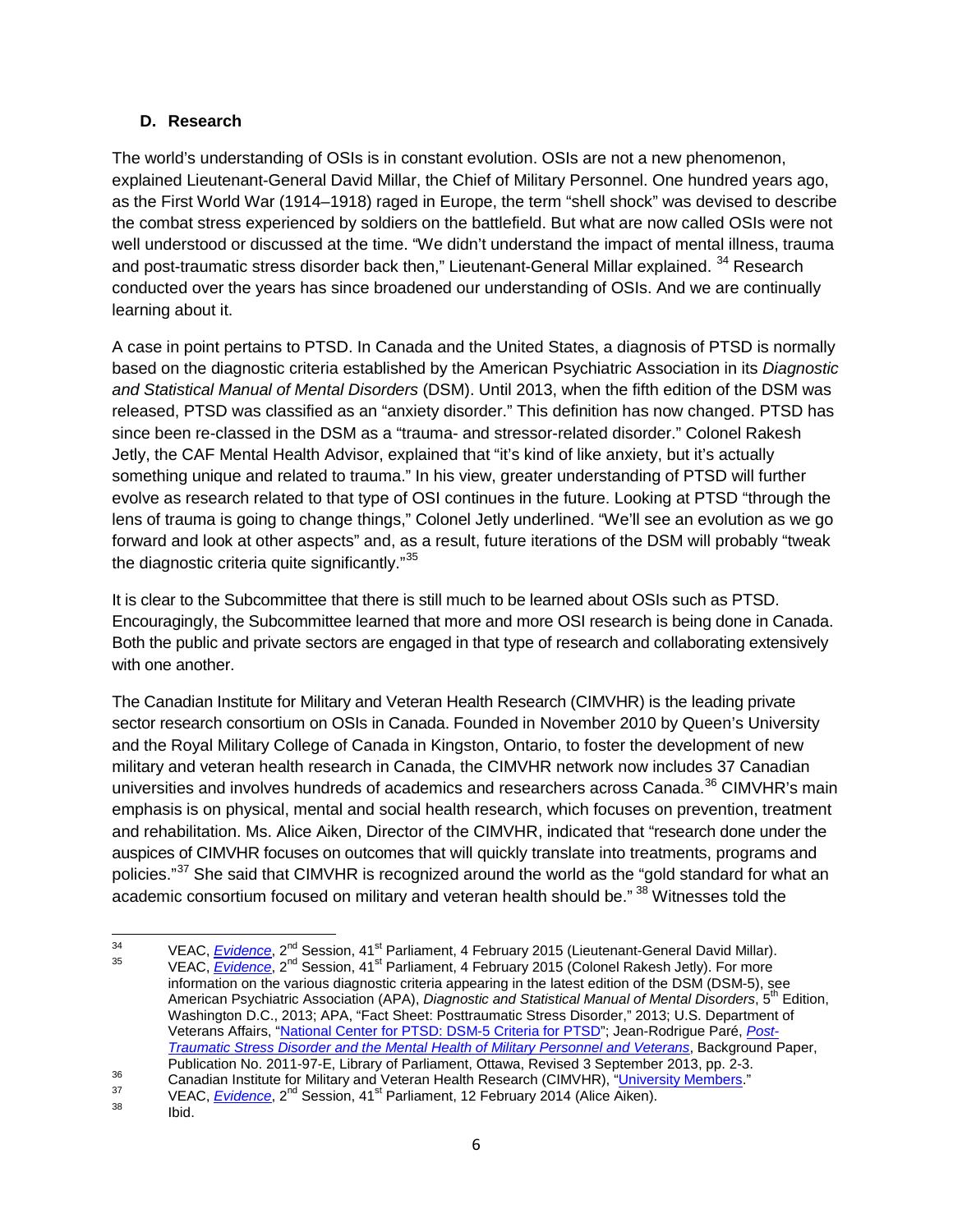Subcommittee that the CAF and VAC both work extensively with the CIMVHR on the mental health research front.<sup>39</sup> Lieutenant-General Millar stated that CIMVHR mental health research "is bearing out the very surgical look at what is behind mental illness, behind the condition, behind PTSD not just as it pertains to military members but as it pertains to families as well. They are broadening the research." He added that CIMVHR is "conducting the majority of the think tank activity, the research and support of our [CAF] clinical practices."[40](#page-12-1)

In the federal public sector, both the CAF and VAC are actively engaged in the conduct of mental health research. Witnesses from both organizations emphasized to the Subcommittee their commitment to provide leading-edge, evidence-based care to ill and injured CAF members and veterans. And this evidence-based care, they said, must be backed by solid research.<sup>[41](#page-12-2)</sup> The importance of research was recently exemplified when DND announced in December 2014 that the CAF will establish a national Canadian Military and Veterans Mental Health Centre of Excellence in collaboration with VAC.<sup>[42](#page-12-3)</sup> This centre of excellence, explained Lieutenant-General Millar, "will have a forward-looking perspective in research, education and clinical care. The centre will conduct research on unique aspects of military and veteran's mental health and will collaborate with scientific experts in academia, government, private sector, research consortia and with NATO and our Allies to ensure that the knowledge gained from leading-edge clinical research translates rapidly into clinical care." <sup>[43](#page-12-4)</sup> The CAF are currently in the process of setting up this centre of excellence, which should soon be operational.<sup>[44](#page-12-5)</sup>

The Subcommittee was made aware of several important CAF and VAC research studies and surveys conducted in recent years to better understand the impact of OSIs on military personnel and veterans. "We have undertaken a considerable amount of research in the last several years to make sure that we have a better understanding of just what the implication are for soldiers on operations with respect to mental illness," explained Colonel Hugh Colin MacKay, the CAF's Deputy Surgeon General.[45](#page-12-6)

The Subcommittee was told that the "most recent and probably the largest study" undertaken by the CAF was the Canadian Forces Mental Health Survey conducted in 2013 by Statistics Canada.<sup>[46](#page-12-7)</sup> It found that one in six among the 6,700 CAF Regular Force members interviewed reported experiencing symptoms consistent with at least one of six selected mental or alcohol disorders, which included PTSD (5.3%) as well as major depressive episode (8.0%), general anxiety disorder  $(4.7%)$ , panic disorder  $(3.4%)$  and alcohol abuse or dependence  $(4.5%)$ .<sup>[47](#page-12-8)</sup> The study showed, as Colonel MacKay pointed out, that PTSD was twice as high in 2013 as it was back in 2002, when

<sup>39</sup> VEAC, *[Evidence](http://www.parl.gc.ca/Content/SEN/Committee/412/veac/pdf/09issue.pdf)*, 2<sup>nd</sup> Session, 41<sup>st</sup> Parliament, 4 February 2015 (Lieutenant-General David Millar); VEAC,

<span id="page-12-5"></span>

<span id="page-12-1"></span><span id="page-12-0"></span>For the C, <u>[Evidence](http://www.parl.gc.ca/Content/SEN/Committee/412/veac/pdf/09issue.pdf)</u>, 2<sup>nd</sup> Session, 41<sup>st</sup> Parliament, 4 February 2013 (Lieutenant-General David Millar), VEAC,<br> *Evidence*, 2<sup>nd</sup> Session, 41<sup>st</sup> Parliament, 29 October 2014 (Lieutenant-Colonel Alexandra Heber).<br>
VEAC,

<span id="page-12-3"></span><span id="page-12-2"></span><sup>42&</sup>lt;br>DND, "Canadian Armed Forces Established Centre of Excellence and Names Chair in Military Mental Health<br>Research," 11 December 2014.

<span id="page-12-4"></span>VEAC, *[Evidence](http://www.parl.gc.ca/Content/SEN/Committee/412/veac/pdf/09issue.pdf)*, 2<sup>nd</sup> Session, 41<sup>st</sup> Parliament, 4 February 2015 (Lieutenant-General David Millar).<br>
VEAC, *Evidence*, 2<sup>nd</sup> Session, 41<sup>st</sup> Parliament, 4 February 2015 (Colonel Rakesh Jetly).<br>
VEAC, *Evidence*, 2<sup>nd</sup>

<span id="page-12-6"></span>

<span id="page-12-8"></span><span id="page-12-7"></span>

[Mental Health Survey, 2013,](http://www.statcan.gc.ca/daily-quotidien/140811/dq140811a-eng.pdf)" 11 August 2014; DND, ["2013 Canadian Armed Forces Mental Health Survey"](http://www.forces.gc.ca/en/about-reports-pubs-health/caf-mental-health-survey.page); Caryn Pearson, Mark Zamorski and Teresa Janz, *[Mental Health of the Canadian Armed Forces](http://www.statcan.gc.ca/pub/82-624-x/2014001/article/14121-eng.pdf)*, Statistics Canada, 25 November 2014, pp. 1-10.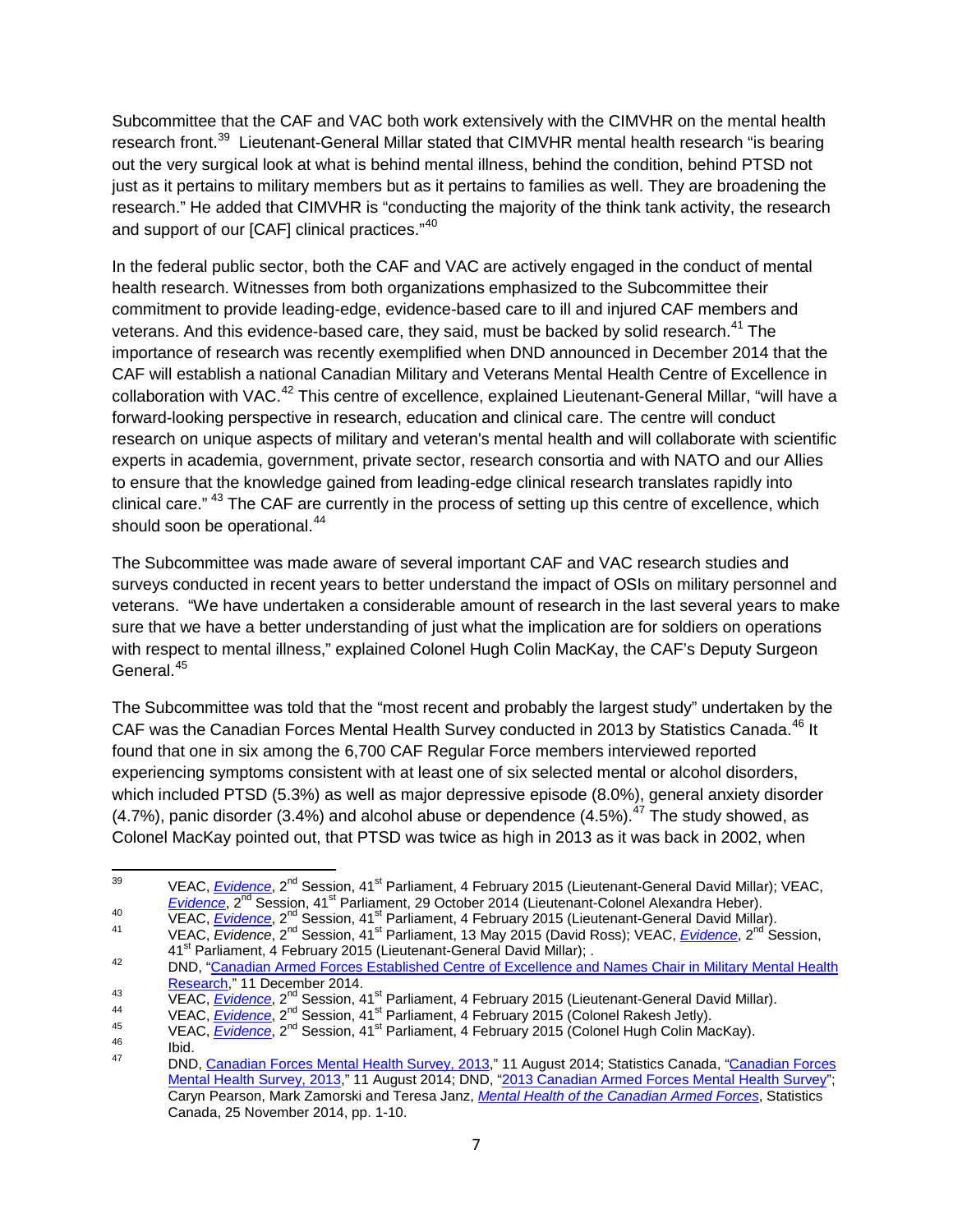Statistics Canada conducted its previous mental health survey of the CAF. Colonel MacKay said that this difference in PTSD rate can be largely attributed to CAF military operations in Afghanistan.<sup>[48](#page-13-0)</sup>

Canada's mission in Afghanistan (2001–2014) was the country's largest military deployment since the Second World War (1939–1945) and the armed force's first major combat operation since the Korean War (1950–1953). More than 40,000 CAF members were deployed to Afghanistan between 2001 and 2014.<sup>[49](#page-13-1)</sup> According to DND, 158 of them were killed and another 2,179 were physically injured in that mission.<sup>[50](#page-13-2)</sup> In addition, a number of CAF members have sustained PTSD and other OSIs as a result of their service in Afghanistan. A recent CAF study on cumulative incidence of PTSD and other mental disorders showed that over 13% of the more than 30,500 CAF members who deployed to Afghanistan between 2001 and 2008 were diagnosed with an OSI over an average period of follow-up of almost five years. Most of them suffered from PTSD (8%). The remainder (over 5%) were diagnosed with other types of deployment-related OSIs, such as depression and anxiety disorders<sup>[51](#page-13-3)</sup>

VAC also provided the Subcommittee with an overview of its latest research on OSIs. Dr. David Pedlar, VAC's Research Director, and Dr. Jim Thompson, VAC's Research Medical Advisor, offered a summary of the 2013 *Life After Service Survey*. That survey was conducted by Statistics Canada on behalf of VAC and involved approximately 3,000 interviews with CAF Regular Force members who were released from the military between 1998 and 2012 as well as CAF Reserve Force members released between 2003 and 2012. This is the second comprehensive survey on the health and well-being of CAF veterans initiated by VAC; the first was the 2010 *Survey on Transition to Civilian Life*. The 2013 survey showed, among other things, that 24% of Regular Force veterans and 17% of deployed Reserve Force veterans (Class C) had diagnosed mental health conditions (anxiety disorder, depression and other mood disorders, and PTSD) compared to 9% for non-deployed Reserve Force veterans (Classes A and B). About half of those Regular Force and deployed Reserve Force veterans were VAC clients.[52](#page-13-4) VAC told the Subcommittee that additional *Life After Service Surveys* will be conducted in 2016 and 2019.<sup>[53](#page-13-5)</sup>

According to VAC, veterans with mental health conditions represent a growing proportion of its client population; it rose from under 2% in 2002 to about 12 % by 2014. And this trend is expected to grow

<span id="page-13-0"></span><sup>&</sup>lt;sup>48</sup> VEAC, *[Evidence](http://www.parl.gc.ca/Content/SEN/Committee/412/veac/pdf/09issue.pdf)*, 2<sup>nd</sup> Session, 41<sup>st</sup> Parliament, 4 February 2015 (Colonel Hugh Colin MacKay). For more information on the 2002 survey, see DND, "The CF 2002 Supplement of the Statistics Canada Canadian<br>Community Health Survey."

<span id="page-13-3"></span>

<span id="page-13-2"></span><span id="page-13-1"></span>FREE CONDINGTITY CONSIST AT A SUPPORT 2015.<br>
DND, "<u>The Canadian Armed Forces' asualty Statistics (Afghanistan)</u>," 19 February 2014.<br>
DND, "<u>Executive Summary for the Report on Cumulative Incidence of Post-Traumatic Stress</u> [Other Mental Disorders,](http://www.forces.gc.ca/en/about-reports-pubs-health/cumulative-incidents-exec-summary.page?)" 27 July 2013. See also David Boulos and Mark Zamorski, *Cumulative Incidence of PTSD and other Mental Disorders in Canadian Forces personnel Deployed in Support of the Mission in Afghanistan, 2001-2008*, Canadian Forces Health Services, Department of National Defence, November 2011, pp. 1-78; David Boulos and Mark A. Zamorski, "Deployment-Related Mental Disorders among Canadian Forces Personnel Deployed in Support of the Mission in Afghanistan, 2001-2008," *Canadian Medical Association Journal*, Vol. 185, No. 11 (August 2013), pp. E545-E552; David Boulos and Mark A.

<span id="page-13-4"></span>Zamorski <sup>52</sup> VEAC, *[Evidence](http://www.parl.gc.ca/Content/SEN/Committee/412/veac/52052-e.htm?Language=E&Parl=41&Ses=2&comm_id=79)*, 2nd Session, 41st Parliament, 22 April 2015 (David Pedlar and Jim Thompson); Veterans Affairs Canada (VAC), *Mental Health and Well-Being of Canadian Armed Forces Veterans: The 2010 and 2013 Life After Service Surveys*, document distributed to the Senate Subcommittee on Veterans Affairs on 22 April 2015. See also DND and VAC, *[2013 Synthesis of Life After Service Studies](http://www.veterans.gc.ca/pdf/about-us/research-directorate/2013-life-after-service-studies.pdf)*, 3 July 2014.; VAC, *[Health and Well-Being of Canadian Armed Forces Veterans: Findings from the 2013 Life After Service](http://www.veterans.gc.ca/pdf/about-us/research-directorate/2013-survey-caf-health.pdf)* 

<span id="page-13-5"></span>*Survey – [Executive Summary](http://www.veterans.gc.ca/pdf/about-us/research-directorate/2013-survey-caf-health.pdf)*, 3 July 2014. <sup>53</sup> VEAC, *[Evidence](http://www.parl.gc.ca/Content/SEN/Committee/412/veac/52052-e.htm?Language=E&Parl=41&Ses=2&comm_id=79)*, 2nd Session, 41st Parliament, 22 April 2015 (David Pedlar and Jim Thompson).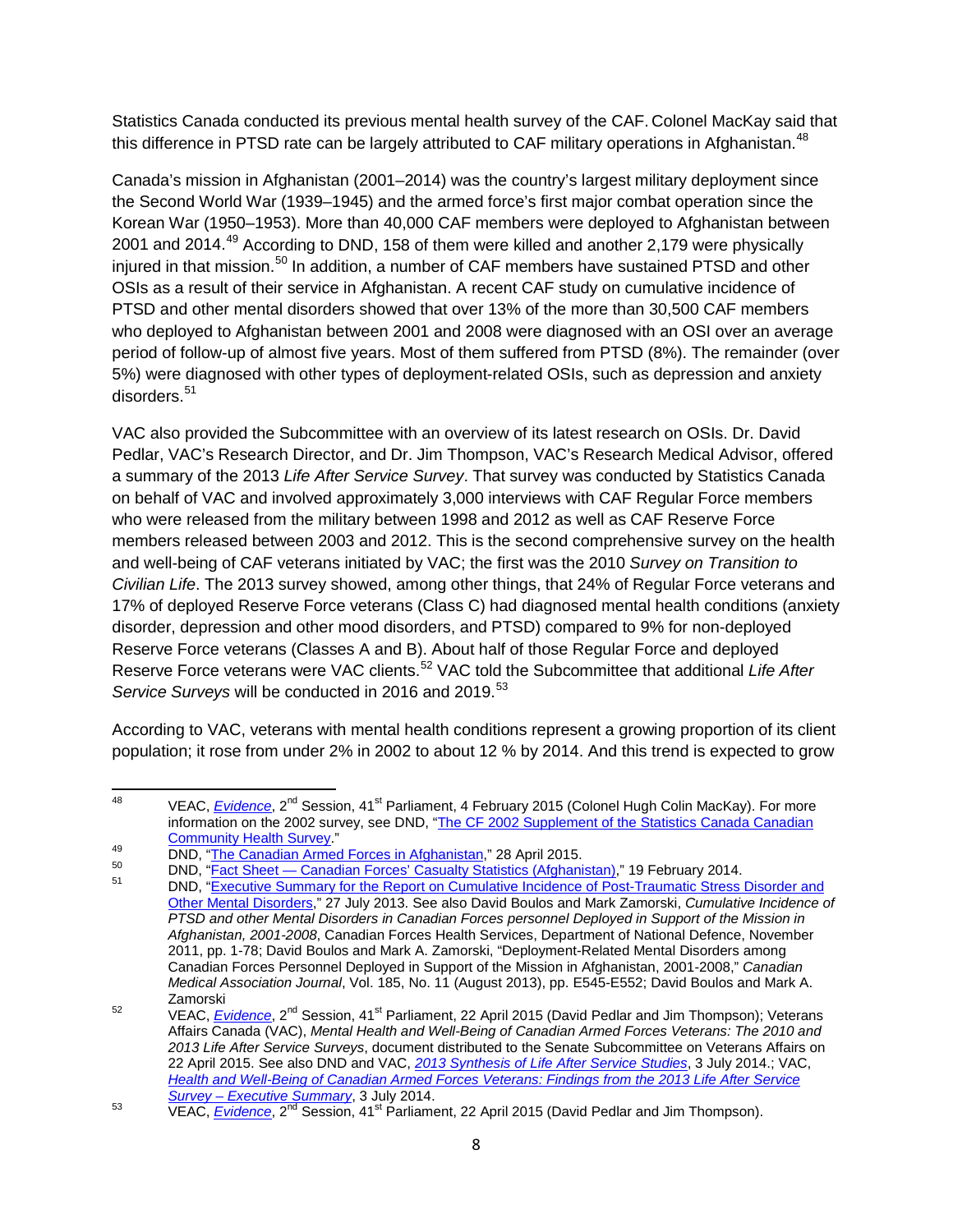in coming years as more and more CAF members who served in Afghanistan transition to civilian life. $54$ 

#### <span id="page-14-0"></span>**III. FEDERAL GOVERNMENT PROGRAMS AND SERVICES PROVIDED TO SERVING MEMBERS AND VETERANS OF THE CANADIAN ARMED FORCES AND RCMP SUFFERING FROM OSIs**

In the course of this study, several senior representatives of the CAF/ DND, the RCMP and VAC appeared before the Subcommittee to provide an overview of the various programs and services their organizations currently provide to serving members and veterans of the CAF and RCMP suffering from OSIs.

It should be emphasized that CAF / DND and RCMP programs and services are only offered to serving members of those organizations. Veterans of the CAF and RCMP can benefit from similar programs and services offered through VAC. Moreover, VAC also offers certain of its programs and services to serving members of the CAF and RCMP.

#### <span id="page-14-1"></span>**A. Canadian Armed Forces and Department of National Defence**

When CAF members are either physically or mentally injured or suffer from an illness to the extent that they cannot function in their regular duties, they have access to a comprehensive framework of physical and psychological care programs and services known as *Caring for our Own*. [55](#page-14-3) Launched in 2012, *Caring for our Own* organizes the CAF "programs and services offered to ill and injured CAF members and their families into an integrated system of care that ensures they receive the care and support they require through the successive phases of recovery, rehabilitation, and reintegration," which is popularly known as the 3R approach. $56$ 

The main goal of *Caring for our Own* is to return as many ill and injured CAF members as possible to their full duties, including those suffering from OSIs. The recovery and rehabilitation phases are mostly handled by medical experts through the Canadian Forces Health Services Group, which is responsible for providing medical care to all ill and injured CAF members. The reintegration phase, on the other hand, is a shared responsibility between the CAF member, the medical staff and the chain of command. The focal point of the reintegration phase is the Joint Personnel Support Unit (JPSU) and its network of Integrated Personnel Support Centres (IPSCs).<sup>[57](#page-14-5)</sup>

However, not all ill and injured military personnel can be reintegrated into the CAF. Under the CAF principle of Universality of Service, military personnel must be capable at all times of performing a number of fundamental military tasks and be fit for deployment anywhere around the world with little

<span id="page-14-2"></span><sup>54</sup> Office of the Auditor General of Canada (OAG), ["Chapter 3: Mental Health Services for Veterans,](http://www.oag-bvg.gc.ca/internet/docs/parl_oag_201411_03_e.pdf)" *Fall 2014* 

<span id="page-14-4"></span><span id="page-14-3"></span><sup>&</sup>lt;sup>55</sup><br><sup>56</sup> VEAC, *[Evidence](http://www.parl.gc.ca/Content/SEN/Committee/412/veac/pdf/08issue.pdf)*, 2<sup>nd</sup> Session, 41<sup>st</sup> Parliament, 29 October 2014 (Colonel Gerry Blais).<br><sup>56</sup> DND, *Caring for Our Own: A Comprehensive Approach for the Care of CF III and Injured Members and their [Families](http://www.forces.gc.ca/assets/FORCES_Internet/docs/en/caring-for-our-own_2.pdf)*; DND, ["Caring for Our Own,](http://news.gc.ca/web/article-en.do?nid=869499)" 22 July 2014. Under *Caring for Our Own*, DND publishes and regularly updates a *Guide to Benefits, Programs, and Services for Serving and Former Canadian Armed Forces Members and their Families*, which provides "serving and retired Regular and Reserve Force members as well as their families with an overview of benefits, programs and services to which they may be entitled in the event of a member becoming disabled, ill, injured or deceased while serving in the CAF." DND, *[The Guide to Benefits, Programs, and Services for Serving and Former Canadian Forces Members](http://www.forces.gc.ca/assets/FORCES_Internet/docs/en/caf-community-benefits-ill-injured-deceased/guide-eng.pdf)* 

<span id="page-14-5"></span>*[and their Families](http://www.forces.gc.ca/assets/FORCES_Internet/docs/en/caf-community-benefits-ill-injured-deceased/guide-eng.pdf)*, pp. 1-81.<br>VEAC, *[Evidence](http://www.parl.gc.ca/Content/SEN/Committee/412/veac/pdf/08issue.pdf)*, 2<sup>nd</sup> Session, 41<sup>st</sup> Parliament, 29 October 2014 (Colonel Gerry Blais).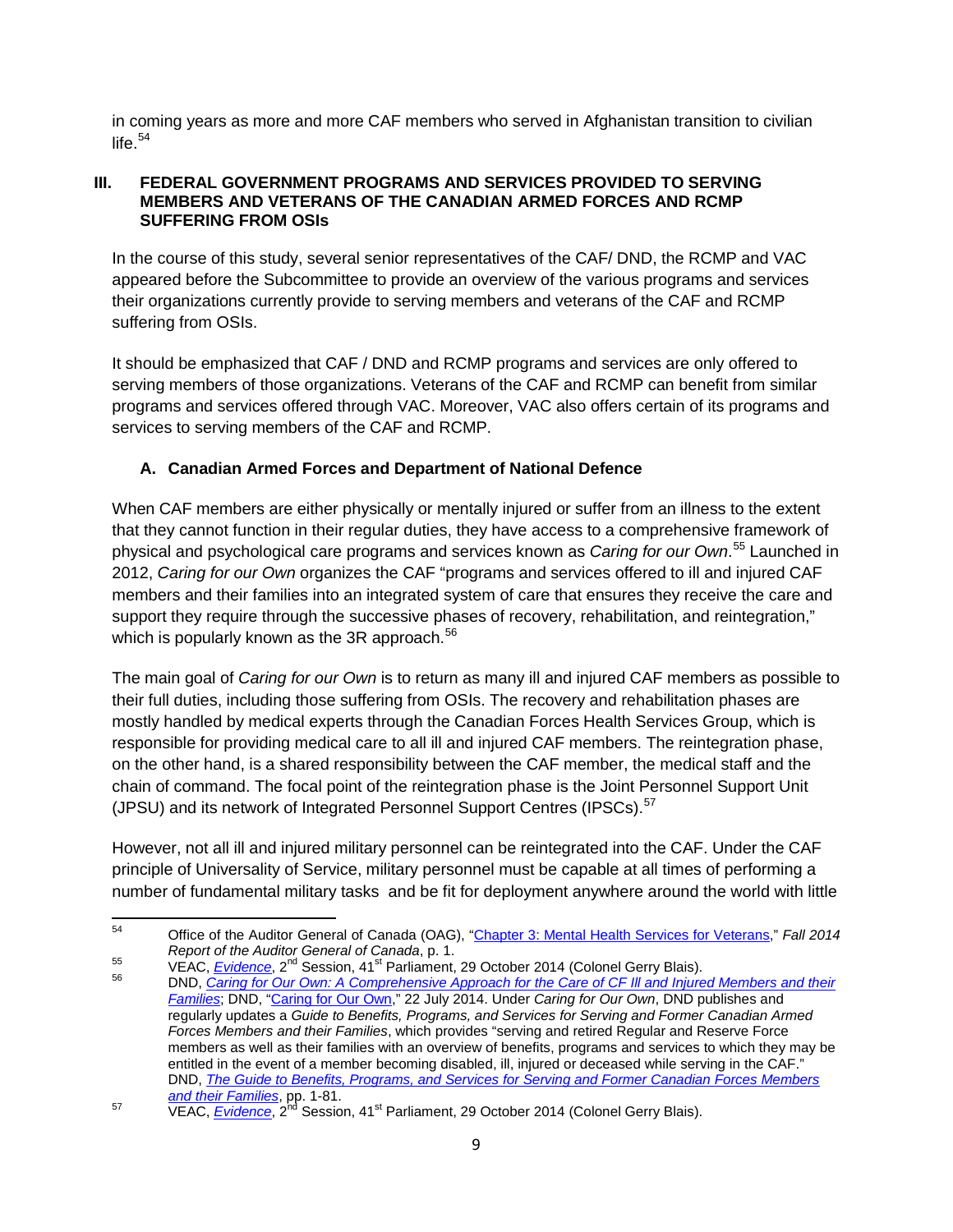or no advance warning. For example, in order to be deployable, all CAF members must be capable of performing their duties under physical and mental stresses and with minimal medical support.<sup>[58](#page-15-1)</sup> For ill and injured individuals who are no longer able to serve in the CAF, several programs and services are available to facilitate their transition to civilian life.<sup>[59](#page-15-2)</sup> Severely ill and injured personnel no longer able to serve can remain in the military for up to three years before returning to civilian life. Within six months of the person being released, a handover takes place from the case managers at Canada Forces Health Services to the case managers at Veterans Affairs Canada. This is done to ensure that the transition process is as seamless as possible, explained Colonel Gerry Blais, Director Casualty Support Management and Joint Personnel Support Unit.<sup>[60](#page-15-3)</sup>

According to Lieutenant-General David Millar, Chief of Military Personnel, the "provision of care and services to Canadian Armed Forces members with mental illness is a significant priority within our Canadian Forces," adding that the CAF is committed to ensuring that personnel suffering from mental illness have access to medical care and support services necessary to return them to duty … or assist their transition to civilian life."<sup>[61](#page-15-4)</sup> The following section provides a summary of what the Subcommittee heard from witnesses on those various CAF and DND programs and services.

#### <span id="page-15-0"></span>**1. Mental Health Programs and Services**

Each year, approximately 15% of serving CAF Regular Forces members access CAF mental health programs and services.<sup>[62](#page-15-5)</sup> The Canadian Forces Health Services Group is the main provider of those programs and services.<sup>[63](#page-15-6)</sup> The CAF Mental Health Program, in particular, offers two levels of services: psychosocial services and mental health services. According to DND, psychosocial services provide "first-line mental health care that CAF members may access directly without a physician's referral."[64](#page-15-7) Psychosocial services offered include psycho-educational information, counselling for individuals, couples and families, crisis management and interventions, addiction consultations, administrative support, and pre/post deployment screenings.<sup>[65](#page-15-8)</sup> Mental health services, on the other hand, are a secondary-line of "specialized services structured to provide multidisciplinary, evidence-based care" and treatments.<sup>[66](#page-15-9)</sup> To access mental health services. CAF members must have a referral from a physician.<sup>[67](#page-15-10)</sup>

<span id="page-15-1"></span><sup>58</sup> DND, ["Medical releases: Universality of Service and Support to Our Ill and Injured,](http://news.gc.ca/web/article-en.do?nid=848259)" 15 May 2014; DND, ["Defence Administrative Orders and Directives \(DAOD\) –](http://www.forces.gc.ca/en/about-policies-standards-defence-admin-orders-directives-5000/5023-0.page) DAOD 5023-0: Universality of Service" and<br>"DAOD – DAOD 5023-1: Minimum Operational Standards Related to Universality of Service."

<span id="page-15-3"></span>

<span id="page-15-5"></span><span id="page-15-4"></span>

<span id="page-15-2"></span><sup>&</sup>lt;sup>59</sup><br>
VEAC, *[The Transition to Civilian Life of Veterans](http://www.parl.gc.ca/Content/SEN/Committee/412/secd/rep/rep08jun14-e.pdf)*, June 2014, pp. 46-47.<br>
VEAC, *[Evidence](http://www.parl.gc.ca/Content/SEN/Committee/412/veac/pdf/09issue.pdf)*, 2<sup>nd</sup> Session, 41<sup>st</sup> Parliament, 29 October 2014 (Colonel Gerry Blais).<br>
VEAC, *Evidence*, 2<sup>nd</sup> Session, 41<sup>st</sup> Parliame p. 5.

<span id="page-15-10"></span><span id="page-15-9"></span><span id="page-15-8"></span>

<span id="page-15-7"></span><span id="page-15-6"></span><sup>&</sup>lt;sup>63</sup><br>
DND, <u>"Canadian Armed Forces Mental Health Services</u>."<br>
DND, <u>Surgeon General's Mental Health Strategy</u>, p. 16.<br>
<sup>65</sup><br>
bid; DND, <u>["Canadian Armed Forces Mental Health Services.](http://www.forces.gc.ca/en/caf-community-health-services-mental/index.page?#otssc)</u>"<br>
DND, Surgeon General's Mental Health Operational Trauma and Stress Support Program, and an Addictions Treatment Program. The General Mental Health Program "provides assessment, individual and group treatment for those suffering from a broad range of mental health concerns," such as depression, anxiety, and insomnia. The Operational Trauma and Stress Support Program "provides assessment, individual and group treatment for members suffering from an Operational Stress Injury," such as PTSD. The Addictions Treatment Program "provides assessment and treatment for individuals experiencing dependence or problem usage with alcohol, drugs or other compulsive behaviours." DND, ["Canadian Armed Forces Mental Health Services.](http://www.forces.gc.ca/en/caf-community-health-services-mental/index.page?#otssc)"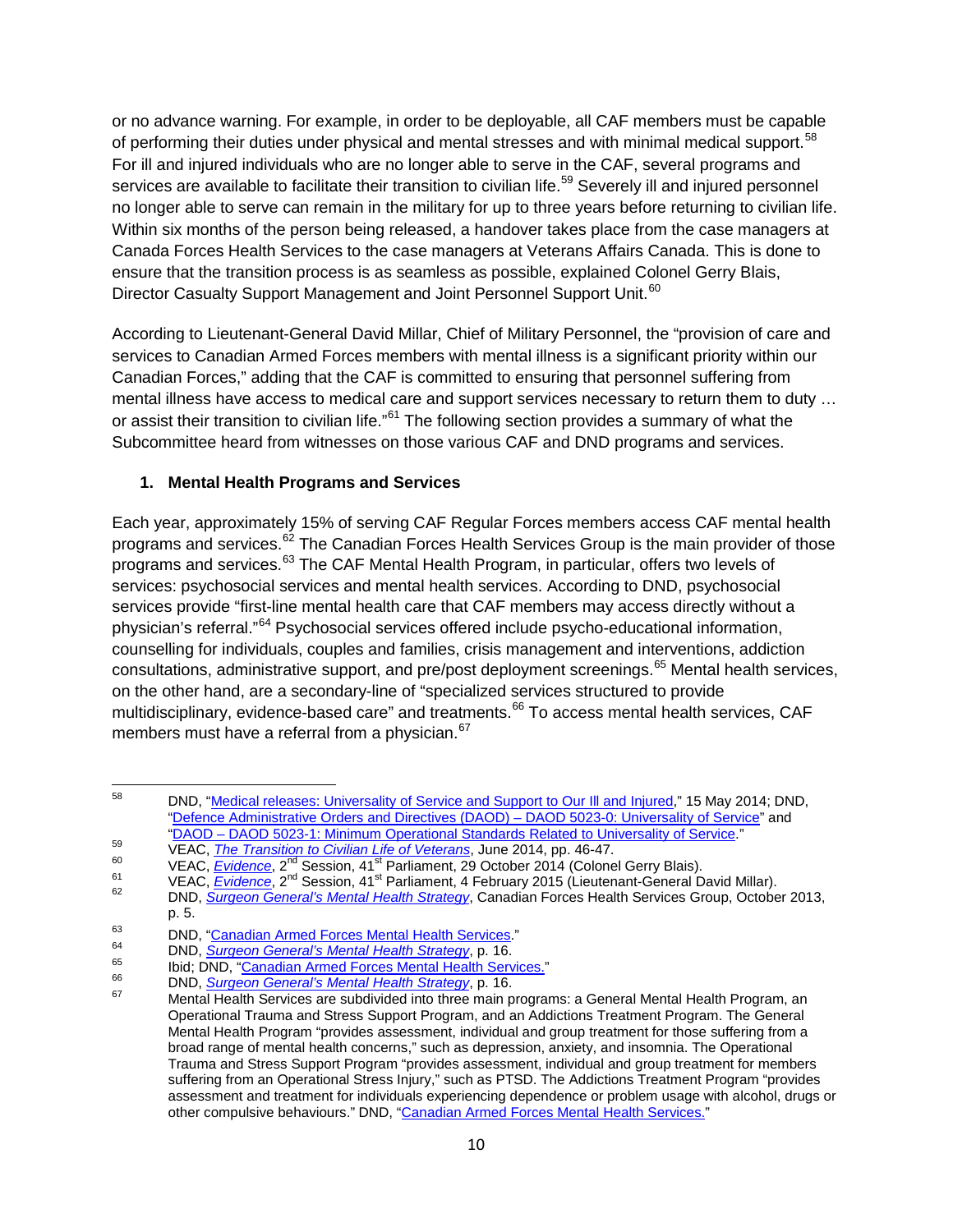The CAF Mental Health Program is mostly delivered through the CAF's network of 30 mental health clinics and 7 Operational Trauma and Stress Support Centres (OTSSCs).<sup>[68](#page-16-1)</sup> The mental health clinics vary in size from base to base and provide general mental health care to CAF members.<sup>[69](#page-16-2)</sup> Lieutenant-Colonel Alexandra Heber, Psychiatrist and Section Head of Clinical Programs at the Canadian Forces Health Services Group's Directorate of Mental Health, told the Subcommittee that multidisciplinary teams of psychiatrists, psychologists, social workers, mental health nurses, specially-trained addiction counsellors and clinically-trained chaplains work together in those clinics to provide "the best treatment available for the condition from which [CAF] members suffer." The ultimate goal, she said, is "to return members to full duty if at all possible."  $70$  The OTSSCs, on the other hand, were established in 1999 as specialized clinics to specifically serve CAF members suffering from OSIs as a result of deployments on military operations. Lieutenant-Colonel Heber explained that multidisciplinary teams of highly skilled clinicians work at the OTSSCs to "assess, diagnose and treat" CAF members suffering from OSIs.<sup>[71](#page-16-4)</sup> The OTSSCs are located in Edmonton (Alberta), Esquimalt (British Columbia), Gagetown (New Brunswick), Halifax (Nova Scotia), Ottawa (Ontario), Petawawa (Ontario) and Valcartier (Quebec).<sup>[72](#page-16-5)</sup>

When he appeared before the Subcommittee, Lieutenant-General Millar stated that there was a minor shortage of mental health care professionals in the CAF network of mental health clinics and OTSSCs. He explained that as of January 2015, 94% of the 455 established positions for mental health care professionals within the CAF had been filled. However, he reassured the Subcommittee that "efforts are continuing to fill the remaining positions," but noted that this remains a "dynamic situation" as the CAF must continuously compete with the civilian sector for clinicians. That being said, Lieutenant-General Millar emphasized that "there are also over 3,000 civilian mental health professionals registered as service providers to the Canadian Armed Forces that we can refer our patients to in order to ensure timely access to service."<sup>[73](#page-16-6)</sup>

#### <span id="page-16-0"></span>**2. Initiatives to Enhance Mental Awareness and Resiliency**

In recent years, the CAF has launched several new initiatives to enhance the mental health and mental resilience of its members and to reduce stigma associated with OSIs and other mental health conditions. As Lieutenant-General Millar explained, many of these efforts have been a direct result of CAF participation in the war in Afghanistan. He further stressed, "I believe the trauma and the experiences from Afghanistan have … opened our eyes to the need to prepare, train and educate ourselves and to make us more resilient in preparation for the types of trauma and hardships we will see when we deploy."<sup>[74](#page-16-7)</sup>

In October 2013, for example, the CAF released the *Surgeon General's Mental Health Strategy*, which outlines how the military plans to "improve the mental health of CAF members and reduce the impact of mental injury and illness on operations."[75](#page-16-8) More specifically, the strategy looks at the state and the impact of mental illness in the CAF and in Canadian society, analyses current CAF mental

<span id="page-16-3"></span><span id="page-16-2"></span>

<span id="page-16-1"></span><sup>&</sup>lt;sup>68</sup><br>
VEAC, <u>[Evidence](http://www.parl.gc.ca/Content/SEN/Committee/412/veac/pdf/08issue.pdf)</u>, 2<sup>nd</sup> Session, 41<sup>st</sup> Parliament, 4 February 2015 (Lieutenant-General David Millar).<br>
DND, "<u>Backgrounder: Mental Health Services in the Canadian Forces</u>," 12 September 2012.<br>
VEAC, <u>Evidence</u>, 2<sup>n</sup>

<span id="page-16-5"></span><span id="page-16-4"></span>

<span id="page-16-6"></span><sup>&</sup>lt;sup>73</sup> VEAC, *<u>[Evidence](http://www.parl.gc.ca/Content/SEN/Committee/412/veac/pdf/09issue.pdf)</u>*, 2<sup>nd</sup> Session, 41<sup>st</sup> Parliament, 4 February 2015 (Lieutenant-General David Millar).<br>
15 DND, *[Surgeon General's Mental Health Strategy](http://www.forces.gc.ca/assets/FORCES_Internet/docs/en/about-reports-pubs-health/surg-gen-mental-health-strategy.pdf)*, p. 1.

<span id="page-16-8"></span><span id="page-16-7"></span>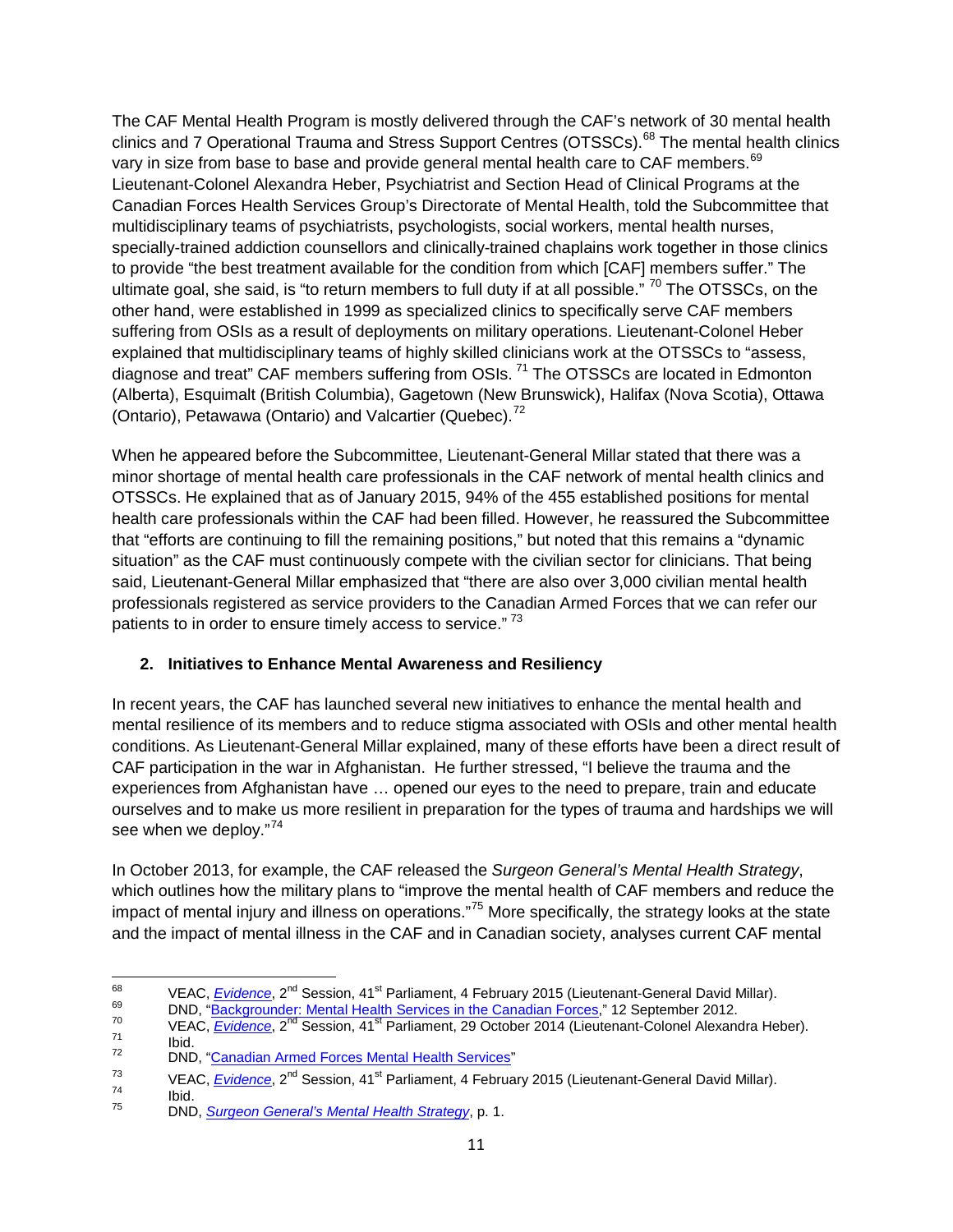health programs and services, identifies areas where there are opportunities to improve the CAF mental health system, and sets strategic priorities and key areas of focus over the next five years.  $^{76}$  $^{76}$  $^{76}$ 

As another example, in 2009, the CAF introduced the Road to Mental Readiness (R2MR) mental health education, awareness and skills training program. According to DND, the R2MR program provides a "package of resilience and mental health training that is embedded throughout Canadian Armed Forces members' careers, including the deployment cycle. R2MR training is layered and tailored to meet the relevant demands and responsibilities CAF personnel encounter at each stage of their career and while on deployment."<sup>[77](#page-17-1)</sup> R2MR was designed to ensure that the most appropriate training available was provided to CAF members so that they can be as prepared mentally as possible to deal with the various challenges that they may encounter throughout their military careers and while deployed on operations.<sup>[78](#page-17-2)</sup>

Witnesses told the Subcommittee that the R2MR program was introduced to increase mental health education and knowledge within the CAF, decrease stigma associated with OSIs and other mental health conditions, enhance psychological resilience to traumatic events, and improve the performance and well-being of CAF members in response to operational and other sources of stress. According to Lieutenant-General Millar, R2MR is focused on making the men and women of the CAF "more resilient, more aware and understanding of the symptoms and signs of mental illness, and more willing to seek treatment much earlier." The "training and education program starts when you are a brand new recruit coming to the Canadian [Armed] Forces," he explained, "and continues throughout your career."<sup>[79](#page-17-3)</sup> Lieutenant-Colonel Heber told the Subcommittee that R2MR is "all about preparing people for combat, for stressful situations, but also for members and leadership to be able to identify when somebody is starting to struggle … It's also a program that helps decrease stigma … We want to teach everybody that mental health is something we should all pay attention to. It's like physical health."<sup>80</sup>

The R2MR program "is working," Lieutenant-General Millar indicated. "We have seen evidence of significant improvement in mental health knowledge and attitudes, and steady decreases in stigma and other barriers to care." The CAF is, in fact, extending the R2MR program.<sup>[81](#page-17-5)</sup> The success of the R2MR program is even recognized outside of the military. The Calgary Police Service and the RCMP, for example, have already implemented parts of the R2MR program into their respective police forces. Other police forces, firefighters and first responder organizations have also expressed interest in adopting the R2MR program. Colonel Jetly told the Subcommittee that R2MR has become

<span id="page-17-0"></span> $^{76}$  Ibid., pp. 1-27.

<span id="page-17-2"></span><span id="page-17-1"></span><sup>77</sup> DND, ["Road to Mental Readiness \(R2MR\)."](http://www.forces.gc.ca/en/caf-community-health-services-r2mr/index.page?)<br><sup>78</sup> The R2MR program consists of two main training components for CAF members: Career Cycle Training and Deployment Cycle Training. Career Cycle Training begins at recruitment and is delivered throughout a CAF member's career. Deployment Cycle Training consists of two main phases: Pre-Deployment Training and Post-Deployment Training. For example, as part of Post-Deployment Training, CAF members who return from deployment on military operations receive Deployment Transition and Reintegration Training, whose purpose is to educate and help them detect mental health problems early on. The CAF also provides Third Location Decompression to CAF members who return from deployment on international military operations as well as Enhanced Post Deployment Screening, which includes participation in screening interviews designed to promptly identify CAF members returning from military operations who might have developed mental health problems. DND, ["Career Cycle,](http://www.forces.gc.ca/en/caf-community-health-services-r2mr-career/index.page?)" ["Deployment Transition and Reintegration Training,](http://www.forces.gc.ca/en/caf-community-health-services-r2mr-deployment/transition-reintegration-trng.page?)" "Third

<span id="page-17-3"></span><sup>&</sup>lt;u>Location Decompression</u>," and "<u>Enhanced Post Deployment Screening</u>."<br>VEAC, <u>*[Evidence](http://www.parl.gc.ca/Content/SEN/Committee/412/veac/pdf/09issue.pdf)*, 2<sup>nd</sup> Session, 41<sup>st</sup> Parliament, 4 February 2015 (Lieutenant-General David Millar).<br><sup>80</sup> VEAC, <u>*Evidence*,</u> 2<sup>nd</sup> Session, 41<sup>st</sup> </u>

<span id="page-17-5"></span><span id="page-17-4"></span>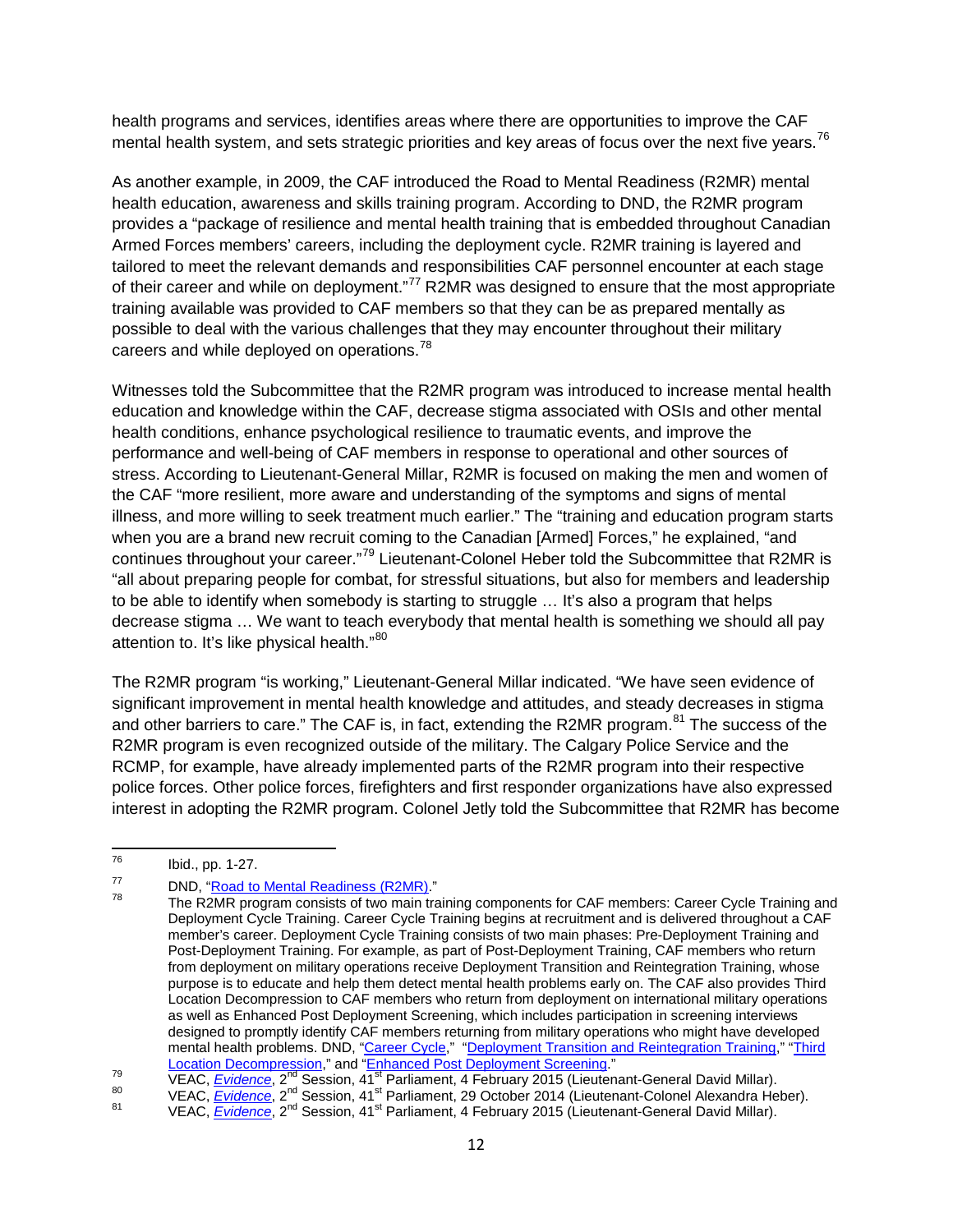"such a hit that we [CAF] were getting calls from every community to help."<sup>[82](#page-18-1)</sup> As a result, the CAF has partnered with the Mental Health Commission of Canada to "civilianize" and adapt the R2MR program to "civilian workplaces and to pilot training and education based on the R2MR continuum."<sup>[83](#page-18-2)</sup> When he appeared, Colonel Jetly reported that the Mental Health Commission of Canada was "now  $\ldots$  in the process of rolling it [civilian R2MR program] out nationally."  $84$ 

#### <span id="page-18-0"></span>**3. Casualty Support**

CAF members suffering from physical and/or mental illnesses or injuries that preclude them from returning to work for a period of six months or more are normally posted to the Joint Personnel Support Unit (JPSU) and its network of 24 Integrated Personnel Support Centres (IPSCs) and 7 satellite offices across Canada.<sup>[85](#page-18-4)</sup> The JPSU/IPSC network provides those ill and injured CAF members with a one-stop location to access the recovery, rehabilitation and reintegration programs and services available to them under the *Caring for Our Own* initiative. "There is a team dedicated to looking after those individuals," Colonel Blais explained. "We have public servants who look after all the services side of things, and military people [who] act as their chain of command." As the Subcommittee was told, the JPSU and its IPSCs bring together in one location family, spiritual, social and financial support specialists, along with Canadian Forces Health Services case managers and representatives of VAC and the Operational Stress Injury Social Support (OSISS) program.<sup>[86](#page-18-5)</sup>

The JPSU/IPSC network currently employs more than 375 military and civilian personnel. Over 2,000 ill and injured CAF members are currently posted to the JPSU and its IPSC network, many suffering from OSIs.<sup>[87](#page-18-6)</sup>

The aim of the JPSU/IPSC network, the Subcommittee heard, is to return to work as many ill and injured CAF members as possible. The reintegration of those ill and injured military personnel into the CAF is largely coordinated through the CAF's Return to Work program.<sup>[88](#page-18-7)</sup> At the moment, according to Colonel Blais, the "success rate for those entering a Return to Work program and returning to their units to full service is approximately 35 per cent." <sup>[89](#page-18-8)</sup> That said, with specific regards to OSIs, Lieutenant-Colonel Heber provided interesting return to work statistics based on a 2011 CAF study of 792 soldiers from a Gagetown infantry battle group who had deployed to Afghanistan in 2007. That study showed a "PTSD rate four years out [of] about 25 per cent," Colonel Jetly emphasized to the Subcommittee.<sup>[90](#page-18-9)</sup> Lieutenant-Colonel Heber reported that 45% of those treated for PTSD recovered, went into full remission and were able to return to "full duty" and that another 28% who were not in full remission, but whose condition had improved, were able to return to "some duties." Only 27% showed minimal signs of improvement and had to be transitioned to civilian life. According to Lieutenant-Colonel Heber, these statistics speak to the success of the Return to Work program.[91](#page-18-10)

<span id="page-18-4"></span><span id="page-18-3"></span><span id="page-18-2"></span>

<span id="page-18-6"></span><span id="page-18-5"></span>

<span id="page-18-8"></span><span id="page-18-7"></span>

<span id="page-18-10"></span><span id="page-18-9"></span>

<span id="page-18-1"></span><sup>&</sup>lt;sup>82</sup><br>
VEAC, <u>[Evidence](http://www.parl.gc.ca/Content/SEN/Committee/412/veac/pdf/08issue.pdf)</u>, 2<sup>nd</sup> Session, 41<sup>st</sup> Parliament, 4 February 2015 (Colonel Rakesh Jetly).<br>
VEAC, <u>Evidence</u>, 2<sup>nd</sup> Session, 41<sup>st</sup> Parliament, 28 May 2014 (Howard Chodos).<br>
VEAC, <u>Evidence</u>, 2<sup>nd</sup> Session, 41<sup>st</sup>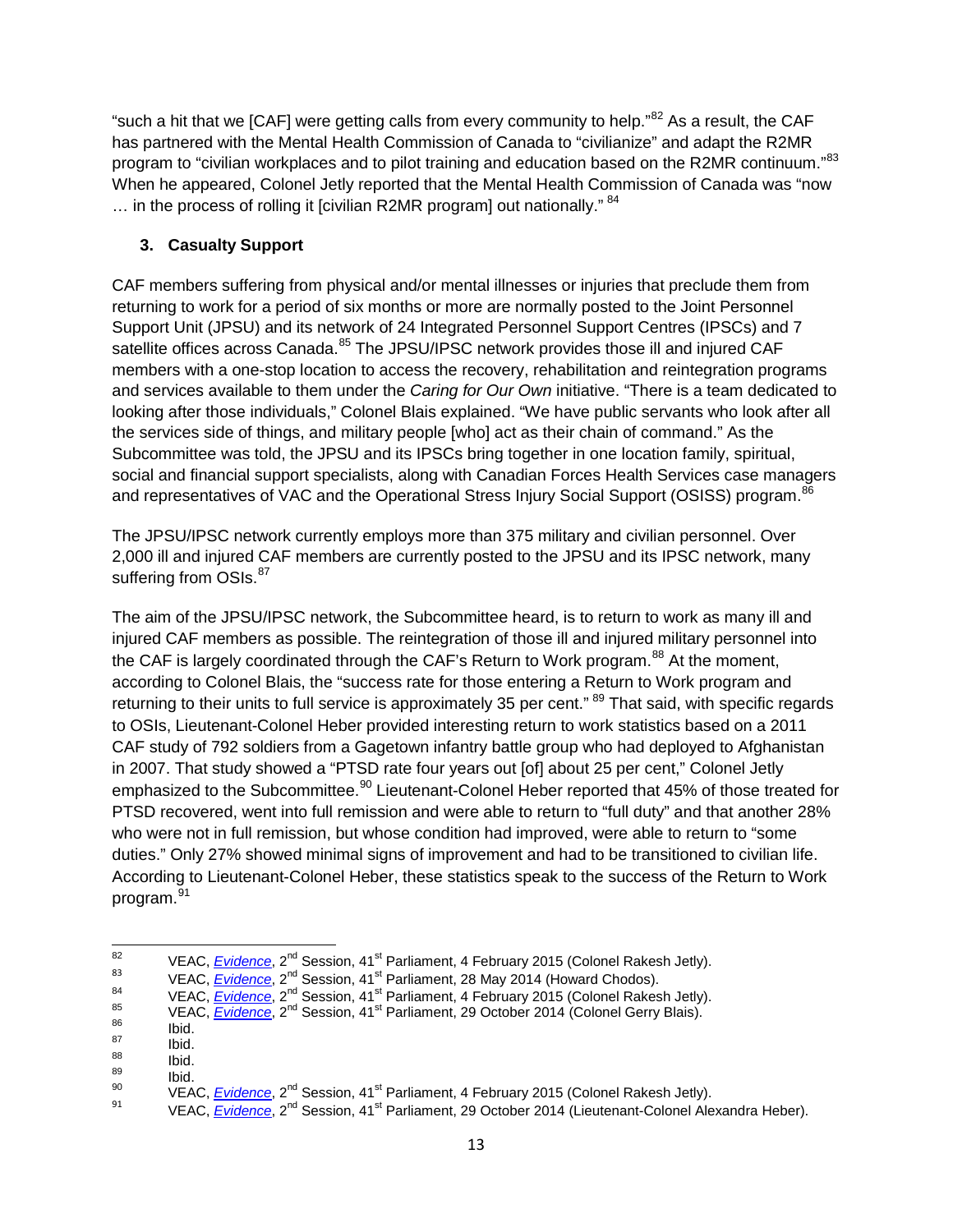For those ill and injured CAF members transitioning to civilian life, the CAF offers them a number of programs and services under the auspice of CAF Transition Services.<sup>[92](#page-19-1)</sup>

## <span id="page-19-0"></span>**4. Peer and Family Support**

CAF members suffering from OSIs also have access to a national peer support network known as the Operational Stress Injury Social Support (OSISS) program.<sup>[93](#page-19-2)</sup> Established in 2001, OSISS is a partnership program managed by both the CAF and VAC that provides confidential, non-clinical, peer-based, social support to CAF members and veterans affected by an OSI as well as to their families.<sup>[94](#page-19-3)</sup>

As Colonel Blais explained, OSISS offers "peer support from people who have been in theatre and have themselves suffered mental health issues." These peer support coordinators help individuals suffering from OSIs by listening to them, sharing personal experiences, and making sure that they are getting the help that they need.<sup>[95](#page-19-4)</sup>

According to Colonel Blais, OSISS peer support services are delivered across Canada by 54 "screened and trained" peer support coordinators "employed as public servants, as well as a robust network of trained volunteers," all of whom bring "first-hand experience and practical knowledge of what it is like to struggle with an Operational Stress Injury or to live with someone who has an Operational Stress Injury." OSISS, Colonel Blais emphasized, "complements the clinical care provided by the Canadian Armed Forces mental health professionals." <sup>[96](#page-19-5)</sup> In November 2014, DND announced that the OSISS program would expand over the next five years and that up to 2,200 veterans and their families would benefit from that expansion.<sup>97</sup>

Aside from the importance of peer support, several witnesses also spoke about the significance of family support. Colonel Russell Mann, the CAF's Director Military Family Services, told the Subcommittee that the "family dimension … is very important" to the mental health of CAF members. "When there's a stable home front," he said, "there is mission focus when it comes down for [CAF members] to deploy." Spouses and partners are really "the strength behind the uniform." <sup>[98](#page-19-7)</sup> Taking care of military families, particularly those of ill and injured military personnel, is important to the CAF. "We know that mental health injuries are never suffered alone or in isolation," Colonel Mann explained.<sup>[99](#page-19-8)</sup> "As serious as physical or mental health issue is for the military member," Colonel Blais said, "the pain and suffering is shared by their families." This is why the CAF provides a range of programs and services to assist and support military families.

<span id="page-19-1"></span><sup>92</sup> For more information on CAF Transition Services programs and services, see VEAC, *[The Transition to](http://www.parl.gc.ca/Content/SEN/Committee/412/secd/rep/rep08jun14-e.pdf)  [Civilian Life of Veterans](http://www.parl.gc.ca/Content/SEN/Committee/412/secd/rep/rep08jun14-e.pdf)*, June 2014, pp. 1-98; DND, [The Guide to Benefits, Programs, and Services,](http://www.forces.gc.ca/assets/FORCES_Internet/docs/en/caf-community-benefits-ill-injured-deceased/guide-eng.pdf) pp. 8-

<span id="page-19-2"></span>VEAC, <u>[Evidence](http://www.parl.gc.ca/Content/SEN/Committee/412/veac/pdf/08issue.pdf)</u>, 2<sup>nd</sup> Session, 41<sup>st</sup> Parliament, 4 February 2015 (Lieutenant-General David Millar).<br>
DND, <u>The Guide to Benefits, Programs, and Services</u>, p. 26.<br>
VEAC, Evidence, 2<sup>nd</sup> Session, 41<sup>st</sup> Parliament, 29 Oct

<span id="page-19-4"></span><span id="page-19-3"></span>

<span id="page-19-5"></span>

<span id="page-19-6"></span>[Canadian Armed Forces Personnel, Veterans and their Families,](http://news.gc.ca/web/article-en.do?mthd=tp&crtr.page=2&nid=907399&crtr.tp1D=1)" 23 November 2014; DND, ["Backgrounder:](http://news.gc.ca/web/article-en.do?mthd=index&crtr.page=1&nid=907379)  Government of Canada Takes Action to Strengthen Mental Health Support for Canadian Armed Forces<br>Personnel, Veterans and their Families," 23 November 2014.

<span id="page-19-8"></span><span id="page-19-7"></span>[Personnel, Veterans and their Families,](http://news.gc.ca/web/article-en.do?mthd=index&crtr.page=1&nid=907379)" 23 November 2014. [98](http://news.gc.ca/web/article-en.do?mthd=index&crtr.page=1&nid=907379) VEAC, *[Evidence](http://www.parl.gc.ca/Content/SEN/Committee/412/veac/pdf/08issue.pdf)*, 2nd Session, 41st Parliament, 29 October 2014 (Colonel Russell Mann). <sup>99</sup> Ibid.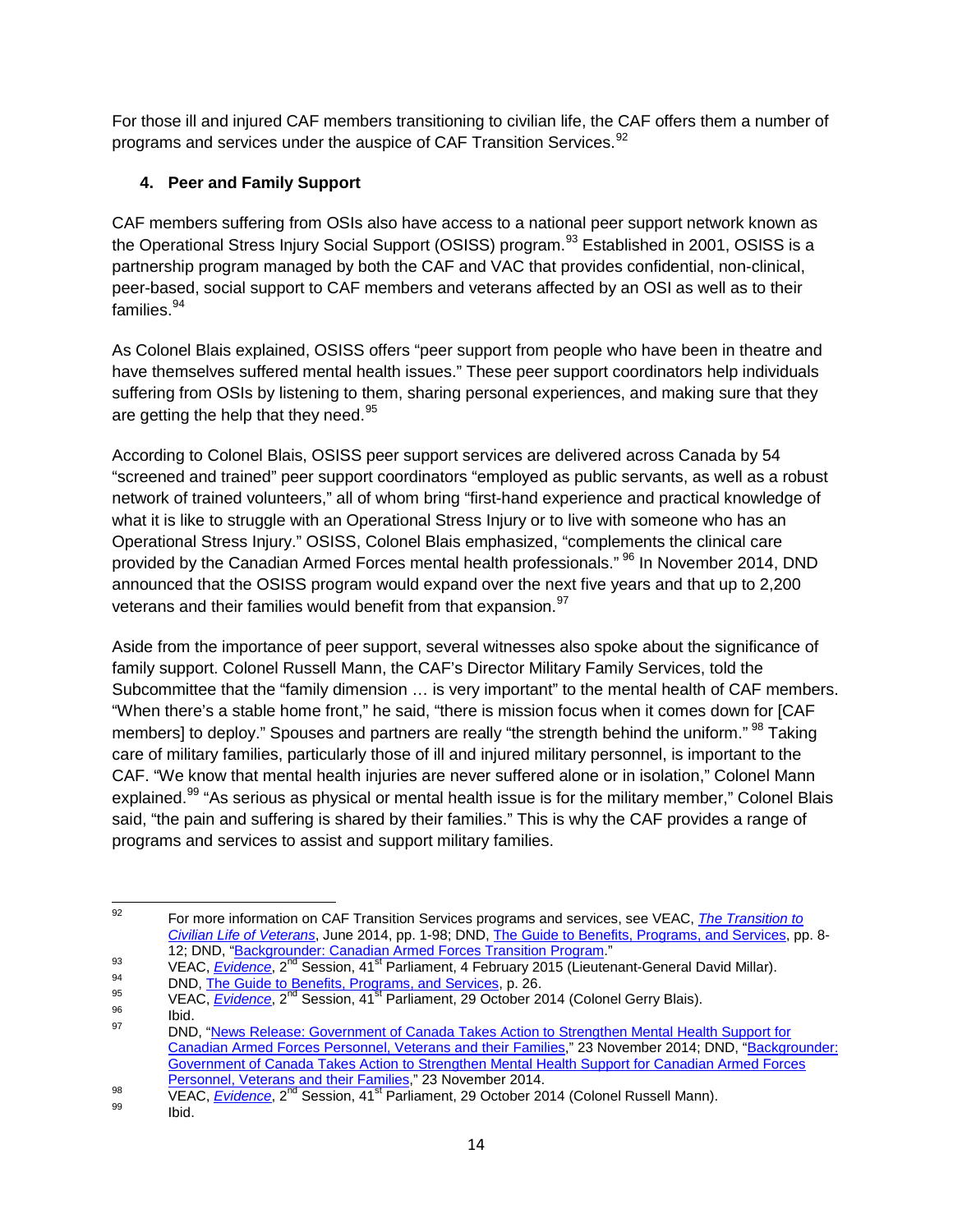The bulk of military family services are provided through a network of 32 Military Family Resource Centres (MFRCs) located in military communities across Canada. The Subcommittee heard that most of the MFRCs are co-located with the IPSCs in order to facilitate the delivery of services to CAF members and their families.<sup>[100](#page-20-1)</sup> MFRCs provide a wide range of programs, services and resources to assist military families, which include, among other things, the provision of mental health education and counselling services.<sup>[101](#page-20-2)</sup>

Moreover, in 2008, family liaison officers were introduced to specifically assist the families of CAF members coping with a physical or mental illness or injury. These are social workers who are employed by the MFRCs, but operate within the IPSCs. "Family liaison officers endeavour to support the IPSC team in delivering family-centred, consistent care, service and support" to the families of ill and injured CAF members, Colonel Mann explained. "Their services include crisis counselling, community outreach and education, as well as consultation and coaching to ill and injured family members."<sup>[102](#page-20-3)</sup> There are currently 32 family liaison officers working at 28 locations across Canada. The Subcommittee was told that the number of military families assisted by family liaison officers has been on the rise since 2008. "Despite the end of major combat operations in Afghanistan," Colonel Mann commented, "family liaison officers continue to be routinely confronted with military families who are facing family relationship difficulties, physical injuries, mental health challenges, periods of grief and transition difficulties, which may include financial and/or employment issues." By fiscal year 2013–2014, family liaison officers served no less than 1,585 different family units annually.<sup>[103](#page-20-4)</sup>

The Subcommittee also learned in the course of its study that OTSSCs have extended certain services to military families. As Lieutenant-Colonel Heber explained, this includes "couple and family counselling as well as support and education about Operational Stress Injuries to the partners and family members of [OTSSC] patients."[104](#page-20-5)

In addition, military families can also partake in certain components of the R2MR program, particularly those related to pre-deployment and post-deployment training.<sup>[105](#page-20-6)</sup> They can also participate in the OSISS program, which, as Colonel Blais emphasized, includes a "component geared to family members living with those suffering the effect of an Operational Stress Injury."<sup>[106](#page-20-7)</sup>

#### <span id="page-20-0"></span>**B. Royal Canadian Mounted Police**

Like the CAF, the RCMP offers several mental health programs and services to its members suffering from PTSD and other OSIs, some of which are provided through Health Canada.<sup>[107](#page-20-8)</sup> In addition, in May 2014, the RCMP launched its first ever *RCMP Mental Health Strategy (2014– 2019)*, [108](#page-20-9) which, according to Lieutenant-General Millar, has been modelled on the CAF's *Surgeon*  General's Mental Health Strategy.<sup>[109](#page-20-10)</sup> The purpose of the five-year strategy, highlighted Deputy Commissioner Daniel Dubeau, the RCMP's Chief Human Resources Officer, is to "address stigma,

<span id="page-20-2"></span>

<span id="page-20-3"></span>

<span id="page-20-4"></span>

<span id="page-20-5"></span>

<span id="page-20-7"></span><span id="page-20-6"></span>

<span id="page-20-8"></span>

<span id="page-20-1"></span><sup>100&</sup>lt;br>
101 VEAC, <u>[Evidence](http://www.parl.gc.ca/Content/SEN/Committee/412/veac/pdf/09issue.pdf)</u>, 2<sup>nd</sup> Session, 41<sup>st</sup> Parliament, 4 February 2015 (Lieutenant-General David Millar).<br>
102 VEAC, <u>Evidence</u>, 2<sup>nd</sup> Session, 41<sup>st</sup> Parliament, 29 October 2014 (Colonel Russell Mann).<br>
103 Ibid.<br>
1

<span id="page-20-10"></span><span id="page-20-9"></span>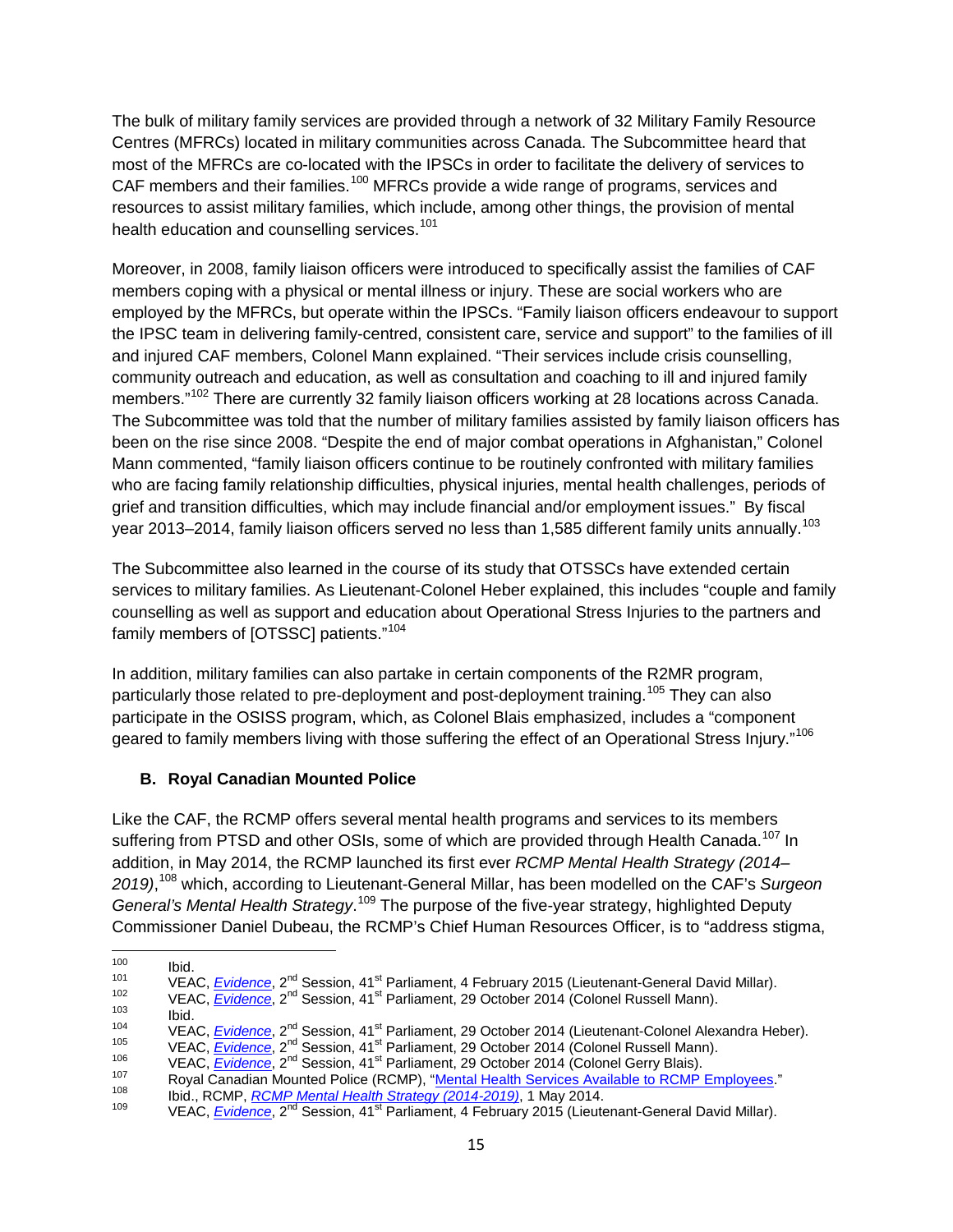maintain and/or improve employee mental health, and to continually improve on how the RCMP is addressing mental health issues."<sup>[110](#page-21-1)</sup>

#### <span id="page-21-0"></span>**1. Mental Health Programs and Services**

Deputy Commissioner Dubeau underscored that "all RCMP employees and their families have access to 24-hour, 7days-a-week Employee Assistance Services (EAS) through Health Canada."<sup>[111](#page-21-2)</sup> This is the result of a memorandum of understanding (MOU) between the RCMP and Health Canada.[112](#page-21-3) As Deputy Commissioner Dubeau explained, "this confidential service can provide access to counselling for up to eight hours per issue for an unlimited number of person or work-related issues." This includes mental health issues.<sup>[113](#page-21-4)</sup>

The Subcommittee also heard that the RCMP offers a Peer to Peer Program to its employees, which gives them access to internal peer to peer coordinators.<sup>[114](#page-21-5)</sup> According to Deputy Commissioner Dubeau, the Peer to Peer Program serves as a "conduit to Employee Assistance Services" and as a focal point to access other resources within the RCMP that could be of assistance, "including, but not limited to, our Occupational Health Services, our Informal Conflict Management systems, our Staff Relations Representatives, our Bargaining Agents and our Chaplains."<sup>[115](#page-21-6)</sup>

In addition, Deputy Commissioner Dubeau told the Subcommittee that under the RCMP's Occupational Health Care Program (OHC), "serving members experiencing a psychological crisis or those who require addiction or other therapy can access psychotherapeutic services from psychologists licensed from a provincial or territorial regulatory authority for services they deliver." These services "may be provided by other mental health professionals when deemed appropriate by the RCMP psychologist."<sup>[116](#page-21-7)</sup> The Subcommittee learned that OHC represents an "extra level of care that the RCMP may choose to provide to minimize limitation and restriction that affect a members' fitness for duty and to maximize employability."[117](#page-21-8) Below are a few examples of mental health support services that the RCMP provides under its OHC program:

• *RCMP Occupational Health Services*: Offers a number of support services, including confidential psychological support services either individually or in a group for psychologically traumatic incidents; confidential psychological services for the RCMP's Undercover Drug Program; suicide prevention and post-mortem assessment; psychological interviews in an attempted suicide; psychological assessments and debriefings; preventative activities; and short-term counselling and/or therapy. [118](#page-21-9) The RCMP operates 11 Occupational Health and Safety Services (OHSS) offices across Canada. According to the RCMP, the OHSS health services teams that assist RCMP members suffering from mental health problems include medical doctors, psychologists, occupational health nurses,

<span id="page-21-1"></span>VEAC, Evidence, 2<sup>nd</sup> Session, 41<sup>st</sup> Parliament, 6 May 2015 (Deputy Commissioner Daniel Dubeau).<br>
111<br>
112 RCMP, "<u>Mental Health Services Available to RCMP Employees.</u>"<br>
113 VEAC, Evidence, 2<sup>nd</sup> Session, 41<sup>st</sup> Parliamen

<span id="page-21-4"></span><span id="page-21-3"></span><span id="page-21-2"></span>

<span id="page-21-5"></span>

<span id="page-21-6"></span>

<span id="page-21-8"></span><span id="page-21-7"></span>

<span id="page-21-9"></span>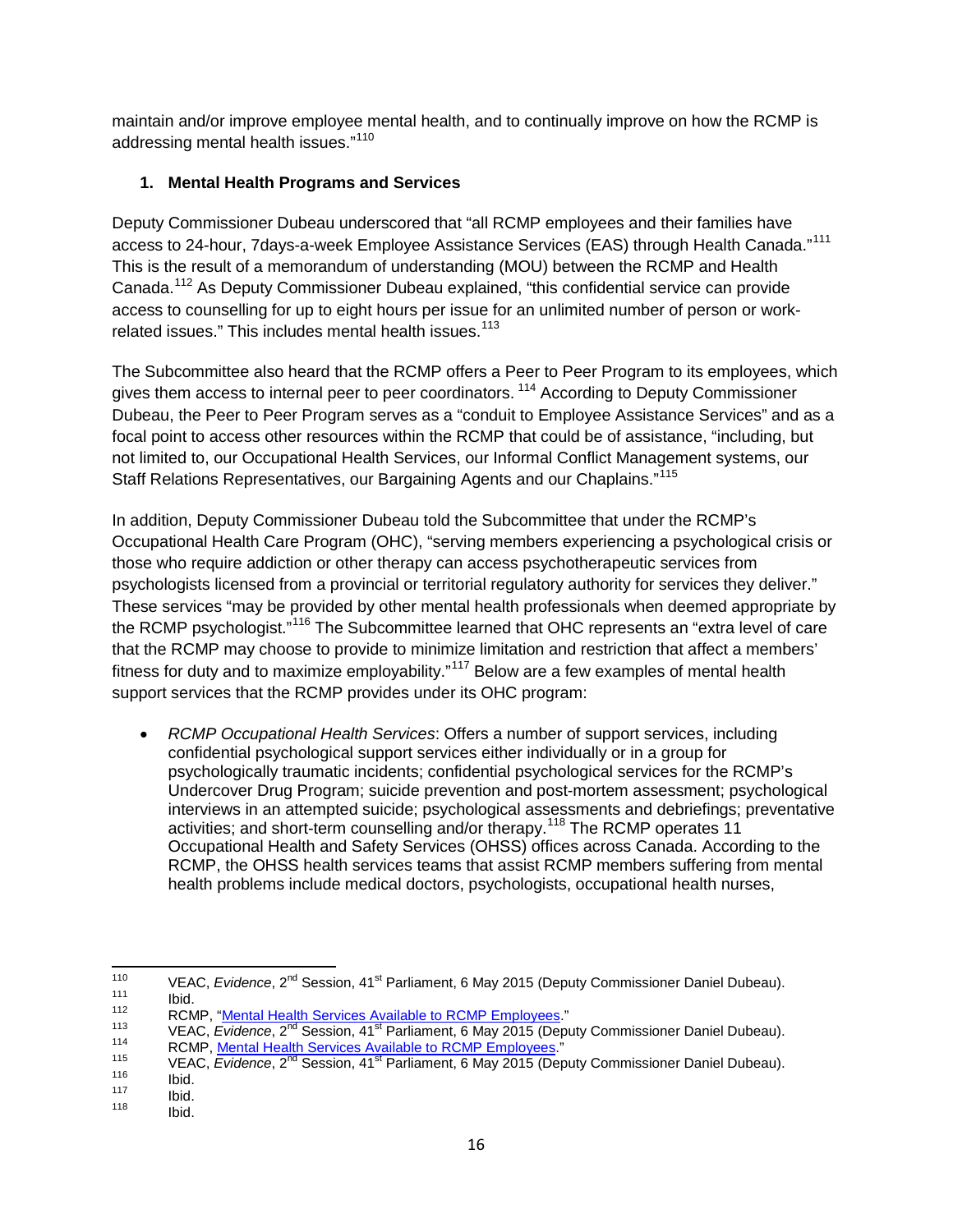occupational safety officers, disability case manager, return to work facilitators and duty to accommodate coordinators.<sup>[119](#page-22-1)</sup>

- *RCMP Supplemental Health Care Benefit Program*: Provides serving members of the RCMP with personal, group, family and couples counselling by an approved psychologist.<sup>[120](#page-22-2)</sup>
- *Public Service Health Care Plan*: Former members of the RCMP are offered the option to become a plan member under the Public Service Health Care Plan upon retirement. This plan includes coverage for psychological services.<sup>[121](#page-22-3)</sup>

#### <span id="page-22-0"></span>**2. RCMP Cooperation with the Canadian Armed Forces and Veterans Affairs Canada**

For serving members and veterans of the RCMP suffering from OSIs, VAC provides assessment, treatment and support through its network of OSI clinics. The CAF also offers similar services to serving members of the RCMP through its own network of OTSSCs. <sup>[122](#page-22-4)</sup> It should be noted, however, that serving members of the RCMP can only receive treatment at those VAC OSI clinics and CAF OTSSC clinics when referred by their treating physician and approved by an RCMP Health Services Officer. In other words, they have to be referred to those clinics through the RCMP. RCMP veterans, on the other hand, can access the VAC OSI clinics directly if they are receiving a VAC disability pension.[123](#page-22-5) As Deputy Commissioner Dubeau explained to the Subcommittee, "Veterans Affairs Canada administers all treatment and benefits, including psychological counselling and use of OSI clinics, for former RCMP members with a pensionable OSI condition."[124](#page-22-6)

The Subcommittee heard that the number of serving RCMP members who have obtained treatment for an OSI at VAC's OSI clinics and at the CAF's OTSSCs has increased from 52 in 2010 to 239 in 2014.<sup>[125](#page-22-7)</sup> The Subcommittee also heard that in 2014, 3,095 serving members and veterans of the RCMP were in receipt of a VAC disability pension for PTSD or other OSIs. Of these, more than 1,200 were still serving in the RCMP.<sup>[126](#page-22-8)</sup> In that regard, the Subcommittee was told that the number of serving members of the RCMP receiving a VAC disability pension significantly increased in recent years, from 548 in 2008 to 1,217 by 2014.<sup>[127](#page-22-9)</sup>

In addition, the Subcommittee was informed that serving and retired members of the RCMP have been given access to the OSISS peer support network, which is jointly managed by the CAF and VAC. "Through no formal arrangements to date," explained Sylvie Châteauvert, Director General of the RCMP's Occupation Health and Safety Branch, "we've had the privilege — we being the RCMP — to use the OSISS program." The RCMP is currently planning to strengthen its participation in OSSIS, the Subcommittee learned. "We are currently in dialogue and working with DND to have a

<span id="page-22-2"></span><span id="page-22-1"></span>RCMP, "<u>Mental Health Services Available to RCMP Employees</u>."<br>
VEAC, Evidence, 2<sup>nd</sup> Session, 41<sup>st</sup> Parliament, 6 May 2015 (Deputy Commissioner Daniel Dubeau).<br>
122 Ibid.<br>
123 VEAC, Evidence, 2<sup>nd</sup> Session, 41<sup>st</sup> Parliam

<span id="page-22-4"></span><span id="page-22-3"></span>

<span id="page-22-5"></span>Sergeant Brian Sauvé and Sylvie Châteauvert). See also RCMP, "Mental Health Services Available to

<span id="page-22-6"></span><sup>&</sup>lt;sup>124</sup><br><sup>124</sup> VEAC, *Evidence*, 2<sup>nd</sup> Session, 41<sup>st</sup> Parliament, 6 May 2015 (Deputy Commissioner Daniel Dubeau).<br><sup>125</sup> Document provided by the RCMP to the Senate Subcommittee on Veterans Affairs on 6 May 2015.<br><sup>126</sup> VEAC,

<span id="page-22-8"></span><span id="page-22-7"></span>

<span id="page-22-9"></span>pensioners for 2014 include 1,014 with PTSD and 203 with other OSIs. Document provided by the RCMP to the Senate Subcommittee on Veterans Affairs on 6 May 2015.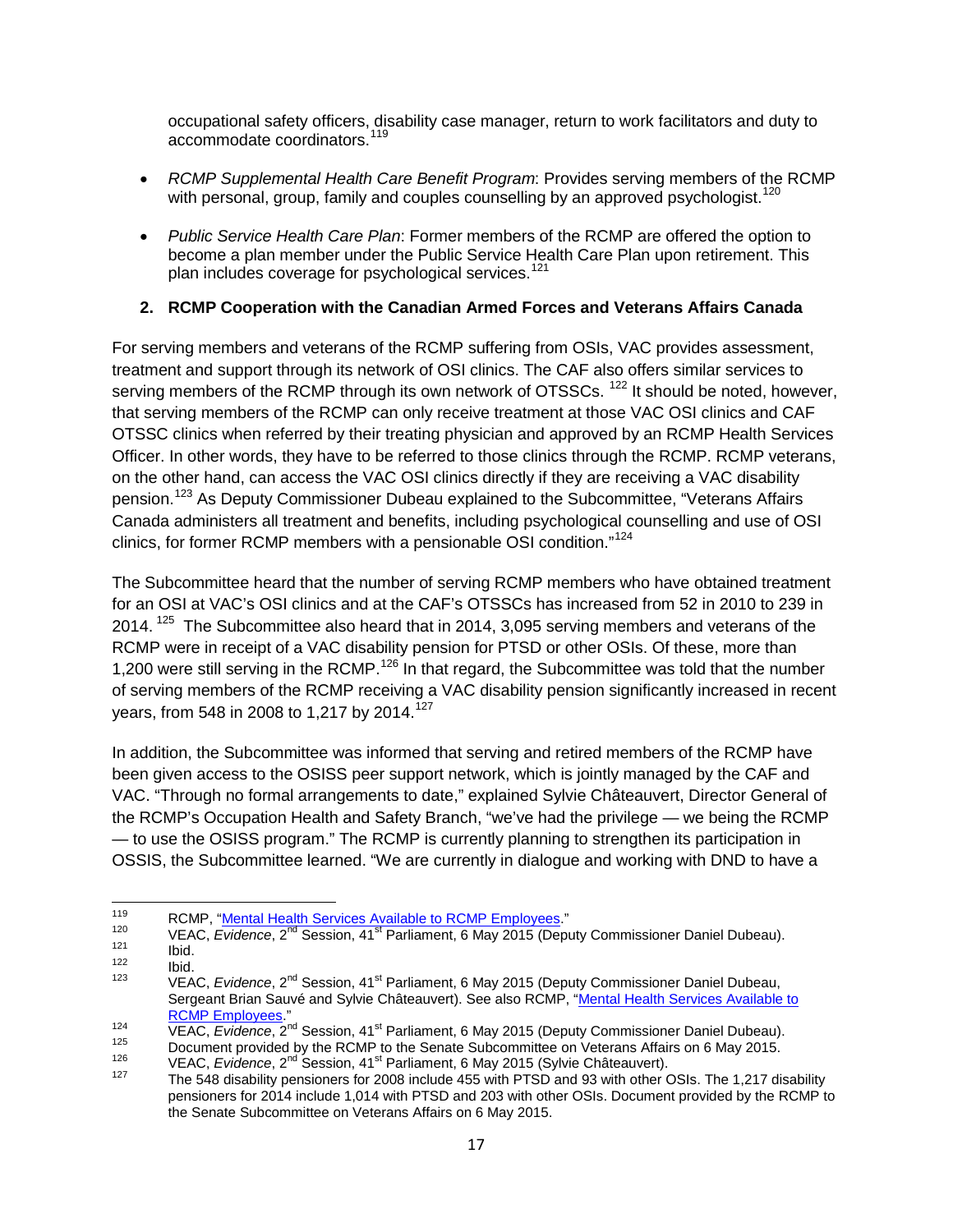more formal arrangement," Ms. Châteauvert said, "so that we can further promote it because ultimately the goal is really to destigmatize mental health issues and ensure that members get the help that they need." [128](#page-23-2)

Moreover, as mentioned earlier, the RCMP has been working with the CAF to adapt the R2MR mental health resilience and training program to policing. R2MR workshops adapted to meet the needs of RCMP members were piloted at the RCMP's "J" Division in New Brunswick. The pilot project showed positive results. "Really the outcome of the study did demonstrate that, through the workshop, through the research, we could increase mental resilience," Ms. Châteauvert remarked. <sup>[129](#page-23-3)</sup> The RCMP is currently working with the Mental Health Commission of Canada, as well as several Canadian universities to further review the R2MR program and adapt it to the  $RCMP.<sup>130</sup>$  $RCMP.<sup>130</sup>$  $RCMP.<sup>130</sup>$ 

## <span id="page-23-0"></span>**C. Veterans Affairs Canada**

VAC offers a range of programs and services to CAF and RCMP veterans suffering from OSIs and other mental health issues as well as to their families. This includes providing disability compensation, financial support and transition to civilian life services to veterans suffering from service-related injuries (physical and mental) as well as funding health care and re-establishment services to improve the physical and mental wellbeing of veterans and to encourage their independence.<sup>[131](#page-23-5)</sup>

## <span id="page-23-1"></span>**1. Mental Health programs and Services**

According to VAC, the number of veterans receiving VAC disability benefits for a mental health condition has steadily increased over the past fifteen years. It rose cumulatively from 2,137 veterans in fiscal year 2001–2002 to 18,071 by 2013–2014. At the end of December 2014, it stood at 19.015.<sup>[132](#page-23-6)</sup> As Dr. David Ross, VAC's National Clinic Coordinator, explained, this increase has resulted in a growing demand for mental health services.<sup>[133](#page-23-7)</sup>

The VAC programs and services for CAF and RCMP veterans suffering from OSIs include, among other things, access to a national network of Operational Stress Injuries (OSI) clinics.<sup>[134](#page-23-8)</sup> Established in 2002, this network consists of nine OSI clinics located across Canada. These are situated in Calgary (Alberta), Edmonton (Alberta), Fredericton (New Brunswick), London (Ontario), Ottawa (Ontario), Quebec City (Quebec), Sainte-Anne-de-Bellevue (Quebec), Winnipeg (Manitoba), and Vancouver (British Columbia). A tenth OSI clinic is scheduled to open in Halifax (Nova Scotia) in

<span id="page-23-5"></span><span id="page-23-4"></span>Sergeant Brian Sauvé, and Sylvie Châteauvert). <sup>131</sup> VAC, *[Report on Plans and Priorities 2015-16](http://www.veterans.gc.ca/pdf/deptReports/rpp/2015-2016/vac-acc-web-pdf-eng.pdf)*, p. 4.

<span id="page-23-3"></span><span id="page-23-2"></span>VEAC, *Evidence*, 2<sup>nd</sup> Session, 41<sup>st</sup> Parliament, 6 May 2015 (Sylvie Châteauvert).<br>
129 Ibid. VEAC, *Evidence*, 2<sup>nd</sup> Session, 41<sup>st</sup> Parliament, 6 May 2015 (Deputy Commissioner Daniel Dubeau,<br>
Sergeant Brian Sauvé, and

<span id="page-23-6"></span><sup>&</sup>lt;sup>132</sup> It rose cumulatively from 2,137 ( FY 2001-2002) to 3,501 (FY 2002-2003), 4,894 (FY 2003-2004), 6,491 (FY 2004-2005), 8,385 (FY 2005-2006), 10,250 (FY 2006-2007), 11,045 (FY 2007-2008), 11,888 (FY 2008- 2009), 12,689 (FY 2009-2010), 14,111 (FY 2010-2011), 15,304 (FY 2011-2012), 16,673 (FY 2012-2013), 18,071 (FY 2013-2014), and 19,015 (December 2014). VAC, *Operational Stress Injury National Network*, p.

<span id="page-23-8"></span><span id="page-23-7"></span><sup>133</sup> VEAC, Evidence, 2<sup>nd</sup> Session, 41<sup>st</sup> Parliament, 13 May 2015 (David Ross).<br>134 VAC, Operational Stress Injury National Network, p. 4, document provided to the Senate Subcommittee on Veterans Affairs on 13 May 2015. See also VAC, ["Mental Health"](http://www.veterans.gc.ca/eng/services/health/mental-health) and "Backgrounder - Mental Health [Services and Support.](http://www.veterans.gc.ca/eng/news/viewbackgrounder/29)"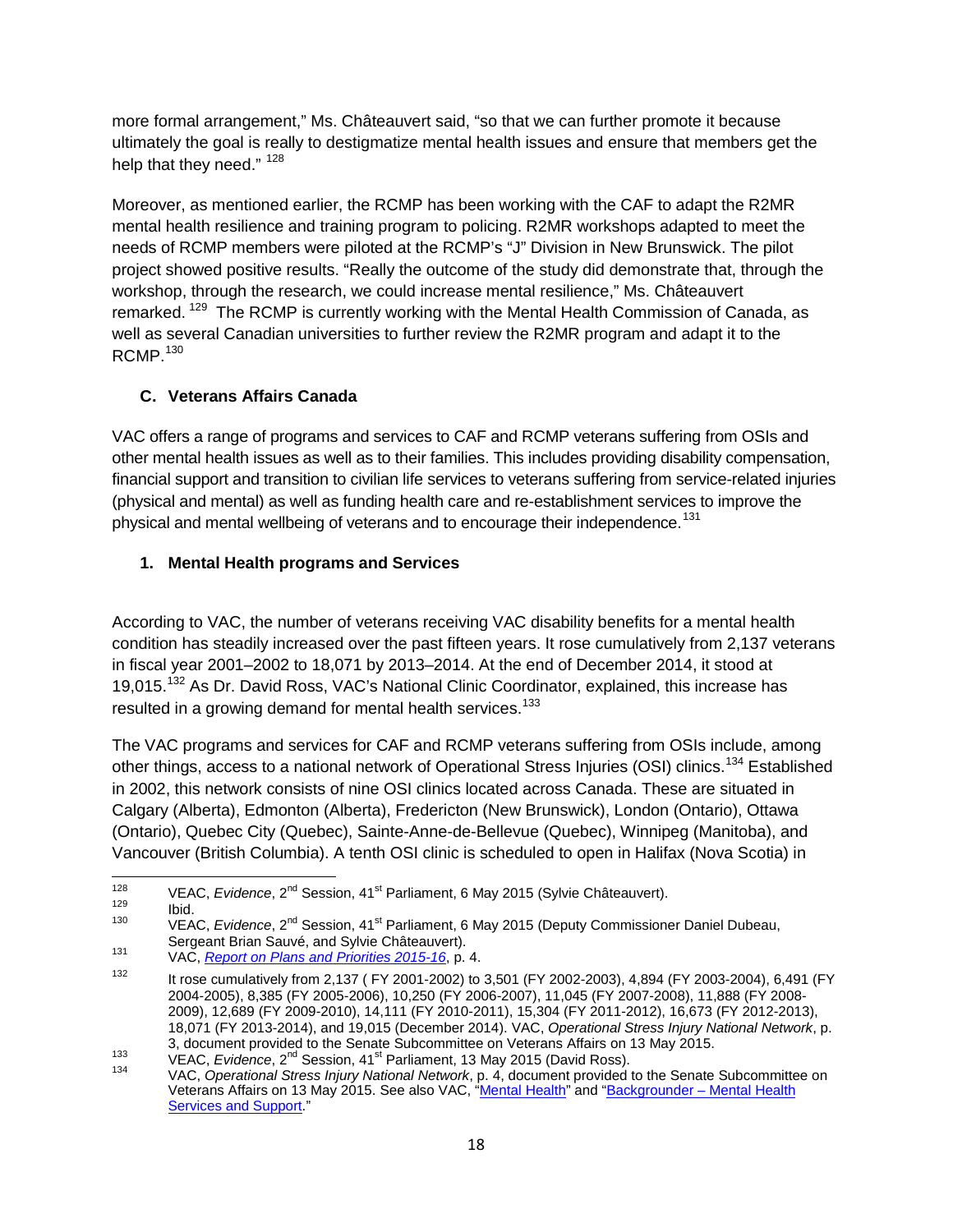2015. In addition, VAC recently opened a number of smaller satellite clinics to further reach out to people in communities across Canada. These satellite clinics are situated in Brockville (Ontario), Chicoutimi (Quebec), Hamilton (Ontario), Kelowna (British Columbia), Montreal South Shore (Quebec), Pembroke (Ontario), St. John's (Newfoundland and Labrador), Toronto (Ontario), and Victoria (British Columbia). Moreover, VAC's network of OSI clinics also includes a Residential Treatment Clinic and a Chronic Pain Management Clinic, both located at Ste. Anne's Hospital in Sainte-Anne-de-Bellevue.<sup>[135](#page-24-0)</sup>

The Operational Stress Injuries National Network, or OSINN, is responsible for supporting, guiding and performance managing this national network of OSI clinics.<sup>[136](#page-24-1)</sup> These OSI clinics provide a range of clinical assessment, treatment, prevention and support services to veterans and their families. Each clinic is staffed with a multidisciplinary team of psychiatrists, psychologists, social workers, mental health nurses and other specialized clinicians.<sup>[137](#page-24-2)</sup> Veterans can only access the OSI clinics through referrals. As Dr. David Ross described, "the only referrals we can take are through either VAC or our MOU partners [for example, the RCMP] within the stipulated limits, and it's the MOU partner who determines those at this point." A "community physician cannot refer to us directly," he emphasized.<sup>[138](#page-24-3)</sup>

Dr. Ross told the Subcommittee that these OSI clinics are the result of a "partnership based on a gentleman's agreement between the federal government and respective provincial governments." VAC funds the clinics, but the clinics are "staffed by provincial [health] care people and are managed operationally by their own people." <sup>[139](#page-24-4)</sup> "We maximize the provincial health system where we can," said Mr. Michel Doiron, VAC's Assistant Deputy Minister (Service Delivery), "and the OSI clinic is an example of that. The Government of Canada pays the entire cost of the clinics, which are managed by the province.<sup>"[140](#page-24-5)</sup> Dr. Ross confirmed the reason for this federal-provincial government approach:

Ultra specialized clinics, if they are going to serve the people who really need them the most, then they need to be well integrated into the local systems of care. If you bring them in and drop them on top of local system of care, it is much harder to establish the referral networks and to develop those hallway relationships that are so important in actually making it work. So for better or worse the decision was, from the very beginning, to go this path, and it has paid off in many ways.<sup>[141](#page-24-6)</sup>

Indeed, the Subcommittee was told that there have been more than 10,600 referrals to those OSI clinics since the creation of the network in 2002.<sup>[142](#page-24-7)</sup> According to Dr. Sareen, "veterans get very high-

<span id="page-24-0"></span><sup>135</sup> VEAC, *Evidence*, 2nd Session, 41st Parliament, 13 May 2015 (David Ross); VAC, *Operational Stress Injury National Network*, p. 4-6, 9, document provided to the Senate Subcommittee on Veterans Affairs on 13 May 2015. See also VAC, ["Network of OSI Clinics.](http://www.veterans.gc.ca/eng/services/health/mental-health/understanding-mental-health/clinics)"

<span id="page-24-2"></span><span id="page-24-1"></span><sup>&</sup>lt;sup>136</sup> VEAC, *Evidence*, 2<sup>nd</sup> Session, 41<sup>st</sup> Parliament, 13 May 2015 (David Ross).<br><sup>137</sup> Ibid; VAC, *Operational Stress Injury National Network*, p. 7, document provided to the Senate Subcommittee on Veterans Affairs on 13 May 2015; VEAC, *Evidence*, 2<sup>nd</sup> Session, 41<sup>st</sup> Parliament, 13 May 2015 (David

<span id="page-24-5"></span><span id="page-24-4"></span>

<span id="page-24-3"></span>Ross).<br>
VEAC, Evidence, 2<sup>nd</sup> Session, 41<sup>st</sup> Parliament, 13 May 2015 (David Ross).<br>
139 Ibid.<br>
VEAC, Evidence, 2<sup>nd</sup> Session, 41<sup>st</sup> Parliament, 13 May 2015 (Michel Doiron).<br>
141 VEAC, Evidence, 2<sup>nd</sup> Session, 41<sup>st</sup> Parl

<span id="page-24-7"></span><span id="page-24-6"></span>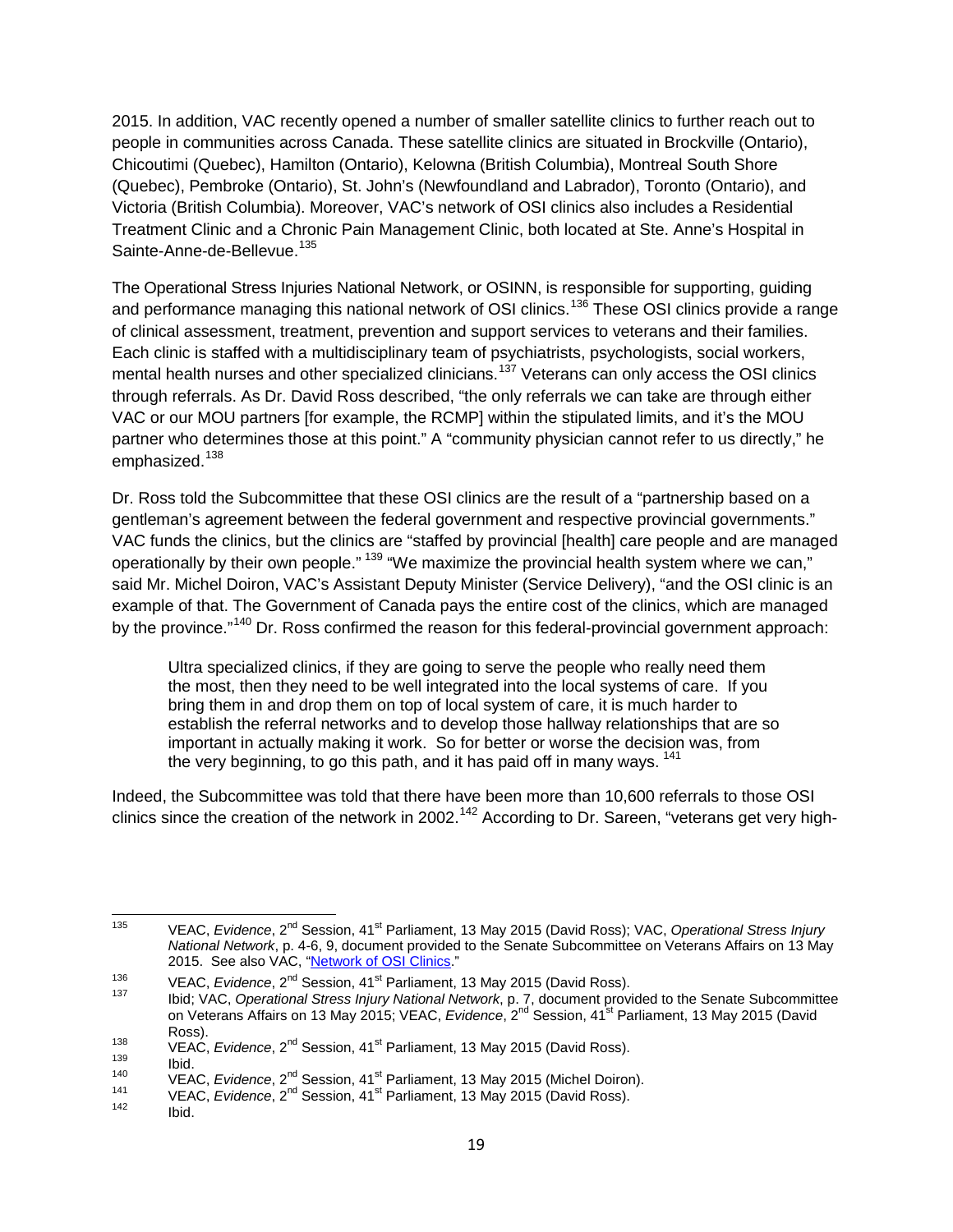quality access to psychosocial treatment [at those VAC OSI clinics] that I don't think our civilian system has the same access."<sup>[143](#page-25-0)</sup>

VAC witnesses informed the Subcommittee that VAC's OSI clinics have "extended some of [their] services to family and children."<sup>[144](#page-25-1)</sup> Dr. Ross said that the VAC provides "screening assessment and couple therapy in all of [its] clinics" and that "some of [its] clinics are also providing help to adolescents."[145](#page-25-2)

Aside from its OSI clinic network, VAC provides various other mental health services to veterans suffering from OSIs. The Subcommittee heard, for example, that VAC offers case management for individuals with complex physical and/or mental health conditions. Mr. Doiron said that a "high percentage of [VAC's] case managed veterans," which number approximately 7,000, "have mental health issues.<sup>"[146](#page-25-3)</sup> At the moment, there is one case manager for 40 case-managed veterans. "That ratio did not take into account the complexity and the intensity related to manage mental health clients," Mr. Doiron shared with the Subcommittee. He reported that VAC is trying to bring that ratio down to no more than 30 to 1. At the same time, VAC is trying to reduce the time it takes to assign a case manager to a veteran and develop a case plan, which currently stands at between 45 and 60 days. He indicated that the department wants to "bring that down to much faster."<sup>147</sup>

The Subcommittee was also told that VAC has clinical care managers that can be "brought on for a limited period of time to provide a very special level of intense, supportive service" to veterans with complex mental health needs when this is required. VAC has also access to more than 4,000 registered community mental health care professional, who can provide care to veterans suffering from OSIs across Canada.<sup>148</sup>

There are also the VAC Pastoral Outreach and Mental Health First Aid programs. The Pastoral Outreach Program provides veterans and their immediate family with spiritual support when the need arises. Services provided are similar to those offered by CAF and RCMP chaplains to those who are still serving. <sup>[149](#page-25-6)</sup> The Mental Health First Aid Program, on the other hand, is a new initiative launched in partnership with the Mental Health Commission of Canada. Dr. Ross pointed out that this is a training program to "coach a group of people" in a relatively short period of time on "how to recognize, not diagnose, signs of distress; how to make the initial intervention; and how to support them if they need more intensive care." It's a particularly valuable tool, he argued, as "most people with mental health problems are capable of self-directing themselves out of distress, if only they are given the right supports and they have the right options." <sup>[150](#page-25-7)</sup> VAC's plan is to deliver Mental Health First Aid training to about 3,000 veterans, their families and caregivers over the next five years.<sup>[151](#page-25-8)</sup>

The Subcommittee also learned how VAC is using new technologies to enhance mental health awareness and promote its mental health programs and services to the veterans' community. In 2013, for example, VAC launched its PTSD Coach Canada initiative, which is a free mobile app that

<span id="page-25-0"></span><sup>&</sup>lt;sup>143</sup> VEAC, *<u>[Evidence](http://www.parl.gc.ca/Content/SEN/Committee/412/veac/pdf/08issue.pdf)</u>*, 2<sup>nd</sup> Session, 41<sup>st</sup> Parliament, 3 December 2014 (Jitender Sareen).<br>
<sup>144</sup> VEAC, *Evidence*, 2<sup>nd</sup> Session, 41<sup>st</sup> Parliament, 13 May 2015 (Michel Doiron).<br>
<sup>145</sup> VEAC, *Evidence*, 2<sup>nd</sup> Session,

<span id="page-25-1"></span>

<span id="page-25-2"></span>

<span id="page-25-4"></span><span id="page-25-3"></span>

<span id="page-25-6"></span><span id="page-25-5"></span>

<span id="page-25-8"></span><span id="page-25-7"></span>

<sup>&</sup>lt;sup>146</sup><br>
VEAC, Evidence, 2<sup>nd</sup> Session, 41<sup>st</sup> Parliament, 13 May 2015 (Michel Doiron).<br>
148<br>
148<br>
149<br>
150<br>
150<br>
160.<br>
160<br>
160.<br>
160<br>
160.<br>
160<br>
160.<br>
160.<br>
160.<br>
160.<br>
160.<br>
160.<br>
160.<br>
160.<br>
160.<br>
160.<br>
160.<br>
160.<br>
160.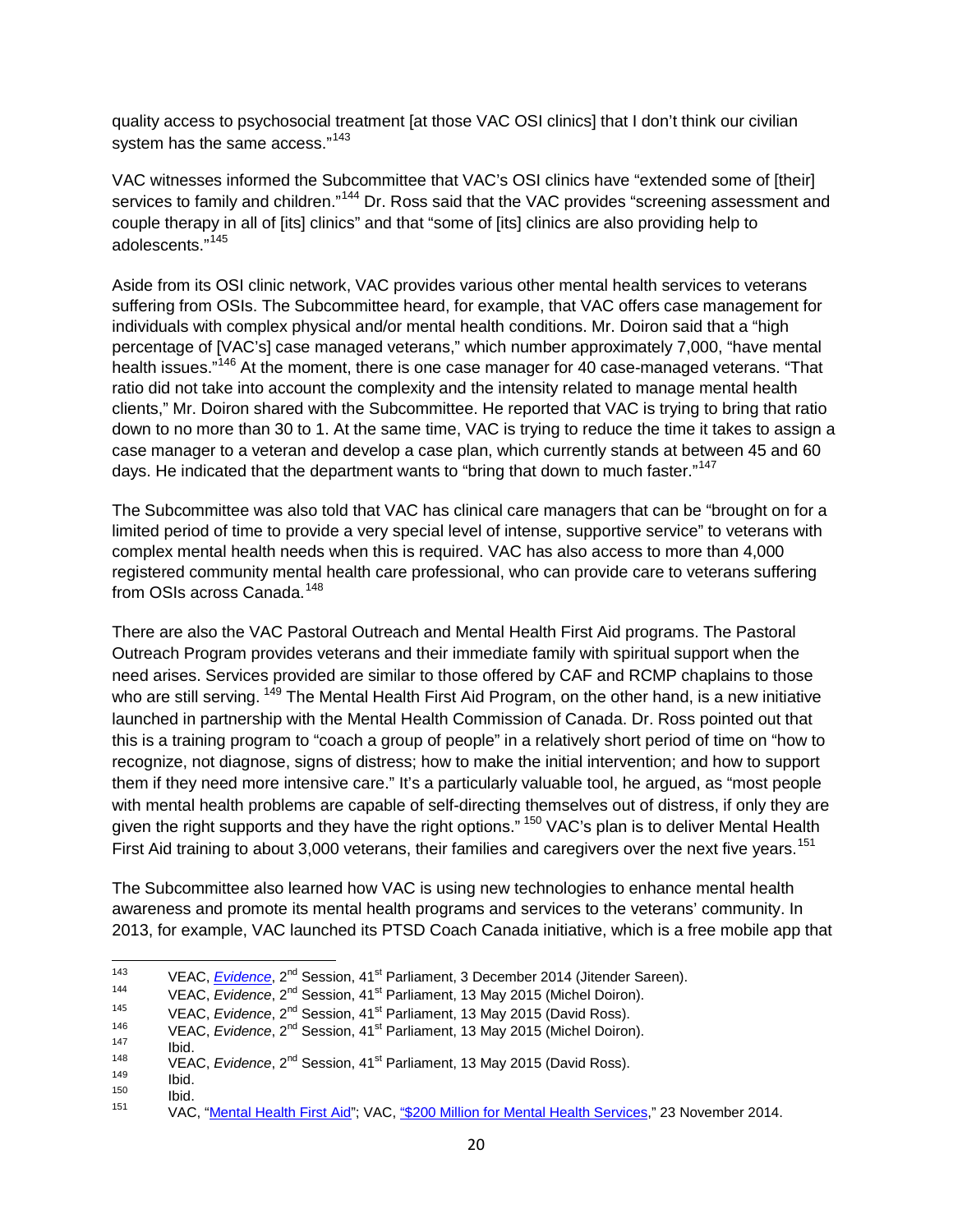can help veterans and their families manage the symptoms of PTSD. "It helps prompt people with how to cope and helps them measure how they are doing over time," underlined Dr. Ross.<sup>[152](#page-26-2)</sup> He added that there is also OSI Connect, which is another "app that is on your iPhone or Android." Its "purpose is simply to make services more accessible and more generally known."<sup>153</sup>

Finally, VAC continues to partner with the CAF in the OSISS program, which, as already mentioned, provides peer support to serving members and veterans of the CAF and RCMP suffering from OSIs and to their families.<sup>[154](#page-26-4)</sup>

#### <span id="page-26-0"></span>**IV. AREAS OF CONCERN IDENTIFIED BY WITNESSES**

Witnesses identified a number of areas of concern and possible improvements to the programs and services offered by the CAF / DND, the RCMP and VAC to serving members and veterans of the CAF and RCMP suffering from OSIs. The Subcommittee intends to investigate those issues more thoroughly in the next phase of its study. Below are some of the key areas of concern identified by witnesses to date.

#### <span id="page-26-1"></span>**A. The Stigma Barrier**

Several witnesses stressed that eliminating stigma associated with OSIs and other mental health conditions remains a challenge in the CAF and RCMP. "There's no doubt that there is still a lot of stigma around mental health, whether it's in the military or outside the military," Bronwen Evans, Managing Director of True Patriot Love, shared with the Subcommittee. "It's amplified in the military, because there is an expectation that you're strong — it's part of your job." With specific regards to the CAF, she said that "even though the Department of National Defence and the Military Family Resource Centres [MFRC] might offer some excellent programs for treating mental health issues, for the soldiers there's a stigma associated with accessing those, whether it's through the MFRC or through traditional government programs." [155](#page-26-5)

Similarly, she highlighted that military families also experience stigma. "Even for a family member, for a spouse to go into an MFRC and say, 'You know what, we're having some challenges at home; I think my husband or wife might be suffering from PTSD,' they feel in a sense they're telling on them and it could somehow compromise their job within the military." Military families, Ms. Evans emphasized, do "pride themselves on being resilient," so admitting that they are having "a really tough time" can be a challenge.<sup>[156](#page-26-6)</sup> In other words, stigma continues to be a barrier that prevents many CAF members and military families from accessing mental health programs and services.

Clinical and organizational psychologist Dr. Ron Frey held a similar point of view. The "stigma of engaging with a psychologist," he said, "is still very prevalent" in the CAF and RCMP, in spite of anti-stigma campaigns launched by those organizations in recent years.<sup>[157](#page-26-7)</sup> According to Dr. Frey, the root of the problem lies with the existing military and police cultures.

<span id="page-26-6"></span><span id="page-26-5"></span><span id="page-26-4"></span>

<span id="page-26-3"></span><span id="page-26-2"></span><sup>&</sup>lt;sup>152</sup> VEAC, *[Evidence](http://www.parl.gc.ca/Content/SEN/Committee/412/veac/pdf/08issue.pdf)*, 2<sup>nd</sup> Session, 41<sup>st</sup> Parliament, 13 May 2015 (David Ross).<br>
154 Ibid.<br>
155 VEAC, *Evidence*, 2<sup>nd</sup> Session, 41<sup>st</sup> Parliament, 8 October 2014 (Bronwen Evans).<br>
156 Ibid.<br>
157 VEAC, *Evidence*, 2<sup>n</sup>

<span id="page-26-7"></span>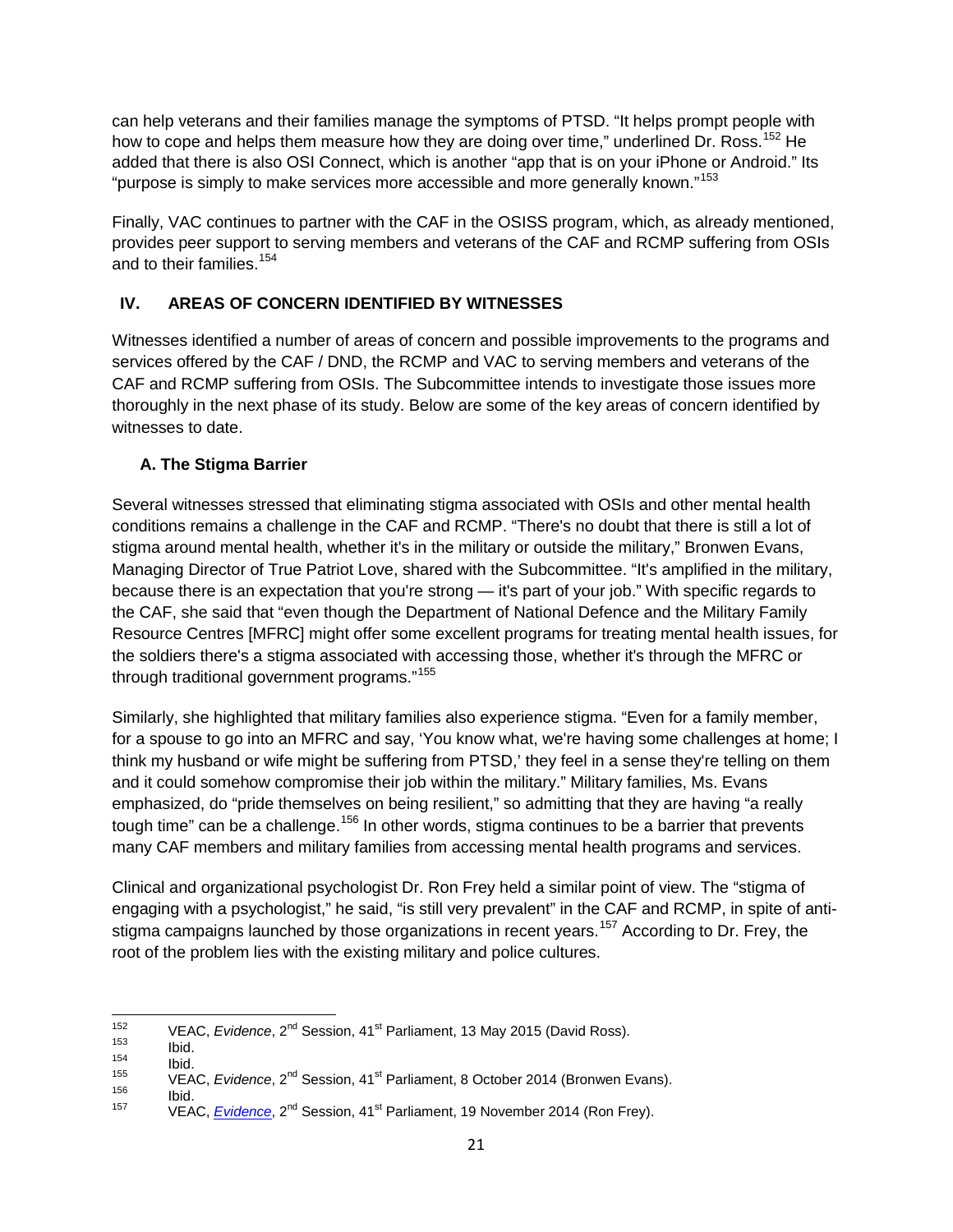There is a lot of talk and many great officers are saying and trying to do the right things, but culturally it's still not accepted. You can talk but if you're not walking the talk, your subordinates, soldiers and police officers, will definitely pick up on that. It creates an unsafe environment to engage meaningfully with clinicians or providers that can help to maintain your resiliency … I would say there's a culture that encourages suppression … Nobody wants to embarrass their family, and for these soldiers and [police] officers ... their family [is the] regiment ... or the organization.<sup>[158](#page-27-1)</sup>

#### <span id="page-27-0"></span>**B. Psychological Risk Management**

According to Dr. Frey, the CAF and the RCMP "continue to struggle in the management of the [psychological] risks associated with protecting our nation."

Our nation has, over many generations, taken our youth, in the prime of their lives, and shaped them into formidable soldiers and police officers. Trained to do not what normal human beings do in the face of death and destruction, our soldiers, police officers and veterans have been conditioned to fight, not to flee, to show no sign of weakness when the rest of us cower in fear and uncertainty. Although these characteristics have been proven, over centuries, to be the desired characteristics of any nation's armed forces or national police force, little thought has been given to managing the [psychological] risks that result from creating such effective fighting machines.<sup>[159](#page-27-2)</sup>

While Dr. Frey acknowledged that the CAF and RCMP have in recent years attempted to better manage the prevention and treatment of OSIs, he pointed out that in spite of all these efforts, "our soldiers, our police officers, and our veterans continue to experience the devastation of OSIs in often suppressing and suppressive silence." To explain this situation, Dr. Frey gave the following reason:

From my perspective … the continued prevalence of OSIs is the product of a governance system that simply has not developed the capability to performancemanage the risks associated with modern soldiering and policing. To further compound this deficiency, there is a culture, deeply rooted in at least policing, of promoting excellent traditionally skilled officers with less than adequate understanding of human and organizational factors that significantly contribute to the overall operational effectiveness of policing in the national and international landscapes. Such a culture means that those few leaders within the RCMP who recognize and vocalize the liability of not objectively identifying, analyzing and mitigating the systemically based causal factors that contribute to OSIs are either penalized for vocalizing these thoughts, promoted out of their positions, poached by private enterprise or even by other parts of the government. In short: The OSI problem is the military and paramilitary culture. The recurrent honing of only one side of the blade of operational readiness is what is ultimately preventing these organizations from realizing effectiveness.<sup>[160](#page-27-3)</sup>

In his view, the solution is "a progressive transformation of culture through performance-based oversight at the governance level and the systemically driven management of risks at the operational level." He explained what he meant as follows:

<span id="page-27-2"></span><span id="page-27-1"></span>

<sup>158</sup> **Ibid.**<br>159 **Ibid.**<br>160 **Ibid.** 

<span id="page-27-3"></span>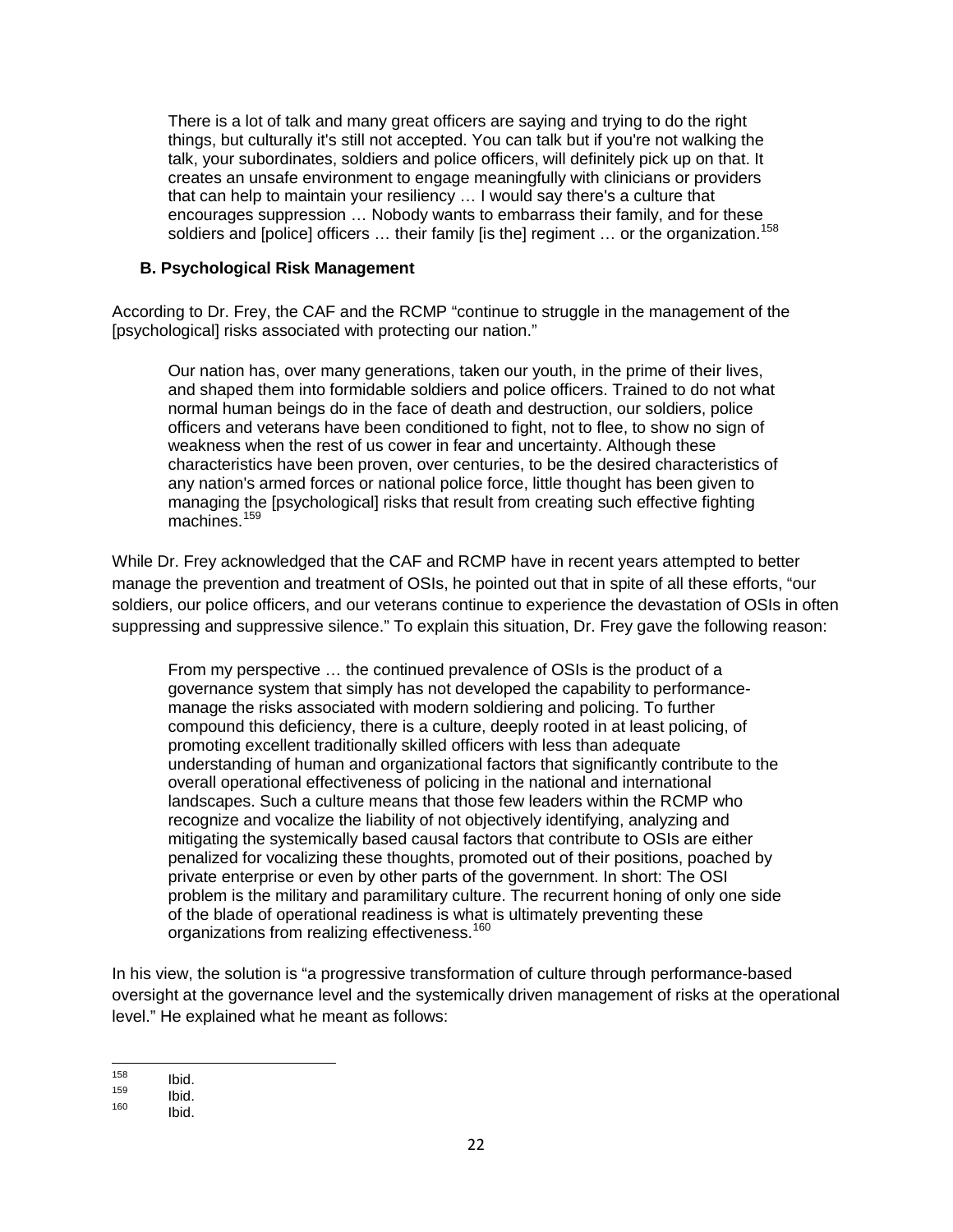To make this transformation, the Canadian Armed Forces and the RCMP must engage with independent professionals — professionals who have the experience of enabling safety and security critical organizations to performance manage all their risks, including OSIs, to a level as low as reasonably practicable … We have to recognize that ultimately the operational readiness of our armed forces and our national police force is predicated by how effectively their oversight bodies govern and how effectively their senior officers manage their systemic-based human and organizational risk factors. It is only through the honing of both sides of the blade that our men and women will have the capability to continually serve our country honourably and resiliently.<sup>[161](#page-28-1)</sup>

What he proposes would be to develop the capacity and the capability of the CAF and the RCMP to proactively manage their risks as opposed to managing them reactively. It would be "much better if we can prevent the OSIs from occurring," he said, explaining that it is "much more difficult … to treat an OSI." [162](#page-28-2)

#### <span id="page-28-0"></span>**C. CAF / DND, RCMP and VAC Cooperation**

The Subcommittee heard from several witnesses about how the CAF / DND, the RCMP and VAC are all actively working together to avoid duplication of efforts in the area of mental health care and to improve the delivery of programs and services to serving members and veterans of the CAF and RCMP who have been mentally injured in the line of duty.<sup>[163](#page-28-3)</sup>

Several witnesses spoke about how the CAF, the RCMP and VAC regularly meet with one another through a joint steering committee to improve the transition to civilian life of CAF and RCMP members, to better manage veterans, and to share best practices, research and programs.<sup>[164](#page-28-4)</sup> The Subcommittee was also told about the extensive level of collaboration and sharing of resources between the CAF's OTSSCs and VAC's network of OSI clinics. It learned about how a joint MOU between the CAF, the RCMP and VAC is allowing RCMP members to be treated in the CAF OTSSCs and VAC OSI clinics. The CAF, the RCMP and VAC are also collaborating in the OSISS peer support program.<sup>[165](#page-28-5)</sup> Moreover, the Subcommittee learned how the CAF and VAC are sharing new technologies to improve the delivery of mental health programs and services to serving members and veterans of the CAF suffering from OSIs. A case in point is the Client Reported Outcome Management Information System (CROMIS), an electronic system developed by VAC that helps clinicians to better track and monitor how their mental health patients are doing and to quickly identify if their condition is stable, improving or getting worse. CROMIS is now being introduced into the CAF. It is expected that CROMIS will facilitate the transition to civilian life process for CAF members suffering from OSIs since the CAF and VAC will be using the same system, which will allow the same data to be shared.<sup>[166](#page-28-6)</sup>

<span id="page-28-2"></span>

<span id="page-28-3"></span>

<span id="page-28-1"></span><sup>&</sup>lt;sup>161</sup> Ibid.<br>
<sup>162</sup> Ibid.<br>
<sup>163</sup> VEAC, *[Evidence](http://www.parl.gc.ca/Content/SEN/Committee/412/veac/pdf/09issue.pdf)*, 2<sup>nd</sup> Session, 41<sup>st</sup> Parliament, 4 February 2015 (Lieutenant-General David Millar).<br>
164 VEAC, *Evidence*, 2<sup>nd</sup> Session, 41<sup>st</sup> Parliament, 13 May 2015 (Michel Doiron); V

<span id="page-28-5"></span><span id="page-28-4"></span><sup>165</sup> VEAC, *[Evidence](http://www.parl.gc.ca/Content/SEN/Committee/412/veac/pdf/09issue.pdf)*, 2<sup>nd</sup> Session, 41<sup>st</sup> Parliament, 4 February 2015 (Lieutenant-Colonel Alexandra Heber and<br>Colonel Andrew Downes).

<span id="page-28-6"></span>Colonel Andrew Downes). <sup>166</sup> VEAC, *Evidence*, 2nd Session, 41st Parliament, 13 May 2015 (David Ross); VEAC, *[Evidence](http://www.parl.gc.ca/Content/SEN/Committee/412/veac/pdf/09issue.pdf)*, 2nd Session, 41<sup>st</sup> Parliament, 4 February 2015 (Lieutenant-General David Millar and Colonel Rakesh Jetly); VEAC, [Evidence](http://www.parl.gc.ca/Content/SEN/Committee/412/veac/pdf/08issue.pdf), 2<sup>nd</sup> Session, 41<sup>st</sup> Parliament, 29 October 2014 (Lieutenant-Colonel Alexandra Heber).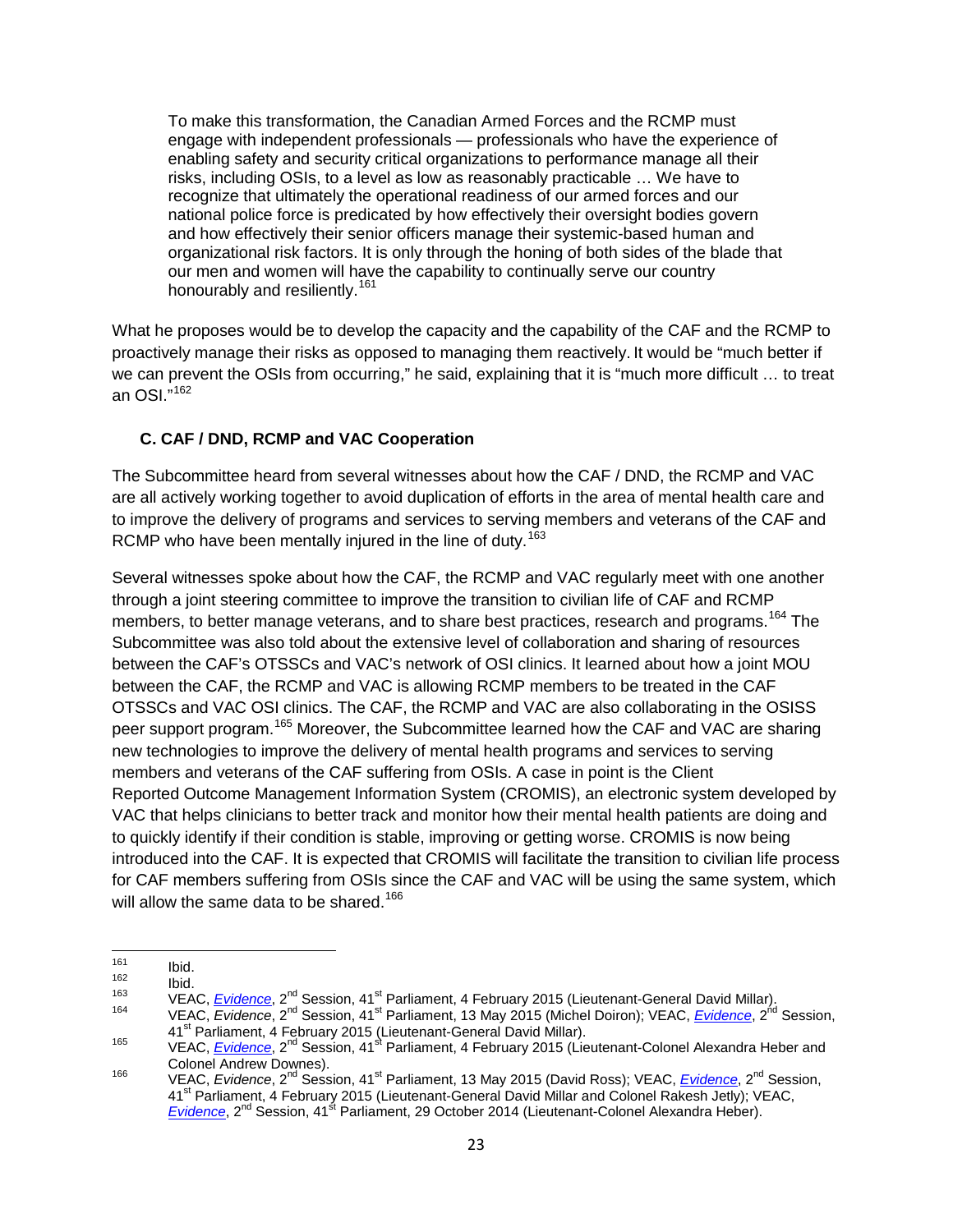That being said, witnesses reported that there are still areas where interdepartmental collaboration could be strengthened and further improved. "I think we're providing services in most if not all of the areas we need to," explained Colonel Blais, but "we're trying to work … more closely to make sure that when you do leave the Canadian [Armed] Forces that there is absolutely no gap when you go into the care of Veterans Affairs. We are trying to make the programs align as much as possible so that there's not varying standards of care between the two organizations."<sup>[167](#page-29-0)</sup>

One area of possible improvement pertains to the transition to civilian life of ill and injured CAF members. Although CAF and VAC officials told the Subcommittee that their organizations are working hard to ensure that the transition of civilian life process is as seamless as possible, Ms. Evans indicated that there are still "challenges" with "the handoff from DND to Veterans Affairs." As she stipulated, "once you release from the military, you are now essentially a client of Veterans Affairs. The [CAF] and the Department of National Defence are no longer responsible for providing you with any sort of mental health supports that you might need. We understand from veterans that the process of becoming an actual client for Veterans Affairs is quite cumbersome, a lot of paperwork to fill out."<sup>[168](#page-29-1)</sup> Moreover, as Colonel Downes stated, "the care provided to individuals going through transition can be a complicated matter in some cases because when some people leave the forces, they go to remote areas where there may not necessarily be the range of services that we would like them to receive."<sup>[169](#page-29-2)</sup>

Another challenge Ms. Evans identified pertains to the civilian employment of CAF veterans suffering from OSIs and other mental health conditions. A few years ago, VAC asked True Patriot Love, a non-government fundraising organization committed to supporting CAF members, veterans and their families, to lead and assemble a Veterans Transition Advisory Council consisting of representatives of the public and private sectors to study and facilitate the employment of veterans in civilian society. "Our mandate was to look at the systemic inhibitor that prevented the transition from the military to civilian employment," confirmed Ms. Evans. As part of its research, the Veterans Transition Advisory Council uncovered that "there is a bit of reluctance by employers" to hire ill and injured veterans. Many think that "if somebody has served in Afghanistan and witnessed terrible things," she said, "that they have Post-Traumatic Stress Disorder or a mental condition that might make them unfit for a corporate work environment. That's something where there is still quite a bit of work to be done."<sup>[170](#page-29-3)</sup> Witnesses believe there is therefore a continued need for the CAF and VAC to enhance their outreach efforts with the private sector and encourage civilian employers to hire transitioning military personnel and veterans, particularly those suffering from OSIs.

The transfer of medical records from the CAF to VAC is another challenge identified by witnesses. One of the irritants frequently associated with the transition process is the difficulty veterans encounter in accessing their complete medical files. It can take a long time for those records to be pulled together, reviewed and transferred. That said, the Subcommittee was told that the CAF is currently digitizing all of its medical records to accelerate and to facilitate the transfer of those files to VAC. As Lieutenant-General Millar explained:

<span id="page-29-2"></span><span id="page-29-1"></span>

<span id="page-29-0"></span><sup>&</sup>lt;sup>167</sup> VEAC, *[Evidence](http://www.parl.gc.ca/Content/SEN/Committee/412/veac/pdf/09issue.pdf)*, 2<sup>nd</sup> Session, 41<sup>st</sup> Parliament, 29 October 2014 (Colonel Gerry Blais).<br>
<sup>168</sup> VEAC, *Evidence*, 2<sup>nd</sup> Session, 41<sup>st</sup> Parliament, 8 October 2014 (Bronwen Evans).<br>
VEAC, *Evidence*, 2<sup>nd</sup> Session,

<span id="page-29-3"></span>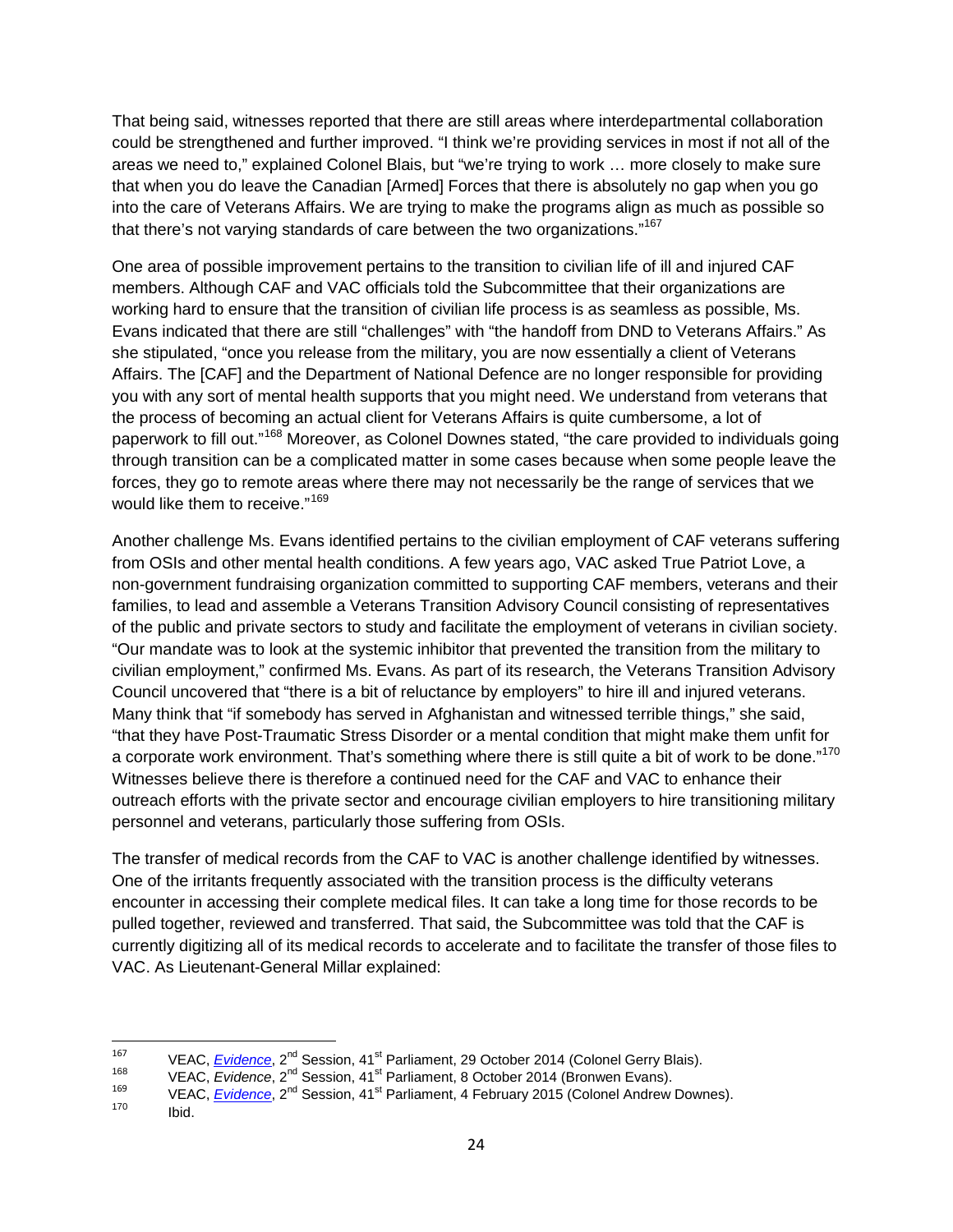If you can imagine, traditionally all our medical records are hard copy kept at bases, operational headquarters or even at medical facilities at national headquarters. When a member retires, we have to bring those papers together and transfer the file to another agent, such as Veterans Affairs. It makes it difficult because of the accumulation of paper, so we are digitizing the records. There was a recent decision to enhance our capabilities to allow us to transfer those documents readily.  $171$ 

To further facilitate the process, Lieutenant-General Millar commented, the CAF agreed to integrate VAC staff within the Canadian Forces Health Services Group organization "so that they can have access to those records as we start the medical release process." As a result, "six months to one year in advance, Veterans Affairs can commence its administrative paperwork so that benefits are available and they are aware of what care is required for our members well in advance to make it a seamless transition."<sup>[172](#page-30-2)</sup> The Subcommittee was also told that the CAF have decided to give a copy of the medical record to its members upon release so that [those records] are readily available to them $173$ 

Another area of concern identified by witnesses pertains to RCMP veterans' access to VAC OSI clinics. The Subcommittee heard that, unlike veterans of the CAF, veterans of the RCMP can only access VAC OSI clinics if they are receiving a VAC disability pension.<sup>[174](#page-30-4)</sup> In other words, access to VAC's network of OSI clinics is not the same for retired CAF and RCMP members. This is a problem for some of the witnesses. Some Honourable Senators questioned why retired RCMP members should not be given the same access to those clinics as retired CAF members. The reason for this appears to rest with the RCMP and its current MOU arrangement with VAC. "We [VAC] have an MOU with the RCMP … to provide the services and they have to be referred to us," explained Mr. Doiron. "For military veterans, it's our mandate. It's in the [Department of Veterans Affairs] Act; it's clear. It's still on referral, but it's paid from our budgets. If one person appears or 1,000 appear, the money is there; we take care of them. With the RCMP, it comes from their budget. We bill them." That said, Mr. Doiron emphasized that "once they're in" the OSI clinics, RCMP veterans receive the same level of treatments as CAF veterans.<sup>[175](#page-30-5)</sup> Mr. Doiron added that even if a retired RCMP member did not have access to the OSI clinic network, he or she, like other Canadians, "have access to provincial health care and they can get mental health help there. Although they may not have access to an OSI clinic, they do have access to mental health … In most communities across this great nation, there are psychologists and psychiatrists that you can see." <sup>176</sup>

#### <span id="page-30-0"></span>**D. Reaching Out to Reservists**

The Subcommittee heard in the course of this study that CAF Reserve Force members tend to be more resilient to OSIs than their Regular Force counterparts. As Lieutenant-General Millar told the Subcommittee:

When you're speaking about mental illness, our reservists are more resilient than our Regular Force members … I found that most eye-opening when I reviewed the Life

<span id="page-30-3"></span><span id="page-30-2"></span>

<span id="page-30-1"></span><sup>&</sup>lt;sup>171</sup> VEAC, *[Evidence](http://www.parl.gc.ca/Content/SEN/Committee/412/veac/pdf/09issue.pdf)*, 2<sup>nd</sup> Session, 41<sup>st</sup> Parliament, 4 February 2015 (Lieutenant-General David Millar).<br>
172 Ibid.<br>
173 Ibid.<br>
174 VEAC, *Evidence*, 2<sup>nd</sup> Session, 41<sup>st</sup> Parliament, 6 May 2015 (Deputy Commissioner D

<span id="page-30-6"></span><span id="page-30-5"></span><span id="page-30-4"></span>Sergeant Brian Sauvé and Sylvie Châteauvert). <sup>175</sup> VEAC, *Evidence*, 2nd Session, 41st Parliament, 13 May 2015 (Michel Doiron). <sup>176</sup> Ibid.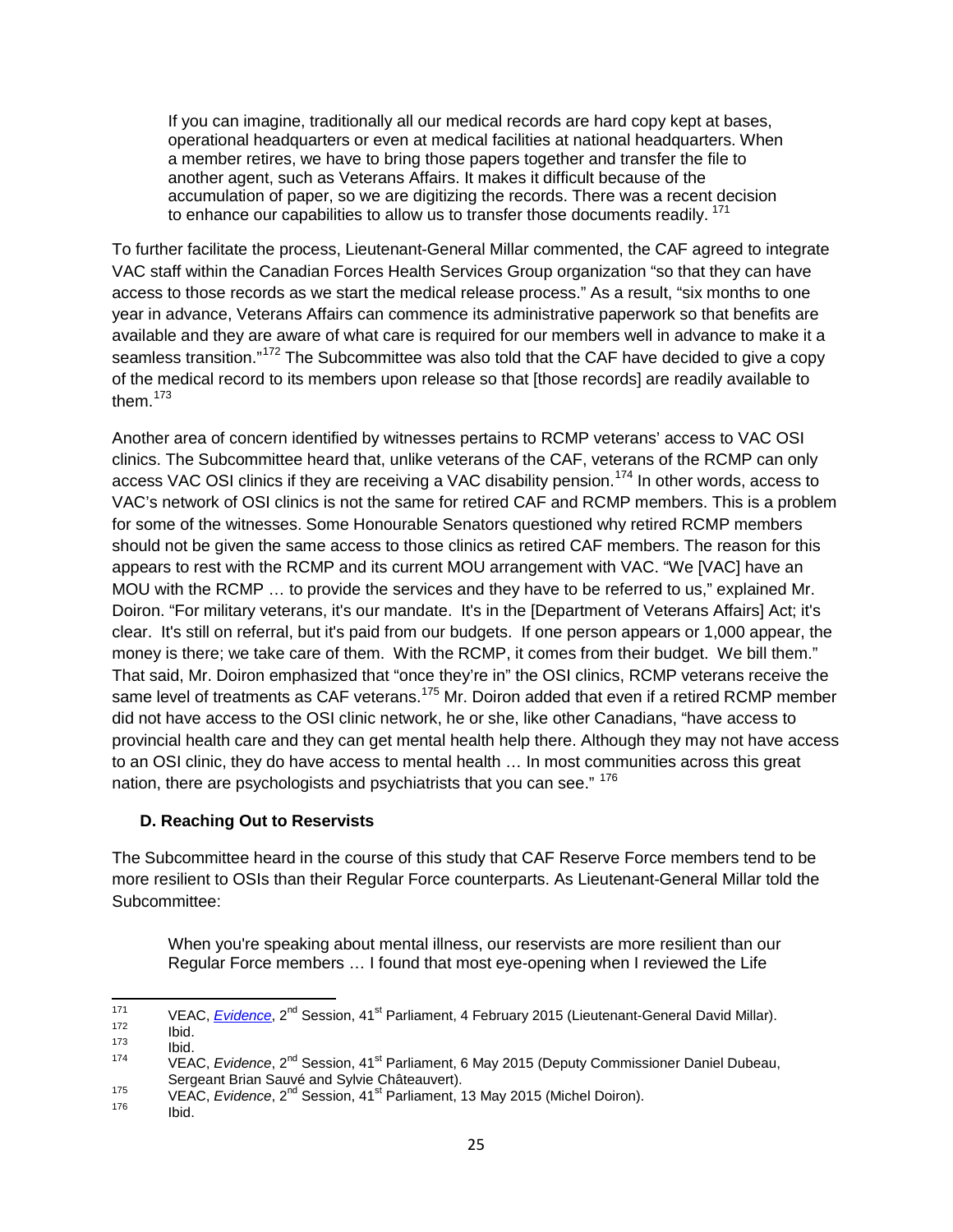After Service Studies and when I looked at various reserve studies. I attribute that to [the fact that] a reservist will grow up outside of the military environment professionally, family-wise — and will be exposed to a much broader experiential baseline, whereas in the military we're all cut from the same cloth; we just look the same. That civilian experience, combined with their military experience, seems to make them more resilient, adaptable, flexible and adjustable.<sup>[177](#page-31-1)</sup>

That being said, the Subcommittee learned that the CAF and VAC continue to experience difficulties in reaching out to those reservists who do suffer from OSIs because the majority of them do not live near or on military bases, where most CAF and VAC mental health programs and services are offered. As Ms. Evans underlined:

We … hear that reservists, because they don't live on base, aren't aware of the programs that might be available to them … When you live on base or you are part of the regular forces, information about the programs out there tends to be communicated to you more than it does if you are in the reserves. I don't know so much that it's a question of there not being enough programs to help reservists in terms of mental health supports. I think it may be more of an issue of communication and letting them know what is in fact out there.<sup>[178](#page-31-2)</sup>

Mr. Doiron explained that the "challenges with the reservists" are that "they join, they serve, they go back to their community and they disappear." 179

Lieutenant-General Millar and Mr. Doiron both told the Subcommittee that the CAF and VAC are continually trying to improve how they reach out to reservists suffering from OSIs and facilitate their access to mental health programs and services. Investments in tele-health resources, for example, have been beneficial in that regard.<sup>[180](#page-31-4)</sup> That said, Mr. Doiron emphasized that "the big challenge is having them [reservists] come forward and serving them in their various communities." The "services are accessible to reservists, and if they have a diagnostic we [VAC] take care of them," Mr. Doiron clarified, but "they have to come forward." Since VAC transition interviews are not mandatory for reservists, many leave the CAF without being aware of the programs and services available to them at VAC. "I think the gap … is getting them to know the services are available." Mr. Doiron pointed out that VAC is currently "working with senior leadership at CAF to ensure that reservists are aware that the services are there." <sup>[181](#page-31-5)</sup>

#### <span id="page-31-0"></span>**E. Reaching Out to Homeless Veterans**

Several witnesses spoke about the need to assist homeless veterans, many of whom suffer from OSI and other mental health conditions. Mr. Howard Chodos of the Mental Health Commission of Canada provided interesting information on the Mental Health Commission of Canada's At Home / Chez Soi research demonstration project, which, he reported, is the "largest research project into homelessness and mental illness ever undertaken in the world." Of the 2,298 participants in the At Home / Chez Soi study – conducted in Montréal, Toronto, Vancouver, Winnipeg and Moncton – 99 (4.3%) were veterans. According to Mr. Chodos, the study found that "while the veterans in the homeless population who are living with severe and persistent mental illness did not differ much from

<span id="page-31-1"></span><sup>&</sup>lt;sup>177</sup> VEAC, *[Evidence](http://www.parl.gc.ca/Content/SEN/Committee/412/veac/pdf/09issue.pdf)*, 2<sup>nd</sup> Session, 41<sup>st</sup> Parliament, 4 February 2015 (Lieutenant-General David Millar).<br>
VEAC, *Evidence*, 2<sup>nd</sup> Session, 41<sup>st</sup> Parliament, 8 October 2014 (Bronwen Evans).<br>
VEAC, *Evidence*, 2<sup>nd</sup> Se

<span id="page-31-3"></span><span id="page-31-2"></span>

<span id="page-31-5"></span><span id="page-31-4"></span>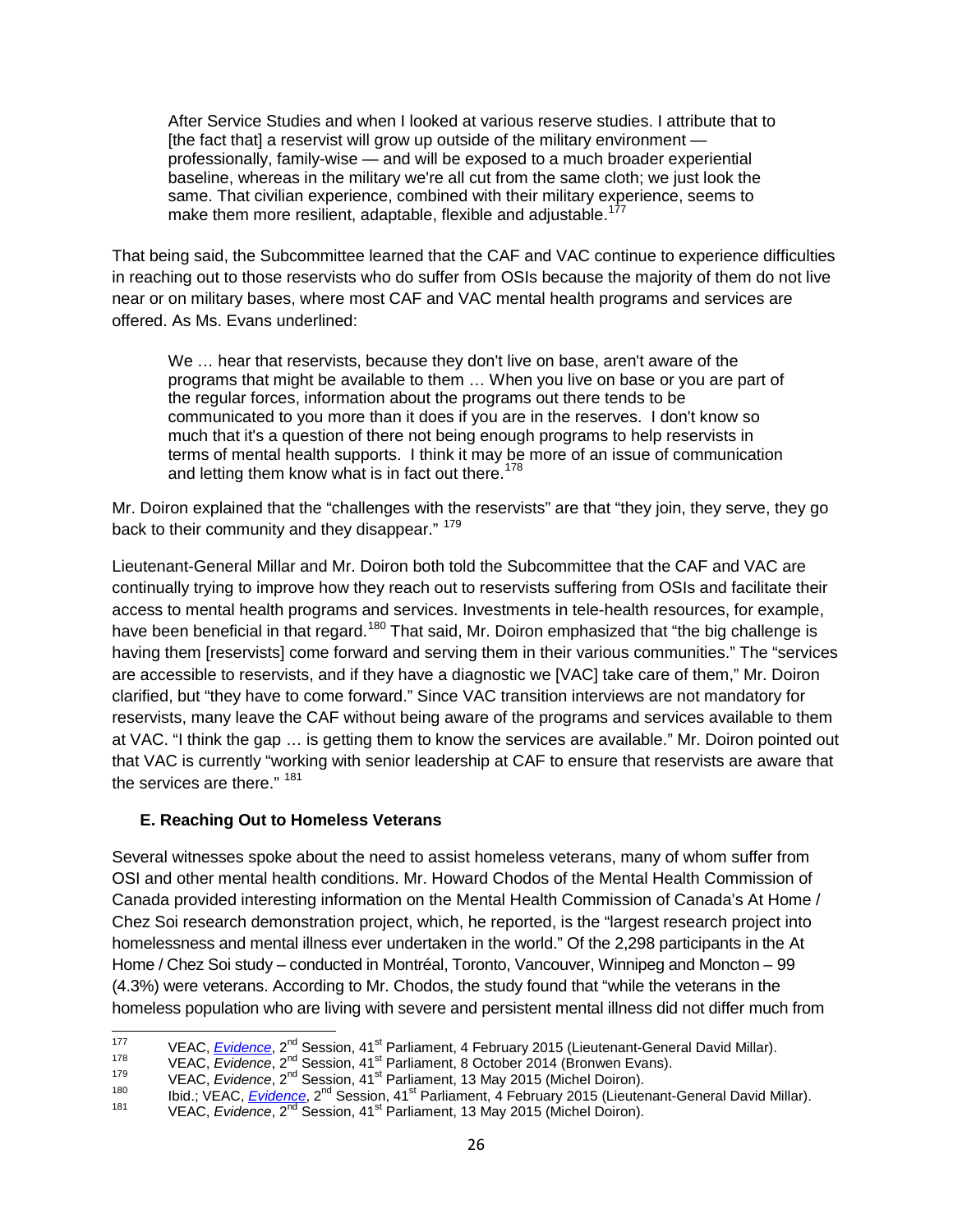other Canadians who are homeless, they were indeed 1.4 times more likely than other Canadians to suffer from PTSD<sup>"[182](#page-32-1)</sup>

VAC officials told the Subcommittee that their department is trying to reach out more actively to homeless veterans. As Mr. Doiron stated:

We're working with the homeless communities. We're working with ESDC [Employment and Social Development Canada], which has a homeless project. We have a homeless project that we're assessing now that is jointly with ESDC. We're working closely with the Legions [Royal Canadian Legion]. The Legions have put out an initiative for homelessness. We've actually partnered with VETS Canada. They have boots on the ground, retired military or RCMP officers, who patrol the parks and streets in this great country and identify folks.<sup>[183](#page-32-2)</sup>

But as Mr. Doiron emphasized, "it is not an easy process because there are a lot of mental health issues, addiction issues and physical issues." That said, he noted that "there are mechanisms there to try to identify and get them into various programs."<sup>[184](#page-32-3)</sup>

#### <span id="page-32-0"></span>**F. Sharing of OSI Expertise**

Some witnesses told the Subcommittee that the OSI expertise being developed by the CAF, the RCMP and VAC could be further shared with other organizations in order to benefit more individuals affected by OSIs. It should be noted that the CAF, the RCMP and VAC do share OSI research with other partners (for example, the CIMVHR) and that the CAF has been working with the Mental Health Commission of Canada to extend its R2MR program to the civilian sector so that police forces, firefighters and other first responders might benefit from it. Nonetheless, some witnesses believe that more could be done to share the OSI expertise.

For example, some witnesses told the Subcommittee that CAF, RCMP and VAC expertise on OSIs could be of benefit to federal public servants, especially those who work for federal government departments and agencies involved in law enforcement as well as national security and defence. Public servants from some of these departments and agencies, the Subcommittee was told, must frequently work long hours in difficult, stressful and sometimes dangerous conditions, where their physical and mental health is put to the test. Canada Border Services Agency (CBSA) agents, for example, are now armed and have been involved in several shooting incidents in recent years. Likewise, Correctional Services Canada (CSC) officers working in correctional facilities are often threatened by inmates and subjected to assaults and various forms of violence.<sup>[185](#page-32-4)</sup>

Moreover, in recent years, numerous federal public servants have served with CAF and RCMP members on military and police operations at home and abroad. As a case in point, hundreds of Canadian diplomats and civilian public servants were deployed to Afghanistan between 2001 and 2014.<sup>[186](#page-32-5)</sup> These public servants served alongside the more than 40,000 CAF members<sup>[187](#page-32-6)</sup> and nearly 300 Canadian police officers from the RCMP and 22 other provincial and municipal police forces that

<span id="page-32-1"></span><sup>&</sup>lt;sup>182</sup> VEAC, <u>[Evidence](http://www.parl.gc.ca/Content/SEN/Committee/412/veac/pdf/06issue.pdf)</u>, 2<sup>nd</sup> Session, 41<sup>st</sup> Parliament, 28 May 2014 (Howard Chodos).<br>
183 VEAC, Evidence, 2<sup>nd</sup> Session, 41<sup>st</sup> Parliament, 13 May 2015 (Michel Doiron).<br>
185 Ibid.<br>
186 Ibid.<br>
187 Ibid.<br>
187 Ibid.<br>
187 I

<span id="page-32-2"></span>

<span id="page-32-3"></span>

<span id="page-32-5"></span><span id="page-32-4"></span>

<span id="page-32-6"></span>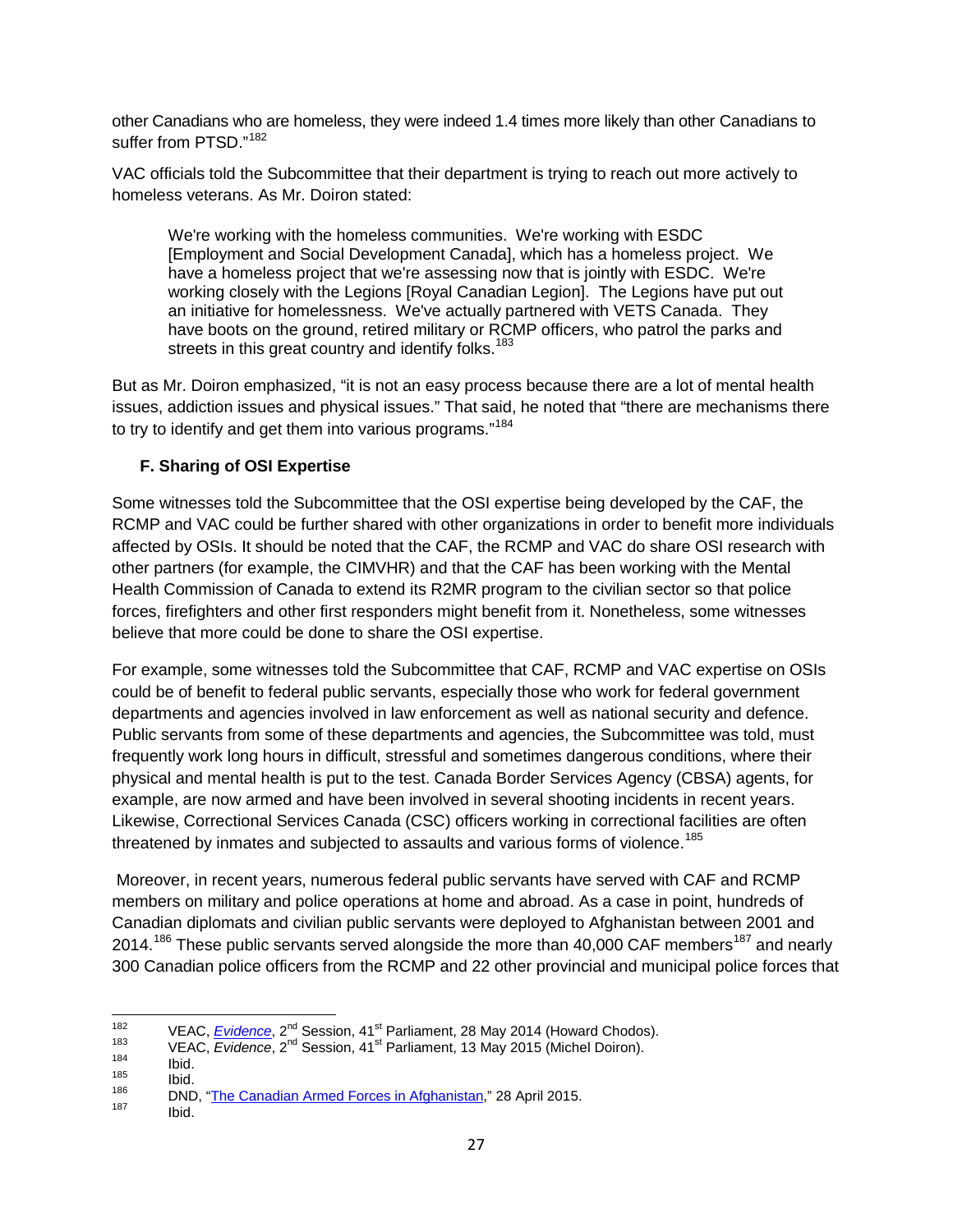were also deployed to Afghanistan in that same time period.<sup>[188](#page-33-1)</sup> This included more than 155 civilian public servants from DND<sup>[189](#page-33-2)</sup> as well as many others from the Department of Foreign Affairs, Trade and Development (DFATD), CBSA, CSC, the Canadian Security Intelligence Service (CSIS), and Public Safety Canada, among others.<sup>[190](#page-33-3)</sup> These individuals served in the same theatre of operations as CAF and RCMP members and were exposed to similar threats and stresses.

Asked if there was any consideration on the part of VAC to provide mental health services to those public servants, especially those who deployed on military operations overseas, Mr. Doiron responded: "It's something I'm concerned about" and the federal "government as a whole should really look at that."[191](#page-33-4) As he explained, the "Mental Health Commission of Canada says that 20 per cent of Canadians will deal with mental health issues" and this includes federal public servants. However, Mr. Doiron emphasized that VAC does not currently have the mandate to provide mental health services to those public servants. He pointed out, however, that he has been contacted by CSC "to see if [VAC] could give [them] access to [its] OSI clinics," but he had to tell them no because VAC does not have "the mandate, the manpower or the funding" to do so.<sup>[192](#page-33-5)</sup>

That said, Mr. Doiron told the Subcommittee that VAC does try within its mandate to provide mental health assistance to federal government departments and agencies. For example, he indicated that VAC "did provide services" to "some of the people" involved in the terrorist attack on Parliament Hill on 22 October 2014 and that the department had "some people on the ground" to help out in Moncton during the June 2014 shootings, which resulted in the death of three RCMP officers and the severe wounding of two others.<sup>[193](#page-33-6)</sup> But according to witnesses more could be done. Mr. Doiron told the Subcommittee that mental health issues are "not just a Veterans Affairs issue or an RCMP issue," nor are they "just an employee of the Government of Canada issue." It is should be considered a whole-of-government and whole-of-country issue.<sup>[194](#page-33-7)</sup>

#### <span id="page-33-0"></span>**G. Research**

Several witnesses spoke of the need for more research on OSIs and other mental health conditions. Mr. Chodos indicated than an "enormous amount" of work remains to be done to "further change attitudes to mental health and mental illness, and improve access to the services, supports and treatment that people need."<sup>[195](#page-33-8)</sup>

Dr. Sareen concurred. "Although the majority of people with mood and anxiety disorders respond to psychological and medication treatments, approximately 50 to 60 per cent," Dr. Sareen re-iterated

<span id="page-33-1"></span><sup>188</sup> Royal Canadian Mounted Police (RCMP), ["Canadian Civilian Police Contributions to Afghanistan,](http://www.rcmp-grc.gc.ca/po-mp/new-nouveau/ccpca-ppcca-eng.htm#cps-spp)" 30 April 2014. 189 2014.<br><sup>189</sup> DND, "Fact Sheet – [Canadian Forces Deployed on Canadian Forces Operations,](http://www.forces.gc.ca/en/news/article.page?doc=canadian-forces-deployed-on-canadian-forces-operations/hgq87xdw)" 19 November 2012. This

<span id="page-33-2"></span>does not include the hundreds of DND civilian contractors deployed to Afghanistan; approximately 400 worked in Kabul and another 300 in Kandahar under the Canadian Forces Contractor Augmentation Program (CANCAP). See Christopher Spearin, "Canada and Contracted War: Afghanistan and Beyond,"<br>International Journal, Vol. 69, No. 4 (2014), p. 527.

<span id="page-33-3"></span>*International Journal*, Vol. 69, No. 4 (2014), p. 527. <sup>190</sup> DND, ["The Canadian Armed Forces Legacy in Afghanistan,](http://www.forces.gc.ca/en/operations-abroad-past/cafla.page)" 22 January 2015; Correctional Service Canada (CSC), ["CSC in Afghanistan,](http://www.csc-scc.gc.ca/in-the-world/004002-1002-eng.shtml)" 8 April 2014; On CSIS, see Michel Tierney, ["Past, Present and Future: The](http://www.journal.forces.gc.ca/vol15/no2/PDF/CMJ152Ep44.pdf)  [Evolution of Canadian Foreign Intelligence in a Globalized World,](http://www.journal.forces.gc.ca/vol15/no2/PDF/CMJ152Ep44.pdf)" *Canadian Military Journal*, Vol. 15, No. 2

<span id="page-33-5"></span><span id="page-33-4"></span><sup>&</sup>lt;sup>191</sup> VEAC, *[Evidence](http://www.parl.gc.ca/Content/SEN/Committee/412/veac/pdf/06issue.pdf)*, 2<sup>nd</sup> Session, 41<sup>st</sup> Parliament, 13 May 2015 (Michel Doiron).<br>
192 Ibid.<br>
194 Ibid.<br>
195 VEAC, *Evidence*, 2<sup>nd</sup> Session, 41<sup>st</sup> Parliament, 28 May 2014 (Howard Chodos).

<span id="page-33-8"></span><span id="page-33-7"></span><span id="page-33-6"></span>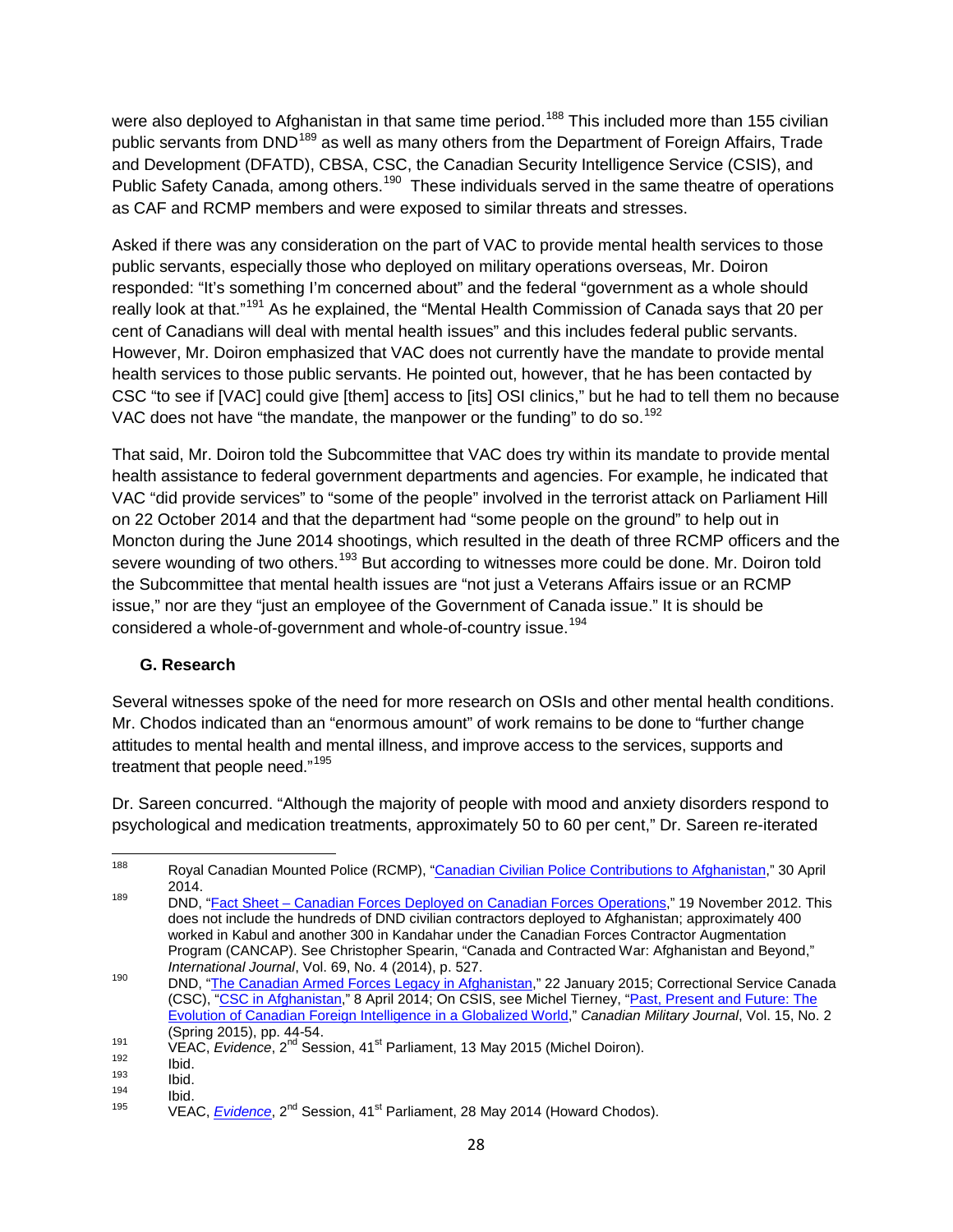that, "an important minority, continue to suffer." And this alone, in his view, should be enough to prompt additional research. In his opinion, there is a need for "more research and evaluation in developing best practices, in helping people who don't respond to the first-line psychological treatment or the first-line medication treatment."<sup>[196](#page-34-1)</sup> For example, there is currently a lot of interest in the use of service dogs to assist people suffering from OSIs, but as Colonel Blais explained, "there's not quite enough research" on it to know with any assurance from an evidence-based perspective whether or not it is truly effective. This is why he indicated that VAC is presently conducting specific research on service dogs.<sup>[197](#page-34-2)</sup>

#### <span id="page-34-0"></span>**H. Mental Health Awareness and Education**

The Subcommittee heard that there is a continual requirement to enhance mental health awareness and education. For example, Dr. Sareen pointed out that there needs to be more public awareness of the dangers of self-medication with alcohol or drugs.

There's strong evidence that co-occurrence of alcohol and drug addictions worsen outcomes for people with mood and anxiety disorders … Self-medication with alcohol or marijuana, or other illicit drug-use is often used to cope with insomnia, nightmares and flashbacks. In my opinion, we need to invest in assessment and treatment of addictions among military personnel and veterans. I think we're doing a good job, but I think we can do a better job of helping the person who has both an addiction and a mental health problem. Physical health problems and chronic pain are also common among military members and veterans, and the use and possible use of prescription opiate medications is an increasing concern. Also, the use of medical marijuana in the treatment of pain and post-traumatic stress disorder is highly controversial and hotly debated. We need careful research to determine best practices in treating patients with post-traumatic stress and chronic pain.<sup>[198](#page-34-3)</sup>

Another challenge pertains to the issue of suicides. Several witnesses flagged that there should be more investment in suicide prevention. More specifically, Dr. Sareen suggested that the CAF and VAC enhance their suicide prevention outreach efforts with the media. As he explained:

Almost every suicide prevention policy around the world says that media reports of suicide are sensationalized, where it's front page and the story is told over and over again, and there is a contagion effect that could happen. We've tried to work with the Canadian Psychiatric Association to provide that information to the media. The media is trying to bring knowledge about suicide into the public forum and to change policies and increase awareness. But we're trying to work with the Canadian Psychiatric Association and the military to look at working together with the media … You need to know that when you tell a story about someone who has died from suicide, within that story you need to provide options of crisis resources and positive outcomes as well. The challenge is that some media feel we're trying to censor them, and that's not the idea. It's trying to have safe reporting … More stories about victors rather than victims is an important way.<sup>[199](#page-34-4)</sup>

<span id="page-34-2"></span><span id="page-34-1"></span><sup>&</sup>lt;sup>196</sup> VEAC, *[Evidence](http://www.parl.gc.ca/Content/SEN/Committee/412/veac/pdf/08issue.pdf)*, 2<sup>nd</sup> Session, 41<sup>st</sup> Parliament, 3 December 2014 (Jitender Sareen).<br>
VEAC, *Evidence*, 2<sup>nd</sup> Session, 41<sup>st</sup> Parliament, 29 October 2014 (Colonel Gerry Blais<br>
VEAC, *Evidence*, 2<sup>nd</sup> Session, 41<sup>s</sup>

<span id="page-34-4"></span><span id="page-34-3"></span>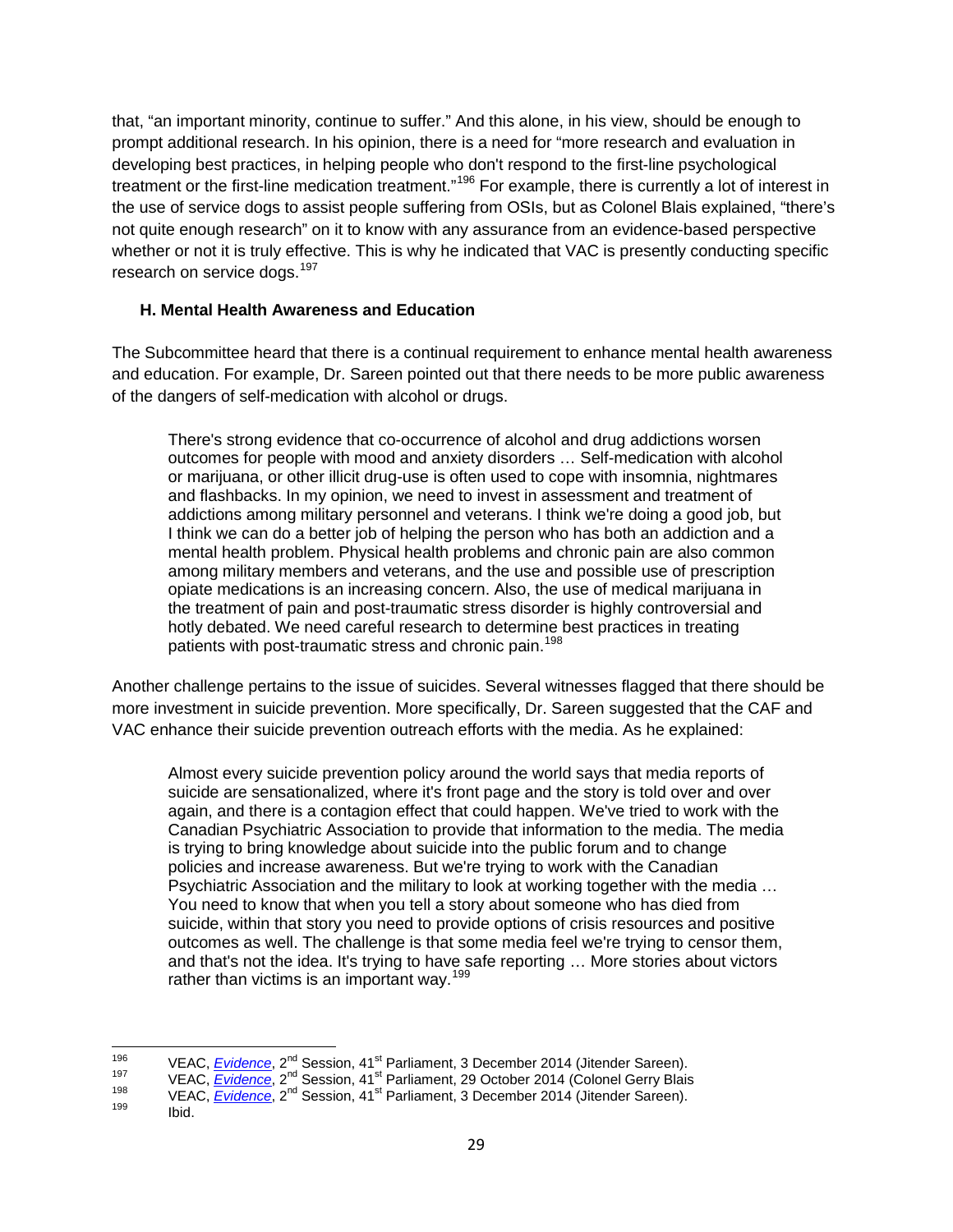In the end, Dr. Sareen suggested the following measures to increase mental health awareness and education with serving members and veterans of the CAF and RCMP.

What can be done at a population level to reduce mental health problems and suicidal behaviour among members of the military and veterans? First we need to continue to raise awareness and reduce stigma among military personnel and veterans on the importance of early treatment of mental health problems and addictions … If we can improve earlier access to treatment for people with anxiety and depression, we might be able to reduce negative outcomes.

In the media, we need to tell positive stories of recovery and resilience to reduce the stigma associated with mental health service use. We need to consider psychological training and support at the time of entry in the military, and more importantly at the time when they leave the military. That period, in the one to two years after the service member leaves the military, is a highly vulnerable period and we need to improve services. The recent funding will hopefully have an impact on that.

Finally, limiting access to large quantities of prescription medications and firearms among people who are at high-risk for death or suicide is important. We need to think about policies and practices to reduce access.<sup>[200](#page-35-2)</sup>

#### <span id="page-35-0"></span>**I. Family Support**

The importance of family support was emphasized by Mr. Corneil. "There is no such thing as a soldier without a family," he reasoned. Families living with traumatized military personnel or veterans are usually the ones who first "observe the signs of difficulty." Families "are the primary caregivers." Yet families often do not know what to do when it comes to helping a loved one suffering from an OSI. Moreover, they are "often excluded from the [recovery] process and not considered part of the treatment team." According to Mr. Corneil, "we need to look at how our clinical approach is bolstered with social support and collective treatment" and how families play a key role in the recovery process. He believes families need to be provided with "adequate education, information and training that will enable them to care for the injured."<sup>[201](#page-35-3)</sup> That being said, the Subcommittee noted efforts made by the CAF / DND to include families at every stage in the treatment of individuals dealing with OSIs.

#### <span id="page-35-1"></span>**V. CONCLUDING REMARKS**

The Subcommittee was struck by the tremendous work already underway to support serving members and veterans of the CAF and RCMP suffering from OSIs, but realizes it has only scratched the surface when studying this issue and intends to continue its study in the next Parliament. In subsequent months, the Subcommittee will invite additional witnesses to appear before completing its final report. The Subcommittee intends to pursue its evaluation of federal government programs and services available to serving members and veterans of the CAF and RCMP suffering from OSIs and to their families. It will also investigate what programs and services are available to veterans though non-government organizations and the private sector. The Subcommittee has already obtained testimony from representatives of the CIMVHR, Frontenac Community Mental Health and Addiction Services, and True Patriot Love, but also plans to investigate the activities of other non-

<span id="page-35-3"></span><span id="page-35-2"></span><sup>&</sup>lt;sup>200</sup> Ibid.<br><sup>201</sup> VEAC, *[Evidence](http://www.parl.gc.ca/Content/SEN/Committee/412/veac/pdf/06issue.pdf)*, 2<sup>nd</sup> Session, 41<sup>st</sup> Parliament, 11 June 2014 (Wayne Corneil).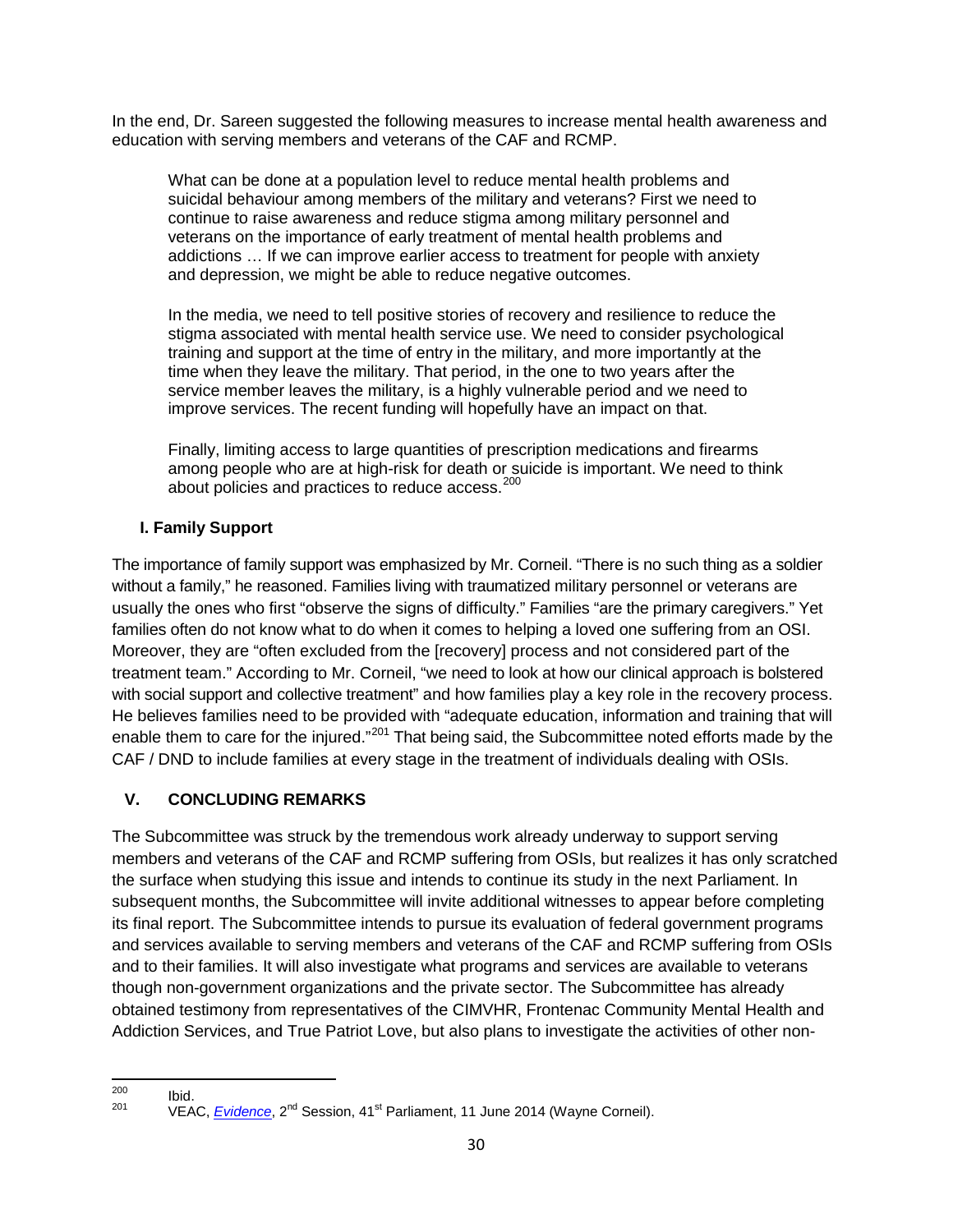government organizations working in this field.<sup>[202](#page-36-0)</sup> The Subcommittee would also like to learn more about what allied countries, such as Australia, the United Kingdom and the United States, are providing and investing in terms of resources to assist their veterans suffering from OSIs and how these efforts compare with those of Canada.

In the final phase of this study, the Subcommittee will then focus on new and emerging technologies and treatments to assist veterans suffering from OSIs. It will examine ongoing research on OSIs as well as peer support treatments, resiliency training, animal therapy, mobile tele-health technology, medical virtual reality therapy, and other technologies and forms of treatments. More specifically, it will assess how some of these new technologies and treatments could be integrated into already existing programs and services structures within the CAF, DND, the RCMP and VAC.

Once these steps are completed, the Subcommittee intends to table a final report in which it will make a number of recommendations to the Government of Canada.

<span id="page-36-0"></span><sup>202</sup> VEAC, *Evidence*, 2<sup>nd</sup> Session, 41<sup>st</sup> Parliament, 8 October 2014 (Bronwen Evans); VEAC, *Evidence*, 2<sup>nd</sup> Session, 41<sup>st</sup> Parliament, 1 October 2014 (Victoria Huehn); VEAC, *[Evidence](http://www.parl.gc.ca/Content/SEN/Committee/412/veac/pdf/02issue.pdf)*, 2<sup>nd</sup> Session, 41<sup>st</sup> Parliament, 12 February 2014 (Alice Aiken).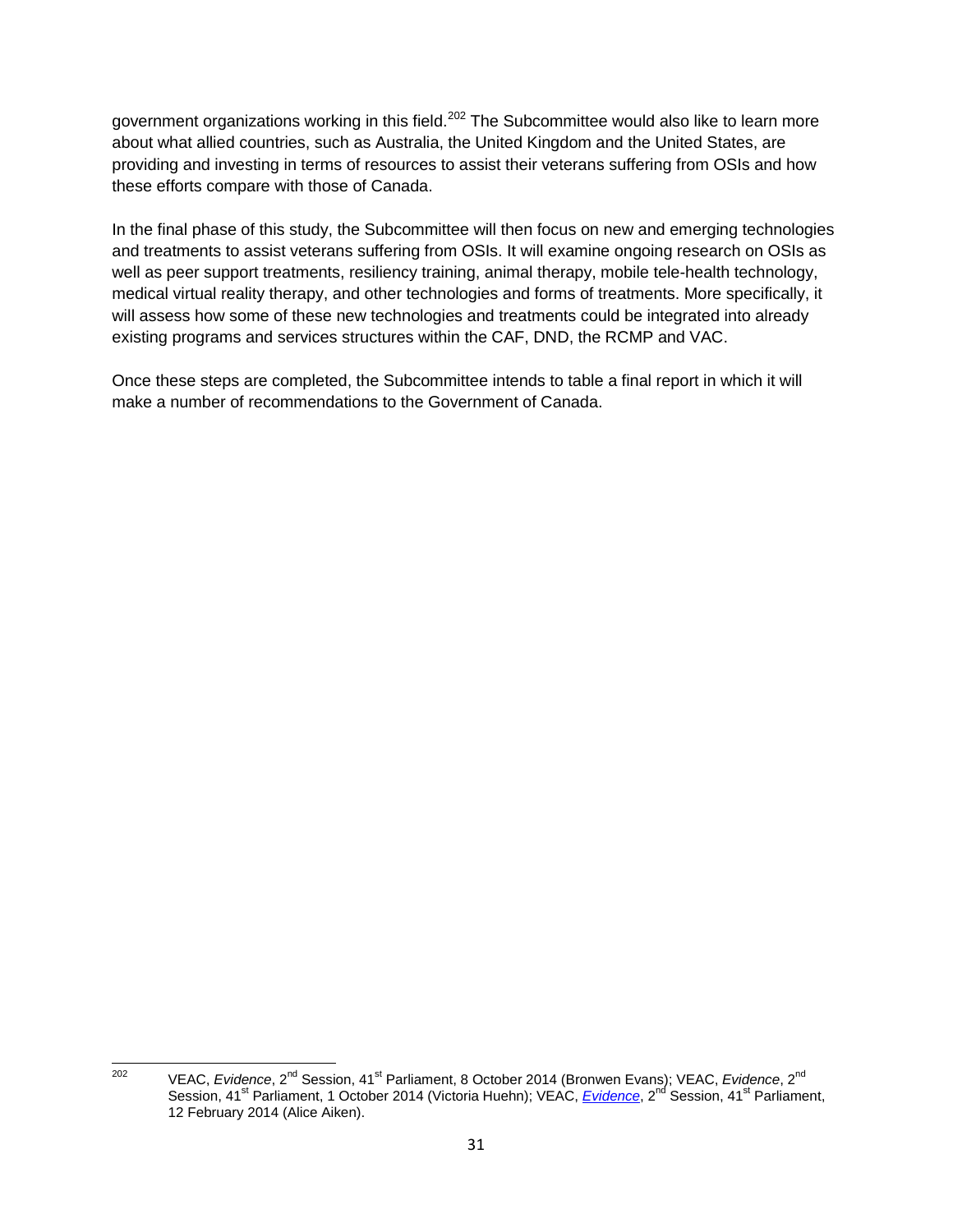# <span id="page-37-0"></span>**APPENDIX 1 – WITNESSES**

| Organization                                          | <b>Name/Title</b>                                                                                                                                                                           | <b>Date Of Appearance</b> |
|-------------------------------------------------------|---------------------------------------------------------------------------------------------------------------------------------------------------------------------------------------------|---------------------------|
|                                                       | 41st Parliament - 2nd Session                                                                                                                                                               |                           |
| <b>Veterans Affairs Canada</b>                        | Michel Doiron, Assistant Deputy<br>Minister, Service Delivery                                                                                                                               | May 13, 2015              |
|                                                       | David Ross, A/Manager, National<br><b>Clinic Coordinator (Veterans</b><br>Affairs Canada)                                                                                                   |                           |
| Royal Canadian Mounted<br>Police                      | Sylvie Châteauvert, Director<br>General, Occupational Health<br>and Safety Branch (Royal<br><b>Canadian Mounted Police)</b>                                                                 | May 6, 2015               |
|                                                       | Daniel Dubeau, Deputy<br>Commissioner, Chief Human<br><b>Resources Officer (Royal</b><br><b>Canadian Mounted Police)</b>                                                                    |                           |
|                                                       | Gilles Moreau, Assistant<br>Commissioner, Assistant Chief<br>HR Officer and Director General,<br><b>Workforce Programs &amp; Services</b><br>(Royal Canadian Mounted Police)                |                           |
| <b>RCMP Staff Relations</b><br>Representative Program | Sergeant Brian Sauvé, Staff<br><b>Relations Representative (SRR)</b><br>and Chair of the National SRR<br><b>Health Committee (RCMP Staff</b><br><b>Relations Representative</b><br>Program) | May 6, 2015               |
|                                                       | Staff Sergeant Abe Townsend,<br><b>National Executive (RCMP Staff</b><br><b>Relations Representative</b><br>Program)                                                                        |                           |
| <b>Veterans Affairs Canada</b>                        | David Pedlar, Director, Research<br>Directorate, Life After Service<br>Studies (LASS) program, Policy,<br>Communications and<br>Commemoration                                               | April 22, 2015            |
|                                                       | Dr. Jim Thompson, Research<br><b>Medical Advisor</b>                                                                                                                                        |                           |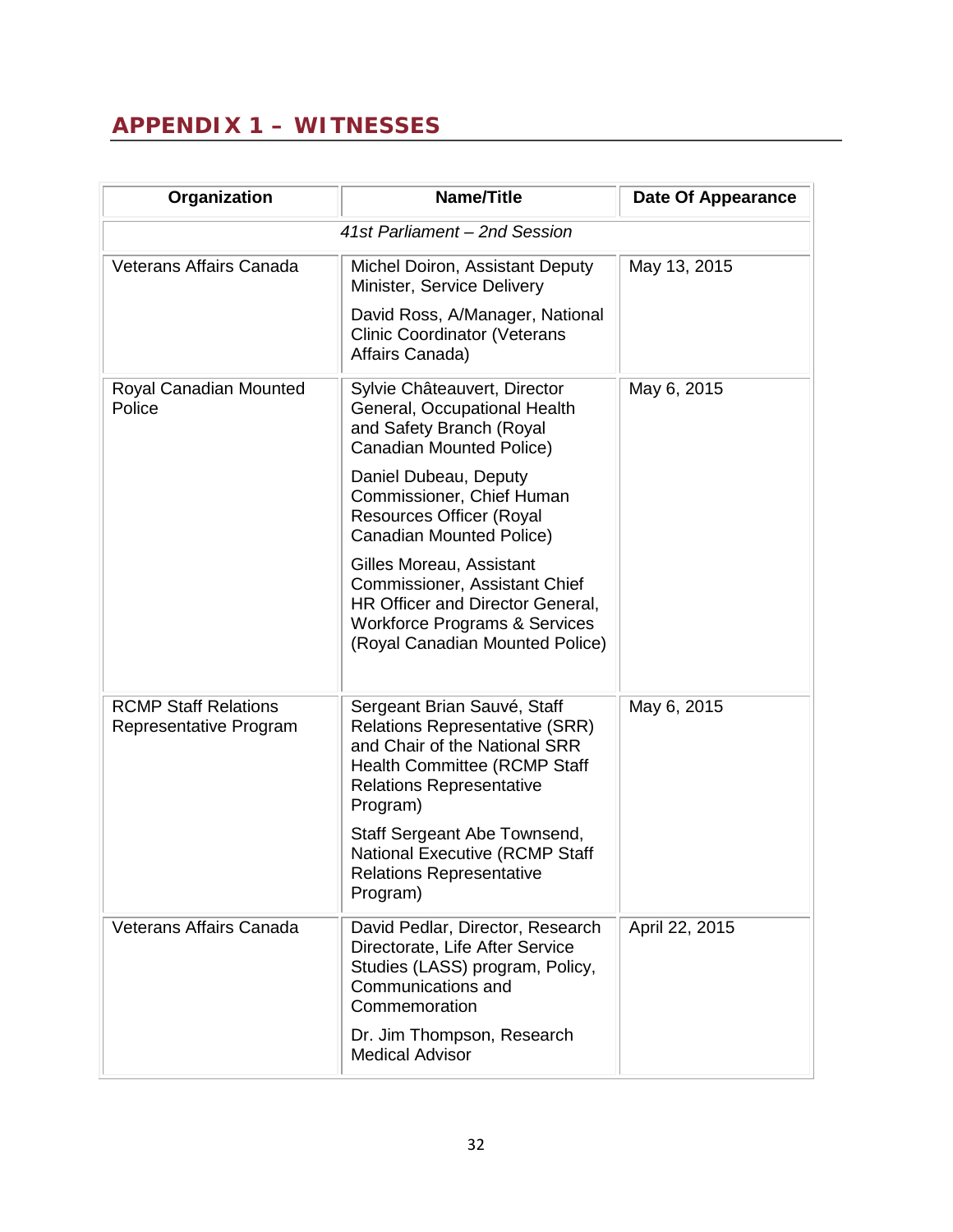| National Defence and the<br><b>Canadian Armed Forces</b>                            | <b>Colonel Andrew Downes,</b><br>Director of Mental Health,<br><b>Canadian Forces Health Services</b><br>Group                                                                    | February 4, 2015  |
|-------------------------------------------------------------------------------------|-----------------------------------------------------------------------------------------------------------------------------------------------------------------------------------|-------------------|
|                                                                                     | Colonel Rakesh Jetly, Mental<br>Health Advisor, Directorate of<br>Mental Health, Canadian Forces<br><b>Health Services Group</b>                                                  |                   |
|                                                                                     | Colonel Hugh Colin MacKay,<br>Deputy Surgeon General,<br><b>Canadian Forces Health Services</b><br>Group                                                                          |                   |
|                                                                                     | Lieutenant-General David Millar,<br><b>Chief of Military Personnel</b>                                                                                                            |                   |
| As an Individual                                                                    | Dr. Jitender Sareen, Professor of<br>psychiatry, University of Manitoba                                                                                                           | December 3, 2014  |
| As an Individual                                                                    | Ron Frey, Clinical and<br>Organizational Psychologist (As<br>an Individual)                                                                                                       | November 19, 2014 |
| National Defence and<br><b>Canadian Armed Forces</b>                                | Colonel Gerry Blais, Director,<br><b>Casualty Support Management</b><br>and Joint Personnel Support Unit                                                                          | October 29, 2014  |
|                                                                                     | Lieutenant-Colonel Alexandra<br>Heber, Psychiatrist and Section<br>Head of Clinical Programs,<br>Directorate of Mental Health,<br><b>Canadian Forces Health Services</b><br>Group |                   |
|                                                                                     | Colonel Russell Mann, Director,<br><b>Military Family Services</b>                                                                                                                |                   |
| <b>True Patriot Love</b>                                                            | Bronwen Evans, Managing<br><b>Director</b>                                                                                                                                        | October 8, 2014   |
| <b>Frontenac Community</b><br><b>Mental Health and Addiction</b><br><b>Services</b> | Victoria Huehn, Executive<br><b>Director</b>                                                                                                                                      | October 1, 2014   |
| Institute of Population<br>Health, University of Ottawa                             | Dr. Wayne Corneil, Affiliate<br><b>Scientist</b>                                                                                                                                  | June 11, 2014     |
| <b>British Columbia Operation</b><br><b>Stress Injury Clinic</b>                    | Dr. Greg Passey, Clinical<br>Psychiatrist                                                                                                                                         | June 4, 2014      |